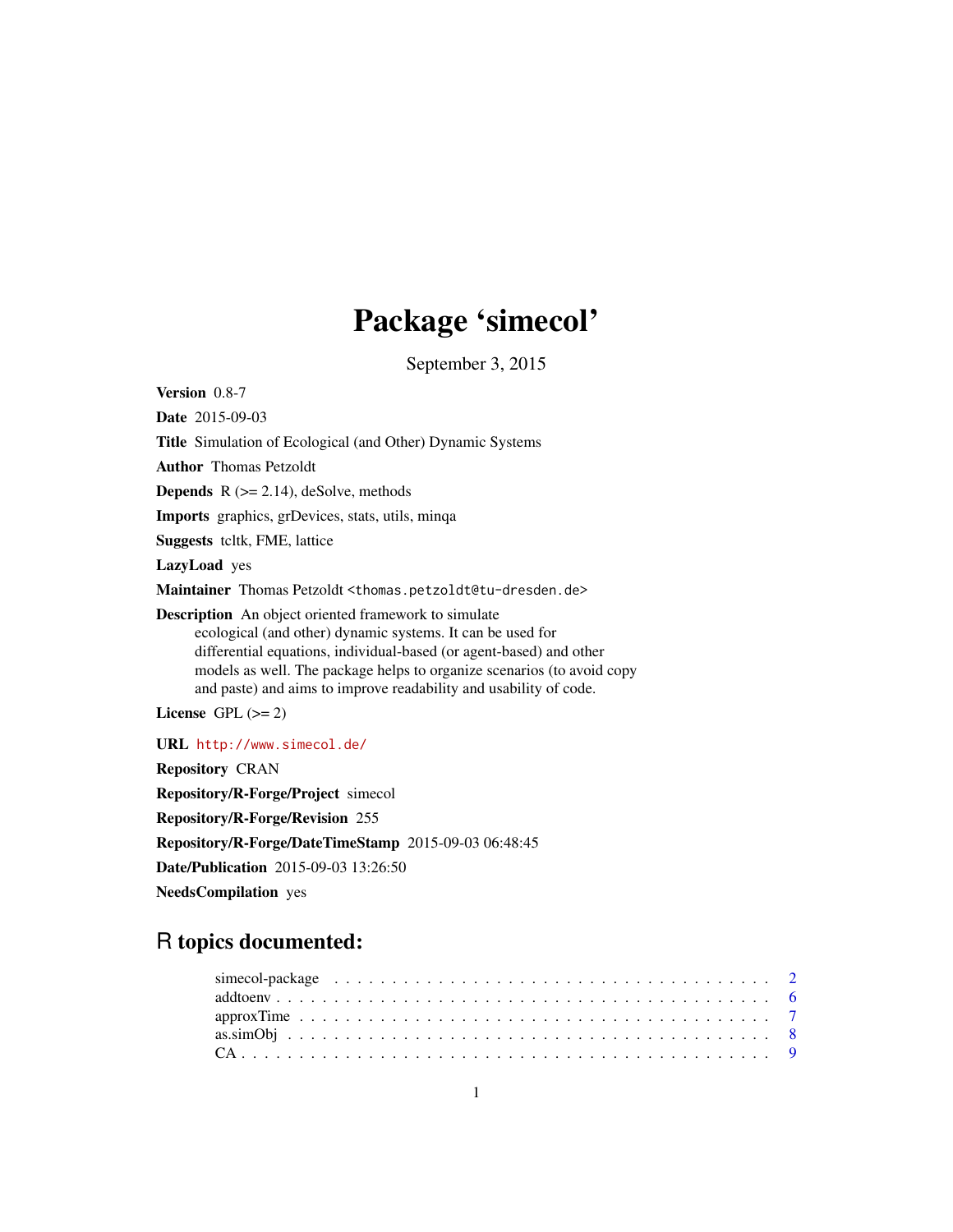<span id="page-1-0"></span>

| 47<br>47<br>48<br>49<br>50<br>52                                                                                                                                                                                                                                                |
|---------------------------------------------------------------------------------------------------------------------------------------------------------------------------------------------------------------------------------------------------------------------------------|
|                                                                                                                                                                                                                                                                                 |
|                                                                                                                                                                                                                                                                                 |
|                                                                                                                                                                                                                                                                                 |
|                                                                                                                                                                                                                                                                                 |
|                                                                                                                                                                                                                                                                                 |
|                                                                                                                                                                                                                                                                                 |
| 46                                                                                                                                                                                                                                                                              |
| 45                                                                                                                                                                                                                                                                              |
| 44                                                                                                                                                                                                                                                                              |
| 42                                                                                                                                                                                                                                                                              |
| 40                                                                                                                                                                                                                                                                              |
| 38                                                                                                                                                                                                                                                                              |
| 36                                                                                                                                                                                                                                                                              |
| 33                                                                                                                                                                                                                                                                              |
| 32                                                                                                                                                                                                                                                                              |
| 31                                                                                                                                                                                                                                                                              |
| 30                                                                                                                                                                                                                                                                              |
| 29                                                                                                                                                                                                                                                                              |
| 27                                                                                                                                                                                                                                                                              |
| 27                                                                                                                                                                                                                                                                              |
| 24                                                                                                                                                                                                                                                                              |
| 23                                                                                                                                                                                                                                                                              |
| 22                                                                                                                                                                                                                                                                              |
| 21                                                                                                                                                                                                                                                                              |
| 17                                                                                                                                                                                                                                                                              |
| 16                                                                                                                                                                                                                                                                              |
| 14                                                                                                                                                                                                                                                                              |
| $-11$<br>-12                                                                                                                                                                                                                                                                    |
| $listOrNULL-class \dots \dots \dots \dots \dots \dots \dots \dots \dots \dots \dots \dots \dots \dots \dots \dots$<br>1v<br>peaks<br>plot-methods $\ldots$ $\ldots$ $\ldots$ $\ldots$ $\ldots$ $\ldots$ $\ldots$ $\ldots$ $\ldots$ $\ldots$ $\ldots$ $\ldots$ $\ldots$ $\ldots$ |

<span id="page-1-1"></span>simecol-package *The 'simecol' Package*

# <span id="page-1-2"></span>Description

The simecol package is intended to give users (scientists and students) an interactive environment to implement, distribute, simulate and document ecological and other dynamic models without the need to write long simulation programs. An object oriented framework using the S4 class system provides a consistent but still flexible approach to implement simulation models of different types:

- differential equation (ODE, PDE) models (class odeModel),
- grid-oriented individual-based models (class gridModel), and
- particle diffusion-type models (class rwalkModel),
- individual-based models (class indbasedModel),
- other model types by deriving a user specified subclass from simObj.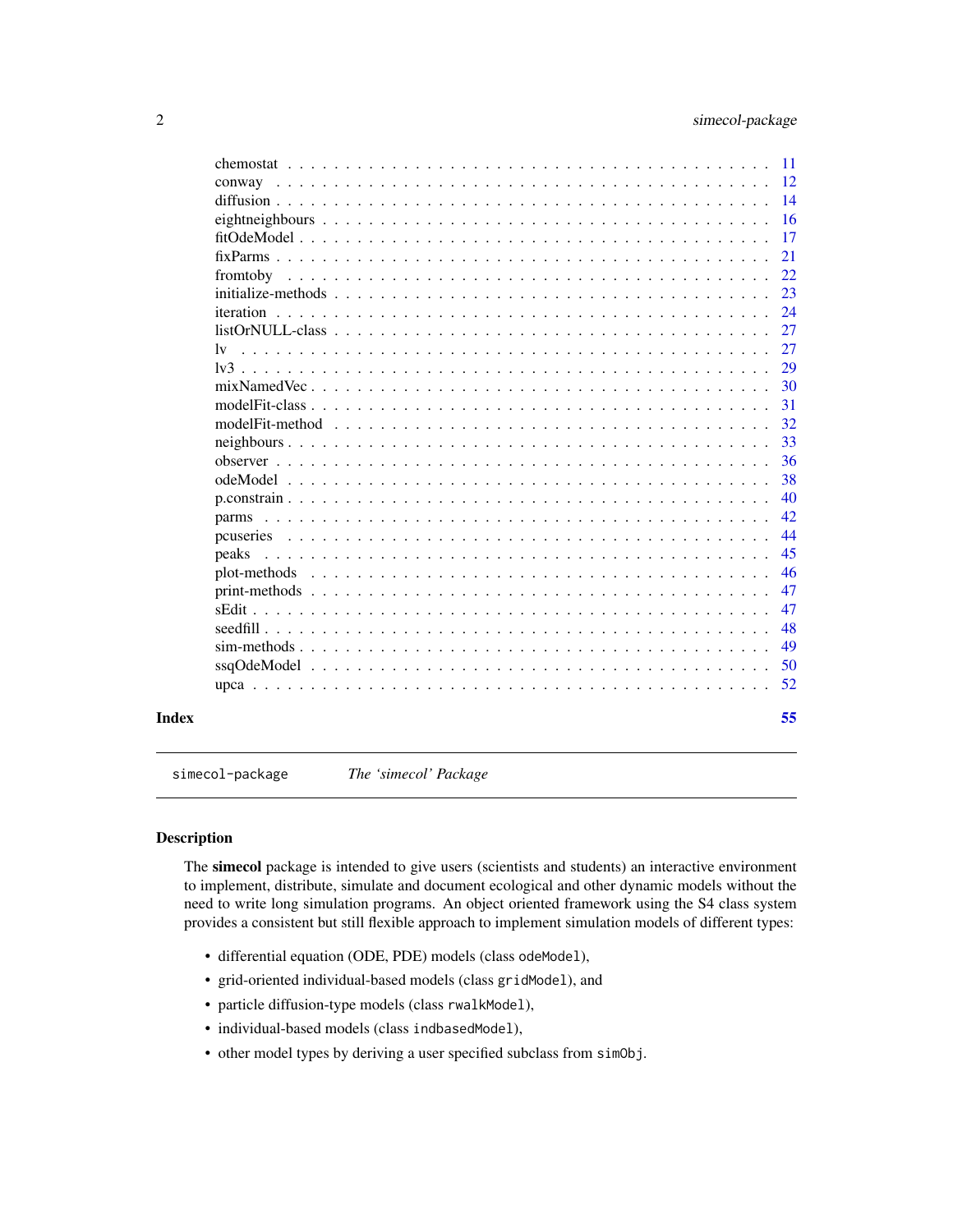<span id="page-2-0"></span>Each simulation model is implemented as S4 object (superclass simoloj) with the following slots:

- main = function(time, init, parms, ...): a function holding the main equations of the model,
- equations: an optional non-nested list holding arbitrary sub-equations (sub-models) of the model. Sub-equations can be interdependent and can be called directly from within main or initfunc.
- parms: a list (or vector for some classes) with constant model parameters,
- times: vector of time steps or vector with three named values from, to, by specifying the simulation time steps. The from-to-by form can be edited with fixParms.
- initial state (start values) of the simulation. This is typically a named vector (state variables in odeModels) or matrix (e.g. initial grid of gridModels).
- inputs: time dependend or spatially resolved external inputs can be specified as data frame or matrix (more efficient). Performance optimized versions of approx (see [approxTime](#page-6-1)) are available.
- solver: a function or a character string specifying the numerical algorithm used, e.g. "lsoda", "rk4" or "euler" from package deSolve). In contrast to "euler" that can be used for difference equations (i.e. main returns derivatives), "iterator" is intended for models where main returns the new state (i.e for individual-based models). It is also possible to reference own algorithms (solvers) that are defined in the user workspace or to assign solver functions directly.
- observer: optional slot which determines the data stored during the simulation. A userprovided observer function can also be used to write logging information to the screen or to the hard-disk, to perform run-time visualisation, or statistical analysis during the simulation. The observer-mechanism works only with [iteration](#page-23-1) solvers. It is not available for odeModels.
- out: this slot holds the simulation results after a simulation run as data frame (if the return value of main is a vector) or as list (otherwise). The type of data stored in out can be manipulated by providing a user-definded observer function.
- initfunc: this slot can hold an optional function which is called automatically when a new object is created by new or when it is re-initialized by initialize or sim.

simObj model objects should be defined and created using the common S4 mechanisms ([new](#page-0-0)).

Normally, a simObj object can contain all data needed to run simulations simply by entering the model object via source() or data() and then to run and plot the model with plot(sim(obj)).

Accessor functions (with names identical to the slot names) are provided to get or set model parameters, time steps, initial values, inputs, the solver, the main and sub-equations, an observer or an initfunc and to extract the model outputs. It is also possible to modify the components of the simecol objects directly, e.g. the model equations of a model  $1\nu$  with  $1\nu$ @main, but this is normally not recommended as there is no guarantee that this will work in a compatible way in future versions.

Models of different type are provided as data and some more in source code (see directory examples).

The examples can be used as a starting point to write own simObj objects and to distribute them to whomever you wish.

The package is supplemented with several utility functions (e.g. [seedfill](#page-47-1) or [neighbours](#page-32-1)), which can be used independently from simObj objects.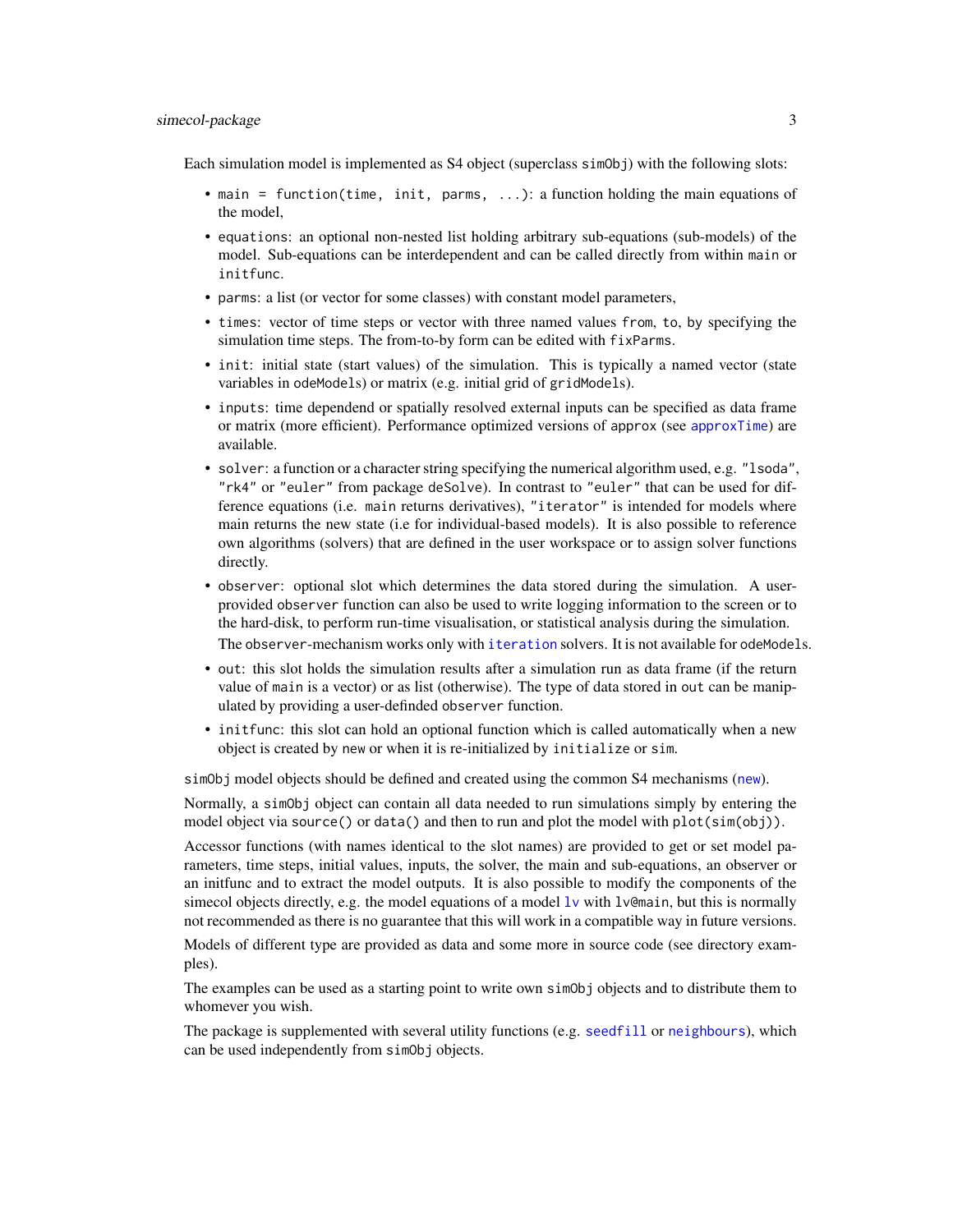#### <span id="page-3-0"></span>Author(s)

Thomas Petzoldt <thomas.petzoldt@tu-dresden.de>

#### References

Petzoldt, T. and K. Rinke (2007) simecol: An Object-Oriented Framework for Ecological Modeling in R. *Journal of Statistical Software*, 22(9). URL <http://www.jstatsoft.org/v22/i09/>.

#### See Also

[CA](#page-8-1), [chemostat](#page-10-1), [conway](#page-11-1), [diffusion](#page-13-1), [lv](#page-26-1), [lv3](#page-28-1), [upca](#page-51-1).

```
## (1) Quick Start Examples ====================================================
data(lv) # load basic Lotka-Volterra model
## Not run:
require("tcltk")
fixParms(lv)
## End(Not run)
parms(lv)
main(lv)
lv \leftarrow sim(lv)plot(lv)
results \leq out(lv)
## Not run:
data(conway) # Conway's game of life
init(convay) \leftarrow matrix(0, 10, 10)times(conway) \leq -1:100fixInit(conway) # enter some "1"
sim(conway, animate=TRUE, delay=100)
## End(Not run)
## (2) Define and run your own simecol model ===========================
lv <- new("odeModel",
  main = function (time, init, parms) {
   with(as.list(c(init, parms)), {
      dn1 <- k1 * N1 - k2 * N1 * N2
      dn2 <- - k3 * N2 + k2 * N1 * N2
     list(c(dn1, dn2))
   })
  },
  parms = c(k1 = 0.2, k2 = 0.2, k3 = 0.2),
  times = c(from = 0, to = 100, by = 0.5),
  init = c(N1 = 0.5, N2 = 1),
  solver = "lsoda"
```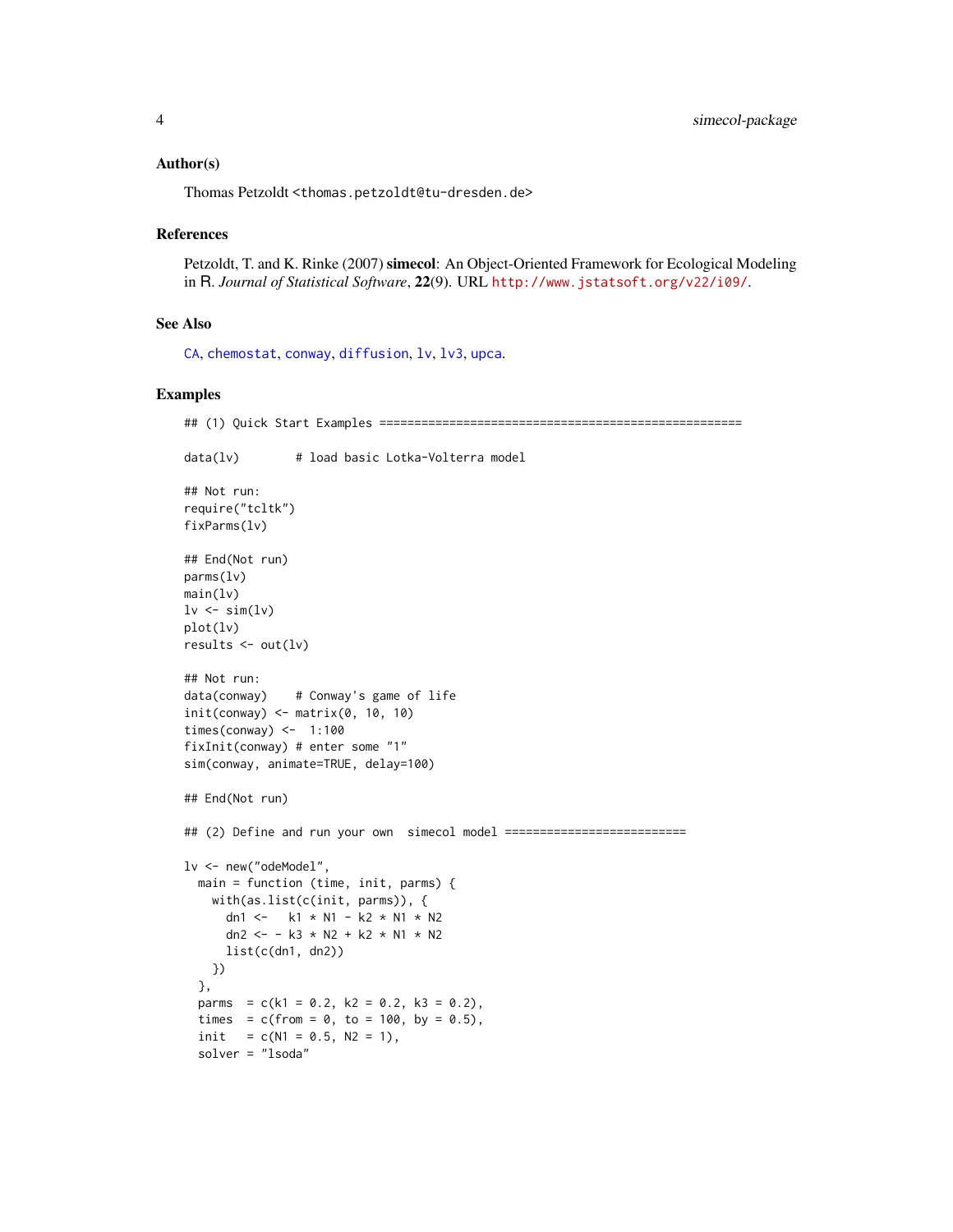```
\mathcal{L}lv \leftarrow sim(lv)plot(lv)
## (3) The same in matrix notation; this allows generalization ====
## to multi-species interaction models with > 2 species. =====
LVPP <- new("odeModel",
  main = function(t, n, parms) {
   with(parms, {
      dn <- r * n + n * (A %*)list(c(dn))
   })
  },
  parms = list(
   # growth/death rates
   r = c(k1 = 0.2, k3 = -0.2),
   # interaction matrix
   A = matrix(c(0.0, -0.2,0.2, 0.0),
                 nrow = 2, ncol = 2, byrow=True),
  times = c(from = 0, to = 100, by = 0.5),
  init = c(N1 = 0.5, N2 = 1),
  solver = "lsoda"
\lambdaplot(sim(LVPP))
## (4) Additional resources ============================================
## Not run:
## open the directory with source code of demo
browseURL(paste(system.file(package="simecol"), "/demo", sep=""))
## run demo
demo(jss)
## open the directory with R sourcecode examples
browseURL(paste(system.file(package="simecol"), "/doc/examples", sep=""))
## show package vignette with introductory article
vignette("a-simecol-introduction")
vignette("b-simecol-howtos")
## edit a vignette
# edit(vignette("a-simecol-introduction"))
# edit(vignette("b-simecol-howtos"))
## Open Project Homepage
browseURL("http://www.simecol.de")
```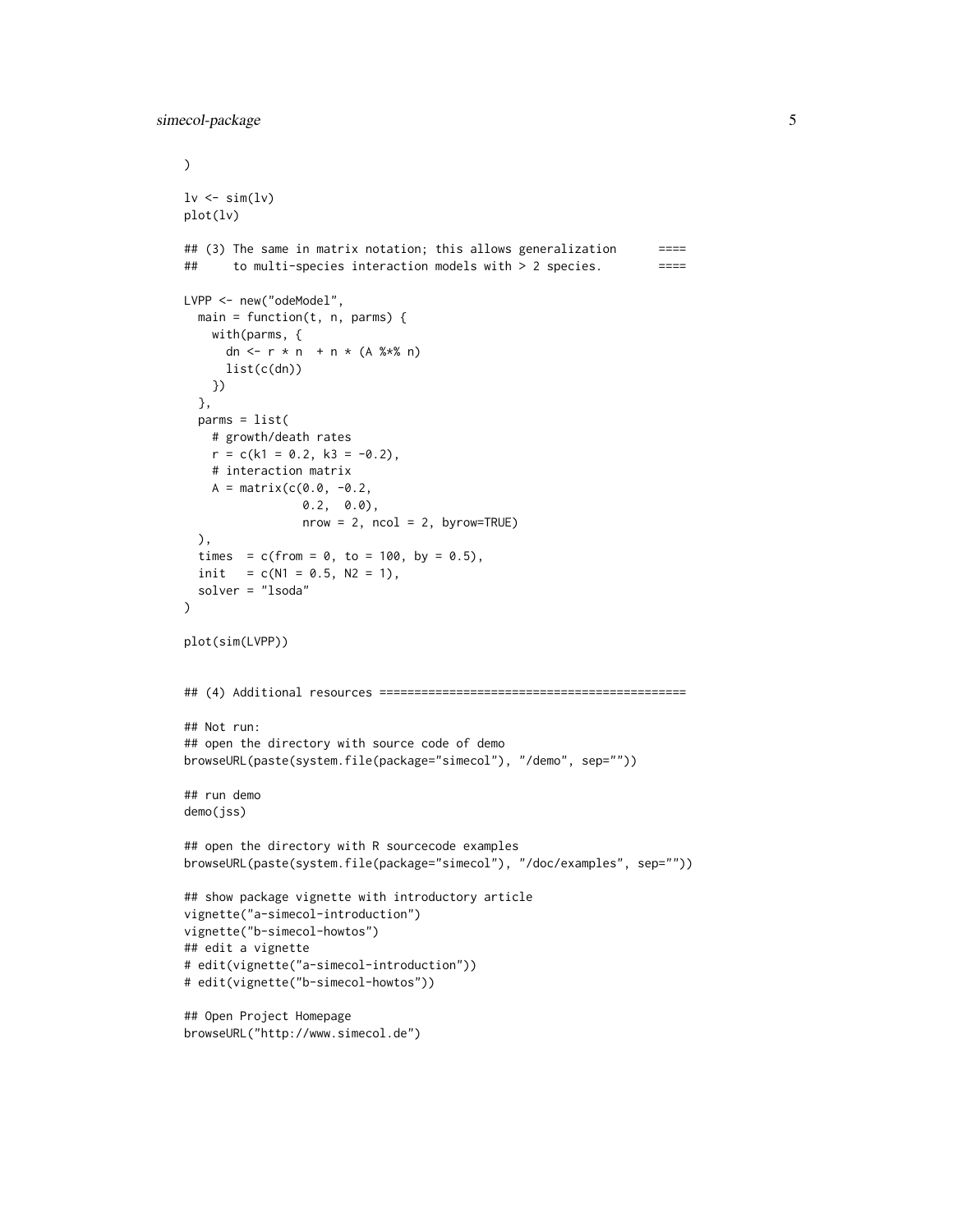<span id="page-5-0"></span>6 addtoenvalue of the contract of the contract of the contract of the contract of the contract of the contract of the contract of the contract of the contract of the contract of the contract of the contract of the contract

```
## End(Not run)
## How to cite package simecol in publications
citation("simecol")
```
addtoenv *Add Functions from a Non-nested List of Named Functions to a Common Environment*

# Description

Create and set an environment where elements (e.g. functions) within a non-nested named list of functions see each other. This function is normally used within other functions.

#### Usage

 $addtoenv(L, p = parent-frame())$ 

# Arguments

| ┕ | a non-nested list of named functions.                                                 |  |
|---|---------------------------------------------------------------------------------------|--|
|   | the environment where the functions are assigned to. Defaults to the parent<br>frame. |  |

# Details

This function is used by the 'solver functions' of simecol.

### Value

The list of functions within a common environment.

# Note

This is a very special function that uses environment manipulations. Its main purpose is to 'open' the access to interdependend functions within a common list structure (function list).

# See Also

[attach](#page-0-0), [environment](#page-0-0)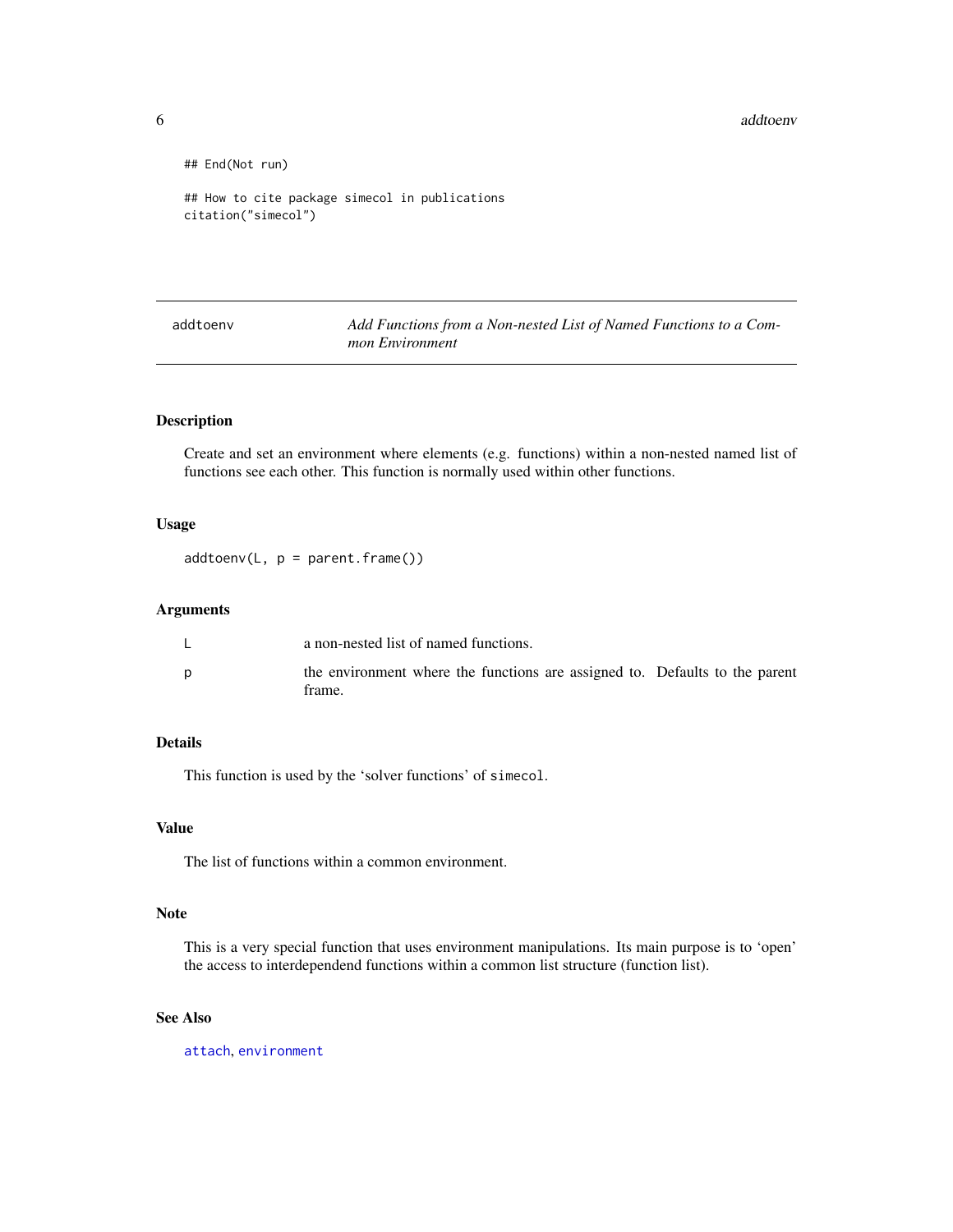# <span id="page-6-0"></span>approxTime 7

#### Examples

```
eq \le list(f1 = function(x, y) x + y,
          f2 = function(a, x, y) a * f1(x, y))
fx \leftarrow function(eq)eq <- addtoenv(eq)
 print(ls())
 print(environment(eq$f1))
 f1(3,4) + f2(1,2,3)}
fx(eq)
## eq$f2(2,3,4) # should give an error outside fxenvironment(eq$f2) # should return R_GlobalEnv again
```
<span id="page-6-1"></span>approxTime *Linear Interpolation with Complete Matrices or Data Frames*

#### Description

Return a data frame, matrix or vector which linearly interpolates data from a given matrix or data frame.

#### Usage

approxTime(x, xout, ...)  $approxTime1(x, xout, rule = 1)$ 

# Arguments

| x        | a matrix or data frame with numerical values giving coordinates of points to<br>be interpolated. The first column needs to be in ascending order and is inter-<br>preted as independent variable (e.g. time), the remaining columns are used as<br>dependent variables. |
|----------|-------------------------------------------------------------------------------------------------------------------------------------------------------------------------------------------------------------------------------------------------------------------------|
| xout     | a vector (or single value for approxTime1) of independend values specifying<br>where interpolation has to be done.                                                                                                                                                      |
| rule     | an integer describing how interpolation is to take place outside the interval<br>$[\min(x), \max(x)]$ . If rule is 1 then NAs are returned for such points and if it<br>is 2, the value at the closest data extreme is used.                                            |
| $\cdots$ | optional parameters passed to approx.                                                                                                                                                                                                                                   |

# Details

The functions can be used for linear interpolation with a complete matrix or data frame. This can be used for example in the main function of an odeModel to get input values at a specified time xout. The version approxTime1 is less flexible (only one single value for xout and only linear interpolation) but has increased performance. Both functions are faster if  $x$  is a matrix instead of a data frame.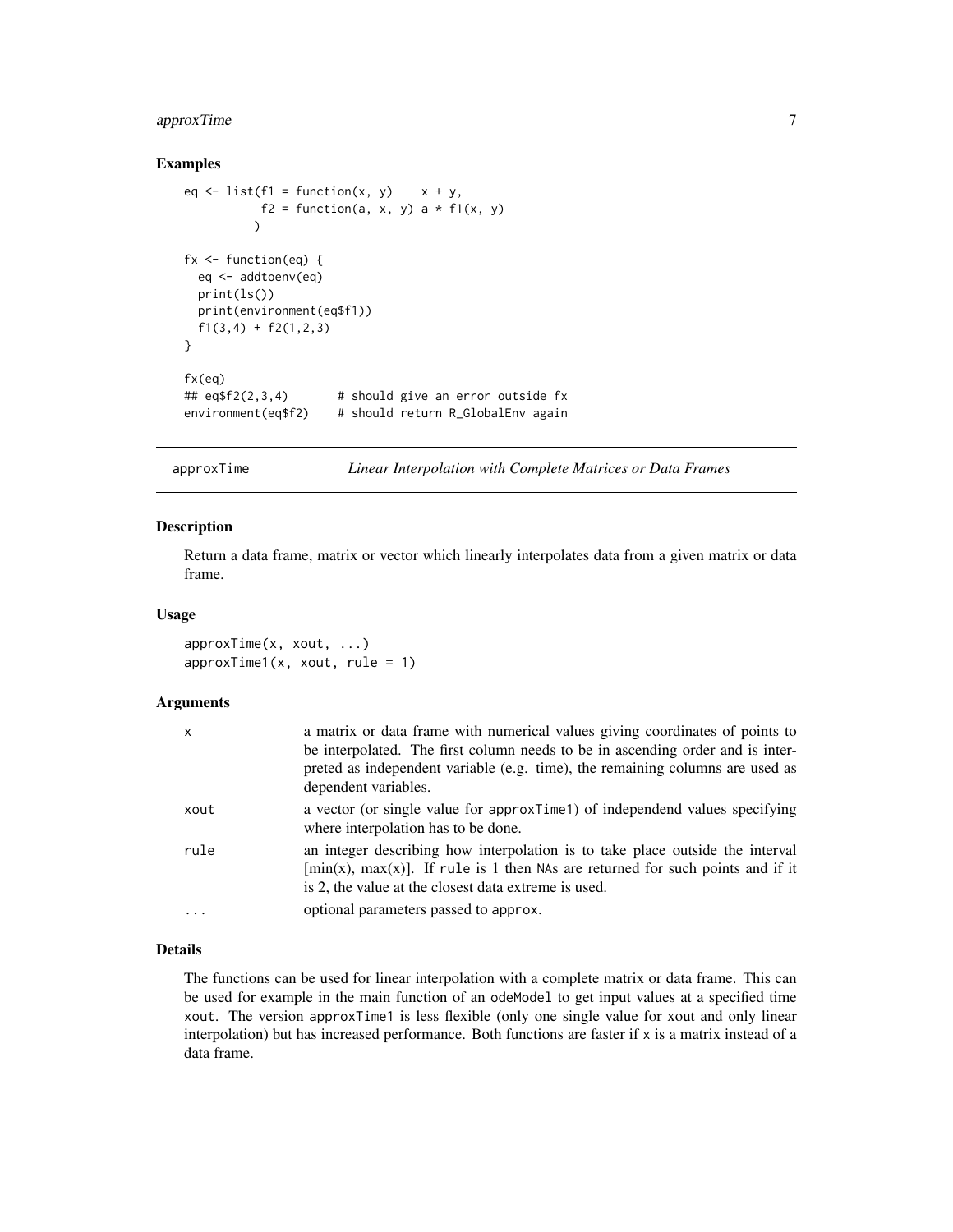#### <span id="page-7-0"></span>Value

approxTime returns a matrix resp. data frame of the same structure as x containing data which interpolate the given data with respect to xout. approxTime1 is a performance optimized special version with less options than the original approx function. It returns an interpolated vector.

# See Also

[approxfun](#page-0-0)

#### Examples

```
inputs \leq data.frame(time = 1:10, y1 = rnorm(10), y2 = rnorm(10, mean = 50))
input \leq approxTime(inputs, c(2.5, 3), rule = 2)
```
as.simObj *Coerce simObj Objects to Lists and Vice-Versa*

#### Description

These functions can be used to coerce (i.e. convert) simecol model objects (simObj objects) to ordinary lists.

#### Usage

```
## S4 method for signature 'list'
as.simObj(x, \ldots)## S4 method for signature 'simObj'
as.list(x, \ldots)## alternative usage:
# as(x, "list")
# as(x, "simObj")
```
#### Arguments

| x | object to be coerced |
|---|----------------------|
| . | for compatibility    |

#### Details

Function as.list converts a simObj model to an ordinary list with an additional element 'class' storing the class name of the original object.

Function as.simObj converts in the opposite direction where the type of the object to be created is determined by a class name stored in the list element 'class'. If it is missing or contains a nonexisting class name, an error message is printed. Additional list elements which are not slot names of the corresponding S4 object are omitted.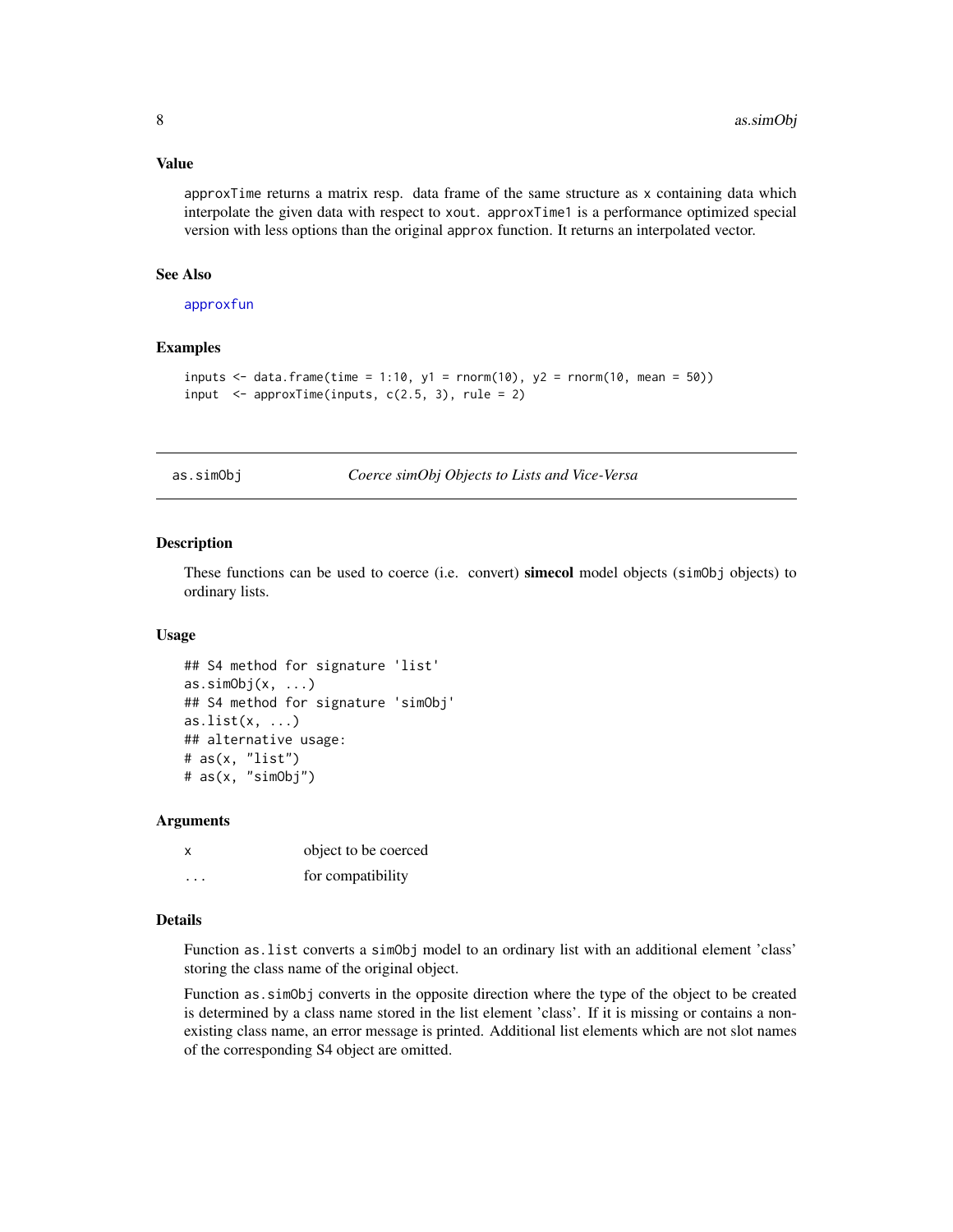#### <span id="page-8-0"></span> $CA$  9

# See Also

[odeModel](#page-37-1), [new](#page-0-0), [as](#page-0-0), [as.list](#page-0-0), [simecol-package](#page-1-1)

# Examples

```
data(lv3)
llv3 \leftarrow as(lv3, "list")olv3 <- as(llv3, "simObj")
llv3 \leftarrow as.list(lv3)olv3 <- as.simObj(llv3)
dput(as.list(lv3), control="useSource")
## Not run:
## save human readable object representation
dput(as.list(lv3), file="lv3.R", control=c("all"))
## read it back and test it
l_{1}v3 < - dget("lv3.R")
o_l v3 \leftarrow as.simObj(l_l v3)plot(sim(o_lv3))
```
## End(Not run)

<span id="page-8-1"></span>

#### CA *Stochastic Cellular Automaton*

#### Description

simecol example: This model simulates a stochastic cellular automaton.

#### Usage

data(conway)

# Format

An S4 object according to the [gridModel](#page-37-2) specification. The object contains the following slots:

main functions with the state transition rules of Coway's Game of Life.

parms a list with two vector elements:

pbirth probability of birth,

pdeath death probability, dependend on neighbors.

times number of time steps to be simulated.

init a matrix, giving the initial state of the cellular grid (default: rectangle in the middle of the grid).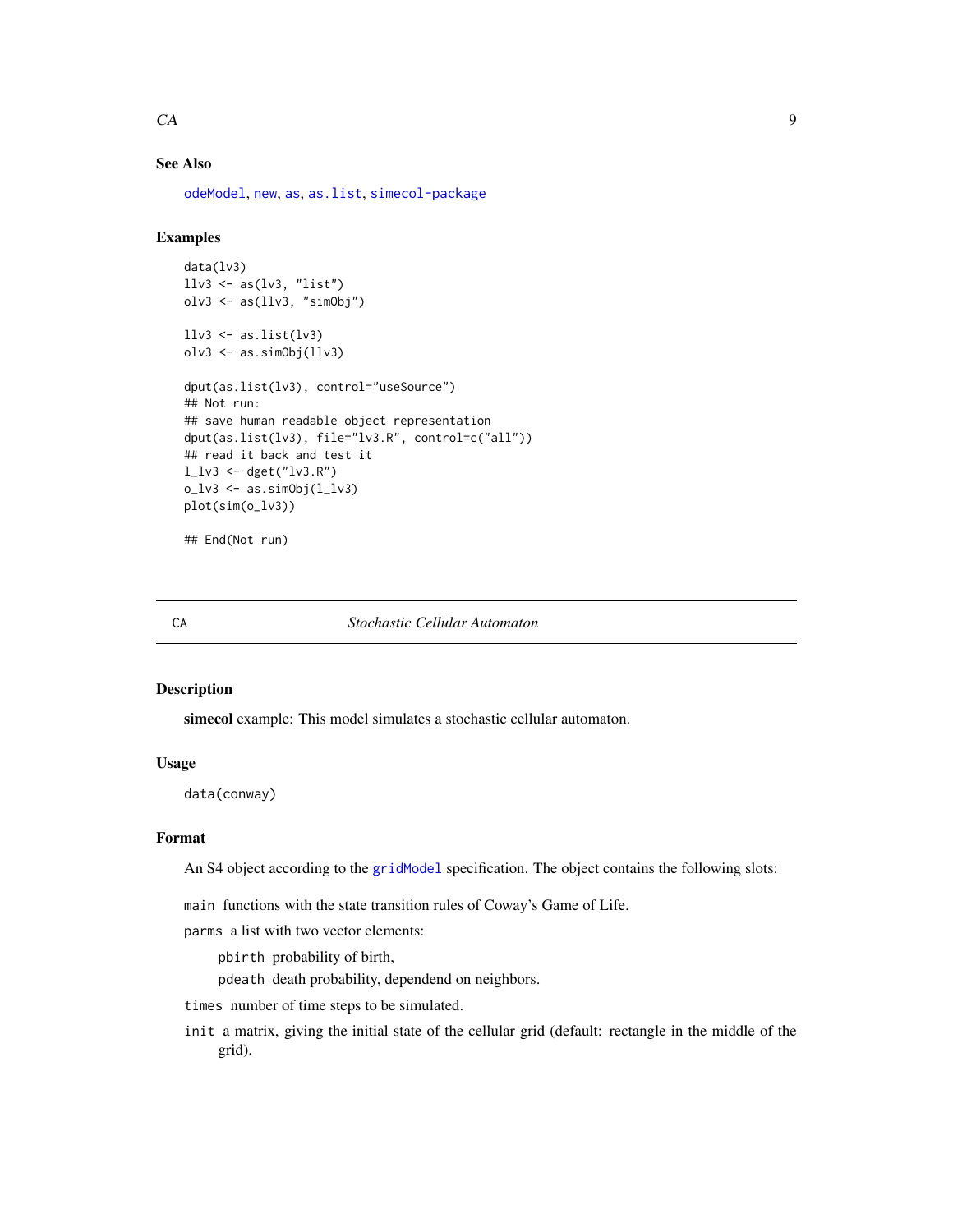# <span id="page-9-0"></span>Details

To see all details, please have a look into the implementation below.

#### See Also

[sim](#page-48-1), [parms](#page-41-1), [init](#page-41-2), [times](#page-41-2).

```
##============================================
## Basic Usage:
## work with the example
##============================================
data(CA)
times(CA)["to"] <- 10
plot(sim(CA))
set.seed(345)
times(CA)["to"] <- 50
CA \le -\sin(CA)library(lattice)
tcol <- (terrain.colors(13))[-13]
x <- out(CA, last=TRUE)
x \leftarrow ifelse(x == 0, NA, x)
levelplot(x,
 cuts = 11,
 col.regions = tcol,
  colorkey = list(at = seq(0, 55, 5))\mathcal{L}##============================================
## Implementation:
## The code of the CA model
##============================================
CA <- new("gridModel",
  main = function(time, init, parms) {
    z <- init
    nb <- eightneighbors(z)
    pgen \leq -1 - (1 - \text{params$pbirth)}^nb
    zgen \le ifelse(z == 0 &
              runif(z) < pgen, 1, 0)
    zsurv \le ifelse(z \ge 1 &
               runif(z) < (1 - \text{params}\pdeath),
               z + 1, 0)zgen + zsurv
  },
  parms = list(pbirth = 0.02, pdeath = 0.01),
  times = c(from = 1, to = 50, by = 1),
  init = matrix(0, nrow = 40, ncol = 40),
  solver = "iteration"
)
```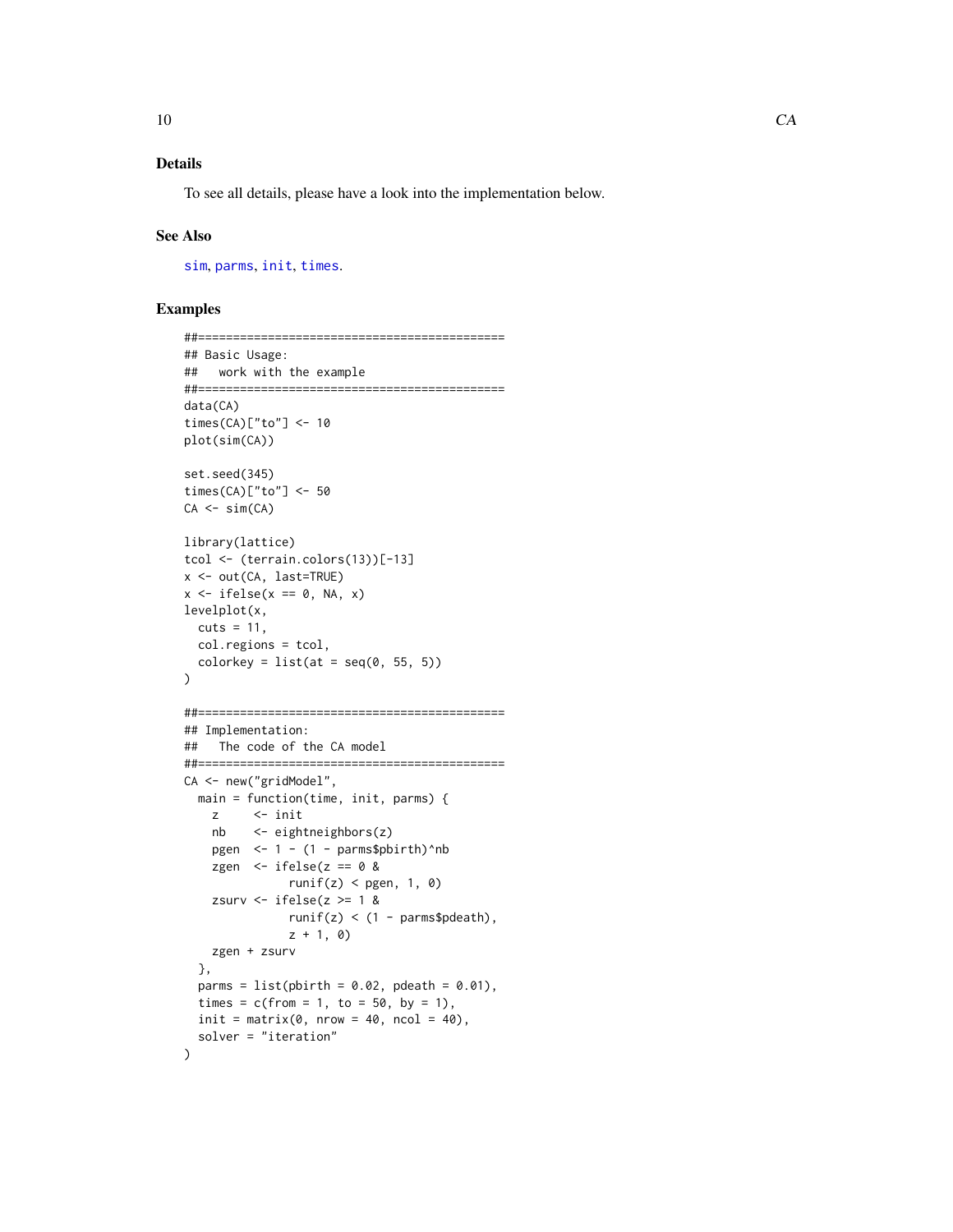#### <span id="page-10-0"></span>chemostat 11

```
init(CA)[18:22,18:22] <- 1
##============================================
```
<span id="page-10-1"></span>chemostat *Chemostat Model*

# Description

simecol example: Model of continuos culture of microorganisms (chemostat).

#### Usage

data(chemostat)

#### Format

An S4 object according to the [odeModel](#page-37-1) specification. The object contains the following slots:

main the differential equations for substrate (S) and cells (X).

parms a vector with the named parameters of the model:

vm maximum growth rate of the cells,

km half saturation constant,

Y yield coefficient (conversion factor of substrate into cells).

D dilution rate,

S0 substrate concentration in the inflow.

times simulation time and integration interval.

init vector with start values for substrate (S) and cells (X).

To see all details, please have a look into the implementation below.

#### See Also

[simecol-package](#page-1-1), [sim](#page-48-1), [parms](#page-41-1), [init](#page-41-2), [times](#page-41-2).

# Examples

```
##============================================
## Basic Usage:
## work with the example
##============================================
data(chemostat)
plot(sim(chemostat))
parms(chemostat)["D"] <- 0.9
```
plot(sim(chemostat))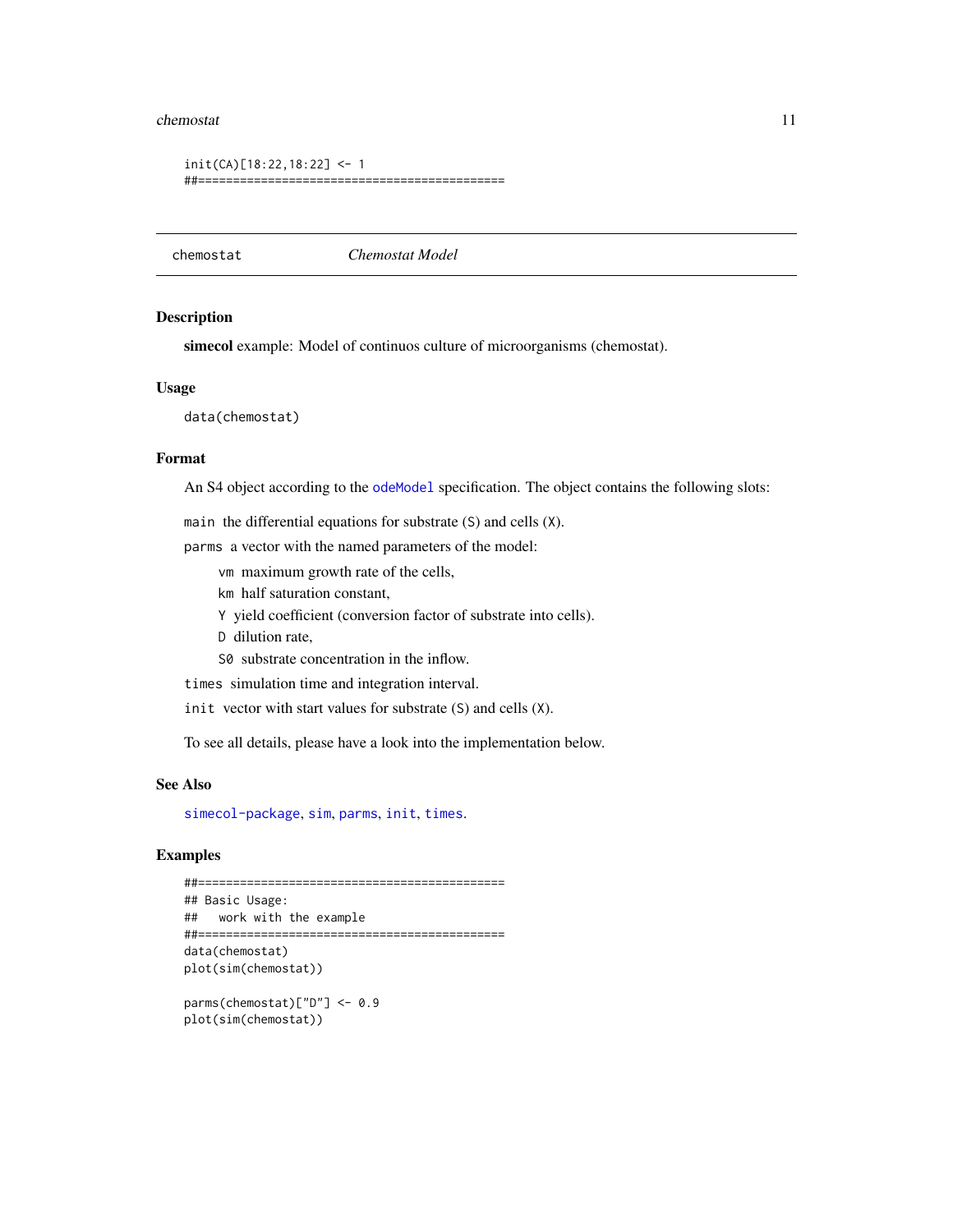```
##============================================
## Implementation:
## The code of the chemostat model
##============================================
chemostat <- new("odeModel",
 main = function(time, init, parms, inputs = NULL) {
   with(as.list(c(init, parms)), {
      mu \le \mathsf{vm} \times \mathsf{S}/(\mathsf{km} + \mathsf{S}) # Monod equation
      dx1 \le -mu \times X - D \times X # cells, e.g. algae
      dx2 <- D * (S0 - S) - 1/Y * mu * X # substrate, e.g. phosphoruslist(c(dx1, dx2))
   })
 },
 params = c(vm = 1.0, # max growth rate, 1/d<br>km = 2.0, # half saturation const
                      # half saturation constant, mumol / L
   Y = 100, # cells /mumol Substrate
   D = 0.5, # dilution rate, 1/d
   S0 = 10 # substrate in inflow, mumol / L
 ),
 times = c(from=0, to=40, by=.5),
 init = c(X=10, S=10), # cells / L; Substitute umol / Lsolver = "lsoda"
)
```
<span id="page-11-1"></span>

conway *The Classical Coway's Game of Life*

#### **Description**

simecol example: This model simulates a deterministic cellular automaton.

#### Usage

data(conway)

#### Format

An S4 object according to the [gridModel](#page-37-2) specification. The object contains the following slots:

main functions with the state transition rules.

parms A list with two vector elements:

- srv number of neighbours, necessary to survive,
- gen number of neighbours, necessary to generate a new cell.

times number of time steps to be simulated,

init matrix with the initial state of the cellular grid (default: random).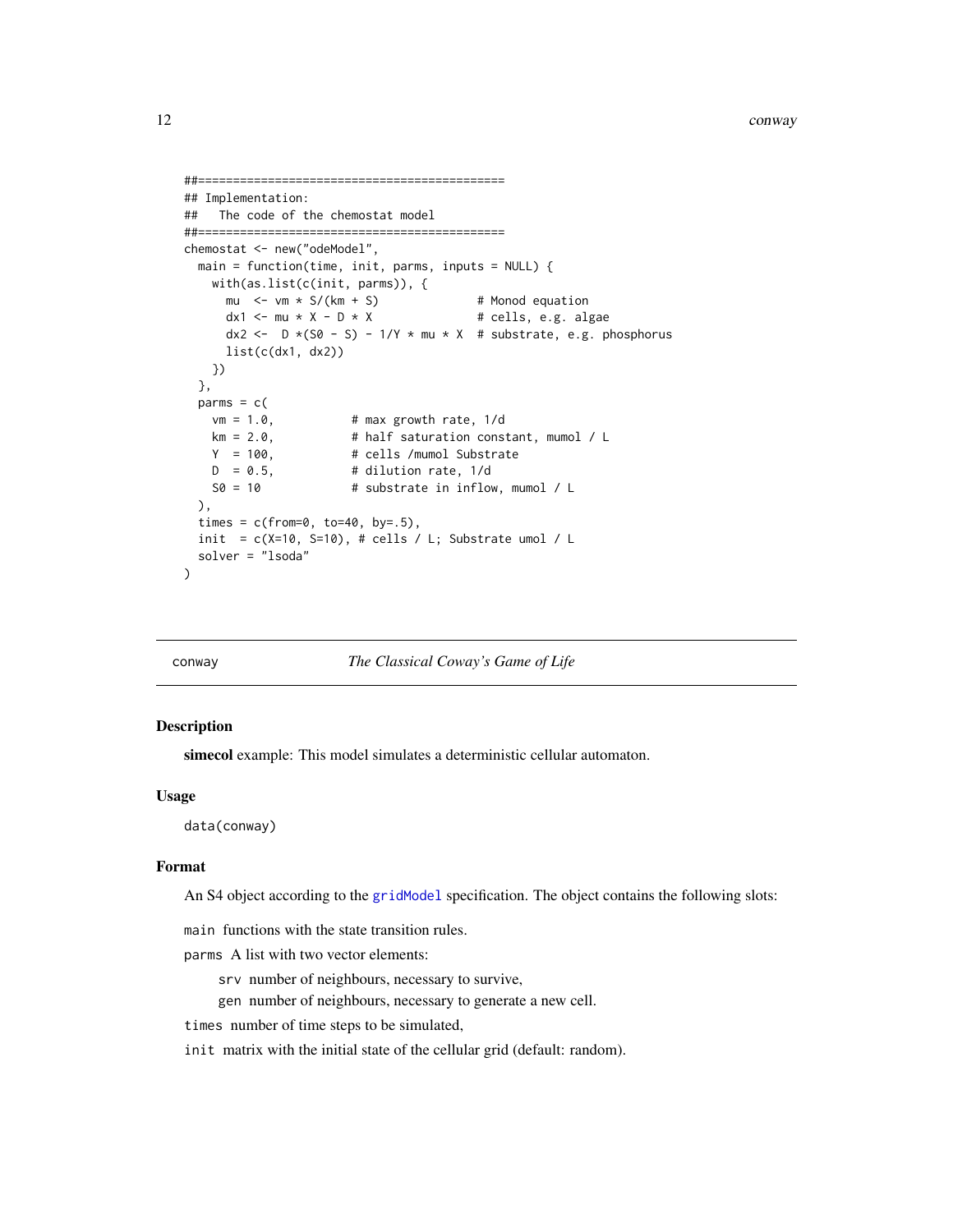#### <span id="page-12-0"></span>conway and the contract of the contract of the contract of the contract of the contract of the contract of the contract of the contract of the contract of the contract of the contract of the contract of the contract of the

#### Details

To see all details, please have a look into the implementation below.

#### References

Gardner, Martin (1970) The Fantastic Combinations of John Conway's New Solitaire Game 'Life.' *Scientific American*, October 1970.

#### See Also

[sim](#page-48-1), [parms](#page-41-1), [init](#page-41-2), [times](#page-41-2).

```
##============================================
## Basic Usage:
## explore the example
##============================================
data(conway)
plot(sim(conway))
## more interesting start conditions
m <- matrix(0, 40, 40)
m[5:35, 19:21] <- 1
init(conway) <- m
plot(sim(conway), col=c("white", "green"), axes = FALSE)
## change survival rules
parms(conway) <- list(srv = c(3, 4), gen = c(3, 4))
plot(sim(conway), col = c("white", "green"), axes = FALSE)
## Not run:
require("tcltk")
init(convay) \leftarrow matrix(0, 10, 10)fixInit(conway) # enter some "1"
sim(conway, animate = TRUE, delay = 100)
##============================================
## Implementation:
## The code of Conways Game of Life
##============================================
conway <- new("gridModel",
  main = function(time, init, parms) {
   x <- init
   nb <- eightneighbours(x)
   surviv \leftarrow (x > 0 & (nb %in% parms$srv))
    gener \leq (x == 0 & (nb %in% parms$gen))
   x \leftarrow (surviv + gener) > 0
   return(x)
  },
  parms = list(srv = c(2, 3), gen = 3),
  times = 1:17,
  init = matrix(round(runif(1000)), ncol = 40),
```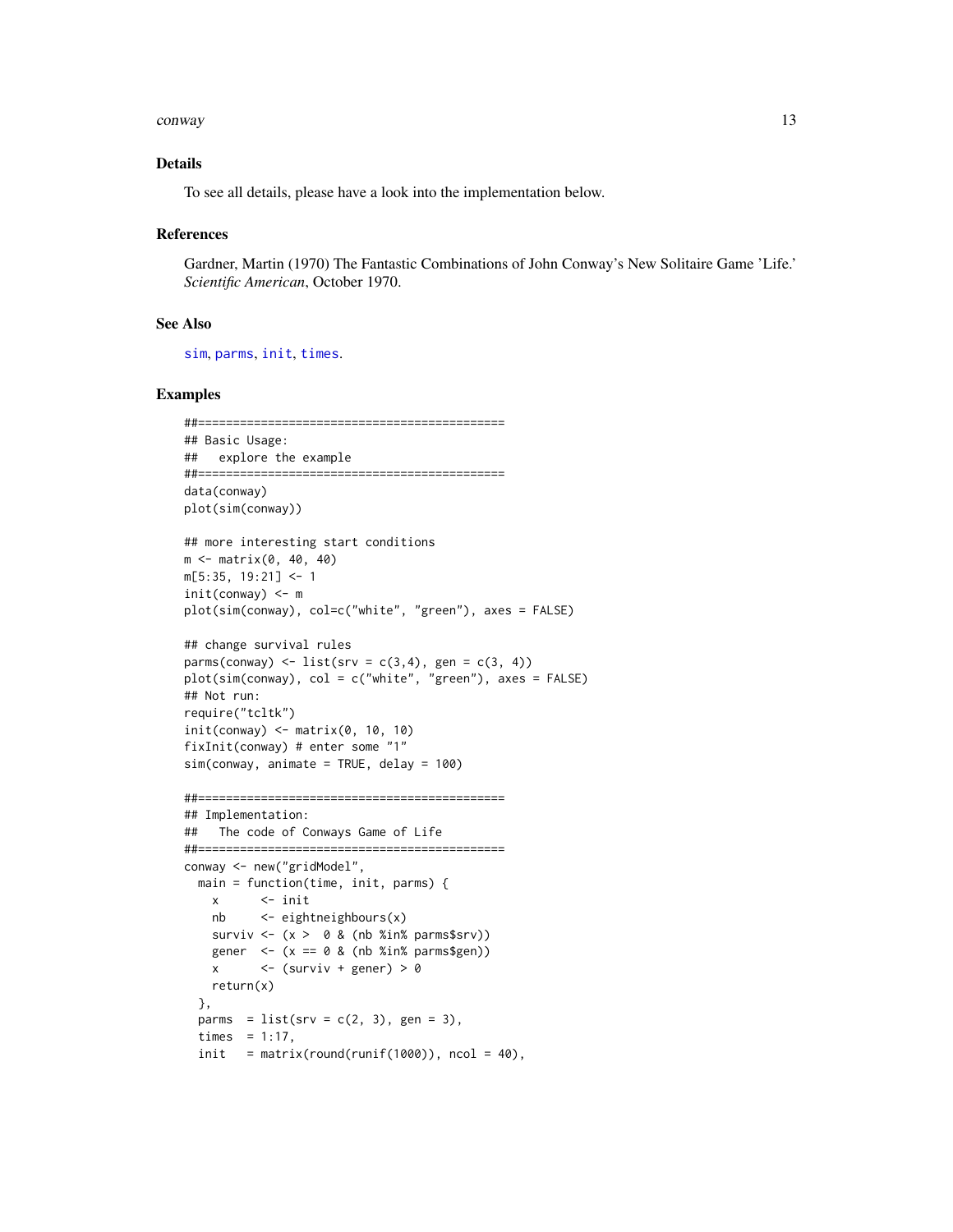```
solver = "iteration"
)
## End(Not run)
```
# <span id="page-13-1"></span>diffusion *A Random Walk Particle Diffusion Model*

#### Description

simecol example: This is a random walk (basic particle diffusion) model.

#### Usage

data(diffusion)

#### Format

An S4 object according to the [rwalkModel](#page-37-2) specification. The object contains the following slots:

main A function with the movement rules for the particles.

parms A list with the following components:

ninds number of simulated particles,

speed speed of the particles,

- area vector with 4 elements giving the coordinates (left, bottom, right, top) of the coordinate system.
- times Simulation time (discrete time steps, by-argument ignored).
- init Data frame holding the start properties (Cartesian coordinates x and y and movement angle a) of the particles.

# Details

To see all details, please have a look into the implementation.

#### See Also

[sim](#page-48-1), [parms](#page-41-1), [init](#page-41-2), [times](#page-41-2).

### Examples

##============================================ ## Basic Usage: ## explore the example ##============================================ ## Not run: data(diffusion) ## (1) minimal example

<span id="page-13-0"></span>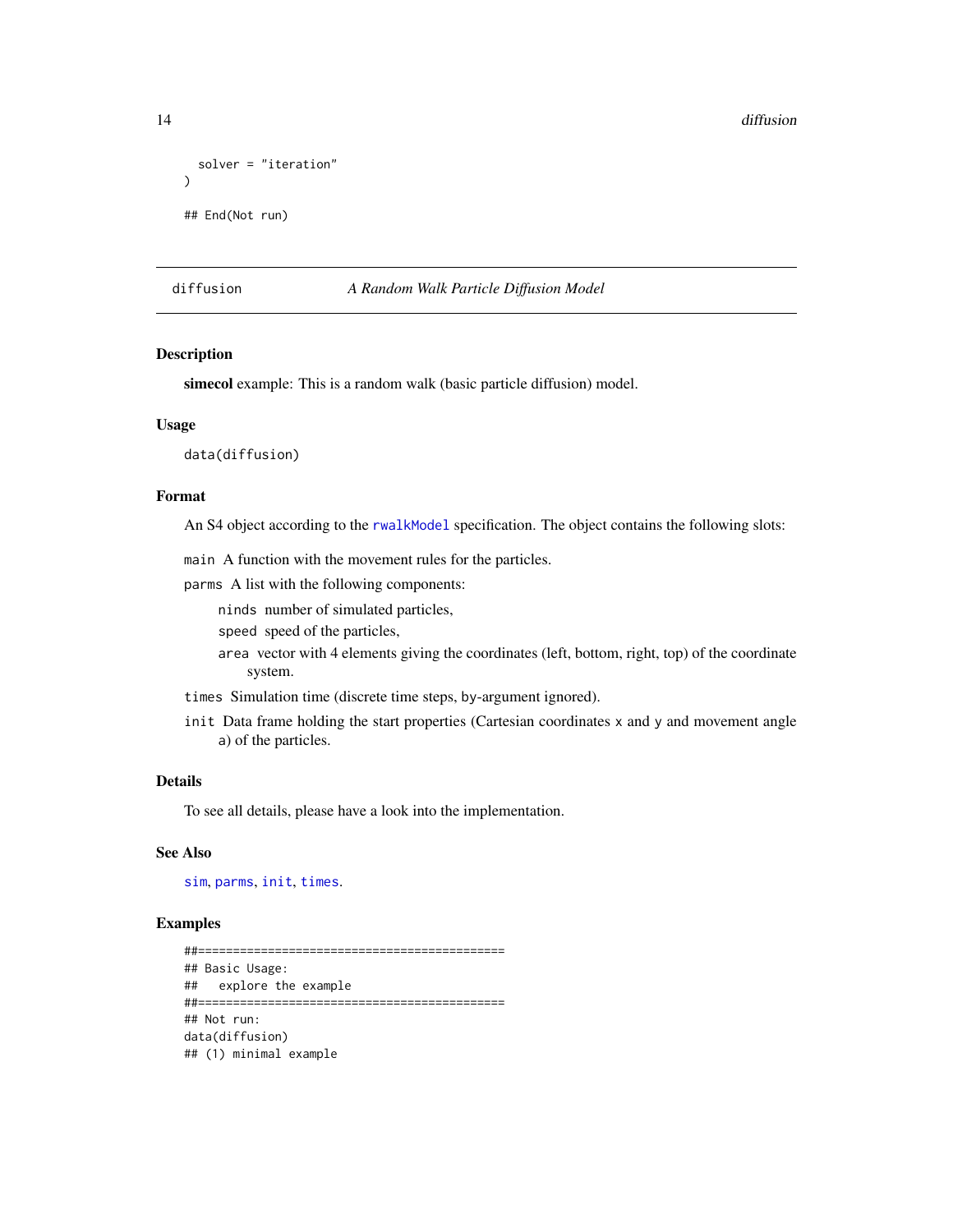#### diffusion and the contract of the contract of the contract of the contract of the contract of the contract of the contract of the contract of the contract of the contract of the contract of the contract of the contract of

```
plot(sim(diffusion))
## show "grid of environmental conditions"
image(inputs(diffusion))
## (2) scenario
## with homogeneous environment (no "refuge" in the middle)
no_refuge <- diffusion # Cloning of the whole model object
inputs(no_refuge) <- matrix(1, 100, 100)
plot(sim(no_refuge))
##============================================
## Advanced Usage:
## Assign a function to the observer-slot.
##============================================
observer(diffusion) <- function(state, ...) {
  ## numerical output to the screen
  cat("mean x=", mean(state$x),
      ", mean y=", mean(state$y),
       ", sd x=", sd(state$x),
      ", sd y =", sd(state$y), "\n")
  ## animation
  par(mfrow=c(2,2))
  plot(state$x, state$y, xlab="x", ylab="y", pch=16, col="red", xlim=c(0, 100))
  hist(state$y)
  hist(state$x)
  ## default case: return the state --> iteration stores it in "out"
  state
}
sim(diffusion)
## remove the observer and restore original behavior
observer(diffusion) <- NULL
diffusion <- sim(diffusion)
## End(Not run)
##============================================
## Implementation:
## The code of the diffusion model.
## Note the use of the "initfunc"-slot.
##============================================
diffusion <- rwalkModel(
  main = function(time, init, parms, inputs = NULL) {
    speed <- parms$speed
   xleft <- parms$area[1]
   xright <- parms$area[2]
   ybottom <- parms$area[3]
   ytop <- parms$area[4]
    x <- init$x # x coordinate
    y <- init$y # y coordinate
    a <- init$a # angle (in radians)
```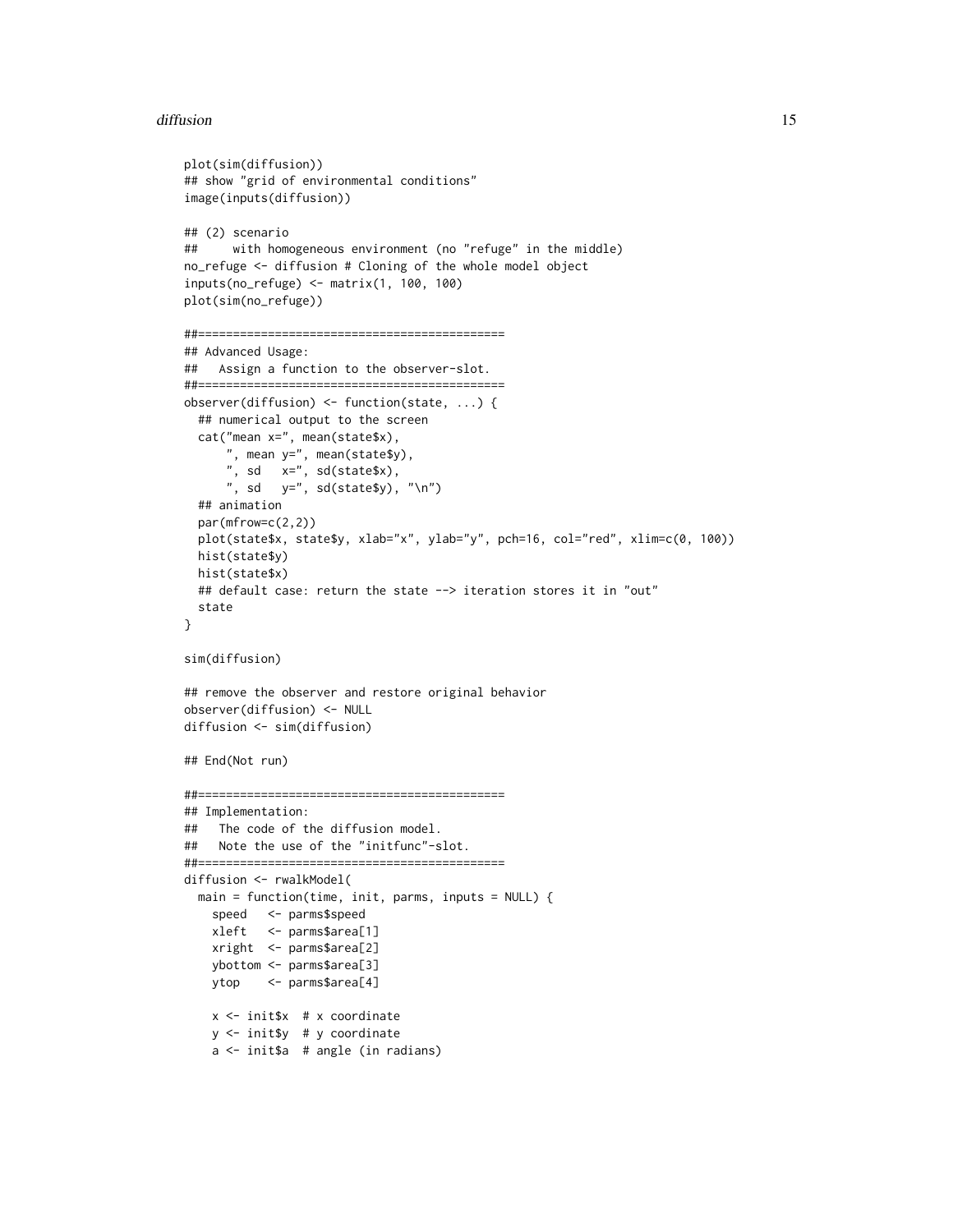```
n <- length(a)
  ## Rule 1: respect environment (grid as given in "inputs")
  ## 1a) identify location on "environmental 2D grid" for each individual
  i.j \leftarrow array(c(pmax(1, ceiling(x)), pmax(1, ceiling(y))), dim=c(n, 2))## 1b) speed dependend on "environmental conditions"
  speed <- speed * inputs[i.j]
  ## Rule 2: Random Walk
  a \leftarrow (a + 2 * pi / runif(a))
  dx \leftarrow speed * cos(a)dy \leq speed \star sin(a)
  x < -x + dxy \le -y + dy## Rule 3: Wrap Around
  x <- ifelse(x > xright, xleft, x)
 y <- ifelse(y > ytop, ybottom, y)
  x <- ifelse(x < xleft, xright, x)
 y <- ifelse(y < ybottom, ytop, y)
  data.frame(x=x, y=y, a=a)
},
times = c(from=0, to=100, by=1),parms = list(ninds=50, speed = 1, area = c(0, 100, 0, 100)),
solver = "iteration",
initfunc = function(obj)ninds <- obj@parms$ninds
  xleft <- obj@parms$area[1]
 xright <- obj@parms$area[2]
 ybottom <- obj@parms$area[3]
 ytop <- obj@parms$area[4]
  obj@init <- data.frame(x = runif(ninds) * (xright - xleft) + xleft,
                         y = runif(ninds) * (ytop - ybottom) + ybottom,a = runif(ninds) * 2 * pi)inp <- matrix(1, nrow=100, ncol=100)
  inp[, 45:55] < -0.2inputs(obj) <- inp
  obj
}
```
<span id="page-15-1"></span>eightneighbours *Count Number of Neighbours in a Rectangular Cellular Grid.*

#### Description

 $\mathcal{L}$ 

This function returns the sum of the eight neibours of a cell within a matrix. It can be used to simulate simple cellular automata, e.g. Conway's Game of Life.

<span id="page-15-0"></span>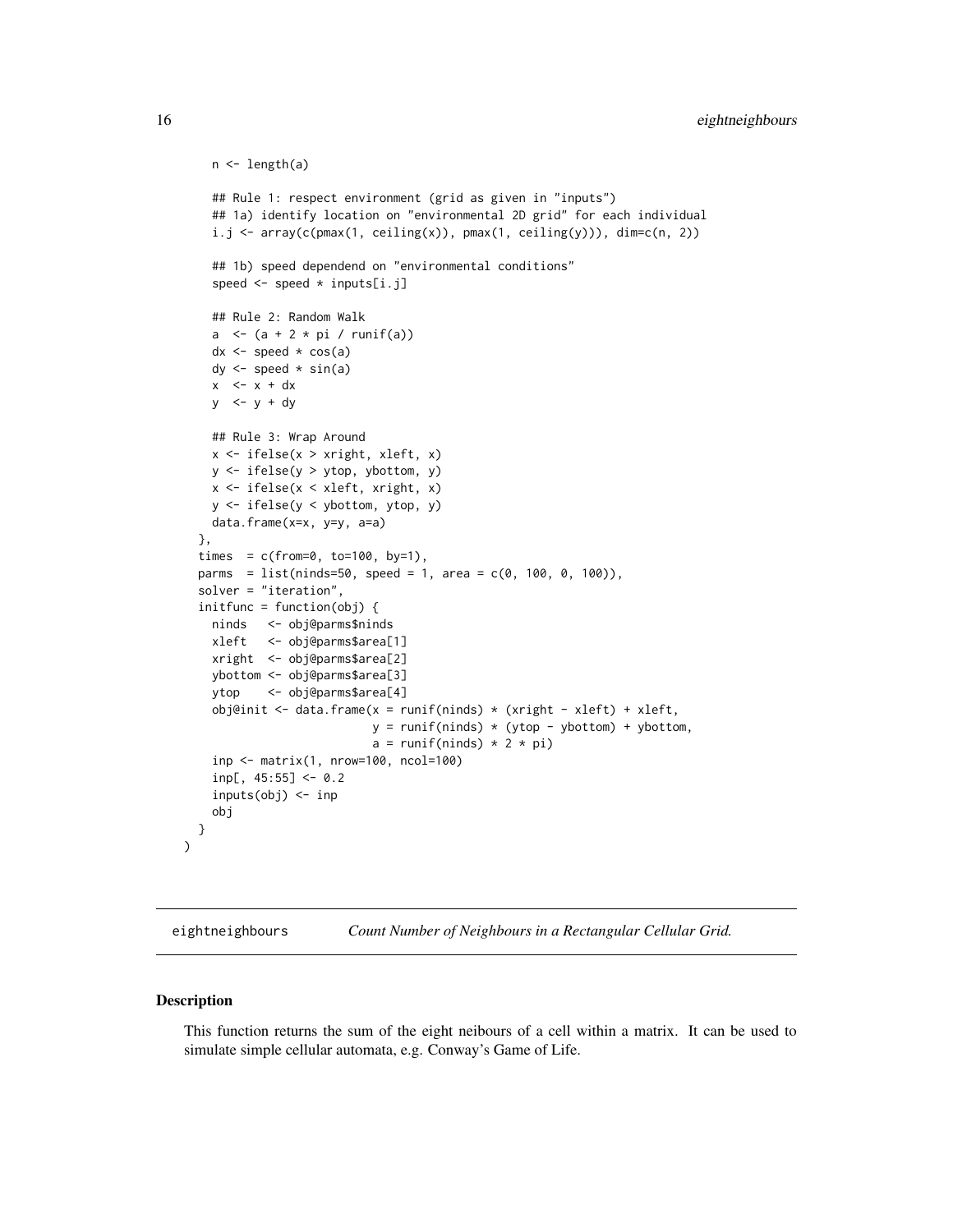#### <span id="page-16-0"></span>fitOdeModel 17

# Usage

```
eightneighbours(x)
eightneighbors(x)
```
#### Arguments

x The cellular grid, which typically contains integer values of zero (dead cell) or one (living cell).

# Value

A matrix with the same structure as x, but with the sum of the neighbouring cells of each cell.

# See Also

[seedfill](#page-47-1), [neighbours](#page-32-1), [conway](#page-11-1)

# Examples

```
n < -80; m < -80x \leq - matrix(rep(0, m*n), nrow = n)
x[round(runif(1500, 1, m*n))] <- 1
## uncomment this for another figure
#x[40, 20:60] < -1image(x, col=c("wheat", "grey", "red"))
x2 \leq -xfor (i in 2:10){
 nb <- eightneighbours(x)
  ## survive with 2 or 3 neighbours
  xsurv <- ifelse(x > 0 & (nb == 2 | nb ==3), 1, 0)
  ## generate for empty cells with 3 neigbours
  xgen < - ifelse(x == 0 &amp; nb == 3, 1, 0)x < - ((xgen + xsurv) > 0)
  x2 <- ifelse(x2>1, 1, x2)
  x2 <- ifelse(x>0, 2, x2)
  image(x2, col=c("wheat", "grey", "red"), add=TRUE)
}
```
<span id="page-16-1"></span>fitOdeModel *Parameter Fitting for odeModel Objects*

### Description

Fit parameters of odeModel objects to measured data.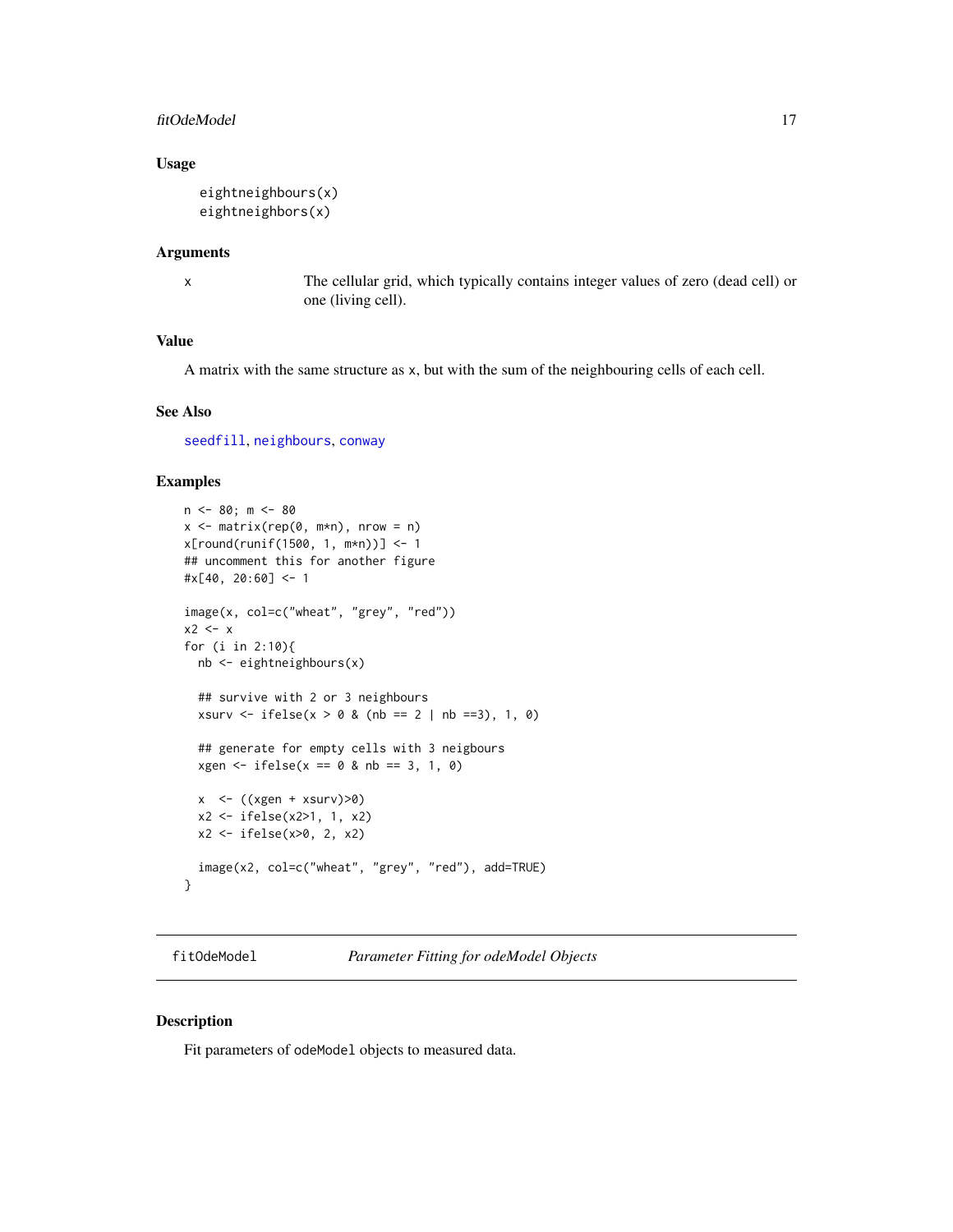```
fitOdeModel(simObj, whichpar = names(parms(simObj)), obstime, yobs,
  sd.yobs = as.numeric(lapply(yobs, sd)), initialize = TRUE,
 weights = NULL, debuglevel = 0, fn = ssqOdeModel,
 method = c("Nelder-Mead", "BFGS", "CG", "L-BFGS-B", "SANN", "PORT",
  "newuoa", "bobyqa"),
 lower = -Inf, upper = Inf, scale.par = 1,
  control = list(), ...)
```
# Arguments

| simObj       | a valid object of class odeMode1,                                                                                                                                                                                                                                                                                                                                                                                                                                                                   |
|--------------|-----------------------------------------------------------------------------------------------------------------------------------------------------------------------------------------------------------------------------------------------------------------------------------------------------------------------------------------------------------------------------------------------------------------------------------------------------------------------------------------------------|
| whichpar     | character vector with names of parameters which are to be optimized (subset of<br>parameter names of the simObj),                                                                                                                                                                                                                                                                                                                                                                                   |
| obstime      | vector with time steps for which observational data are available,                                                                                                                                                                                                                                                                                                                                                                                                                                  |
| yobs         | data frame with observational data for all or a subset of state variables. Their<br>names must correspond exacly with existing names of state variables in the<br>odeModel,                                                                                                                                                                                                                                                                                                                         |
| sd.yobs      | vector of given standard deviations (or scale) for all observational variables<br>given in yobs. If no standard deviations (resp. scales) are given, these are<br>estimated from yobs,                                                                                                                                                                                                                                                                                                              |
| initialize   | optional boolean value whether the simObj should be re-initialized after the as-<br>signment of new parameter values. This can be necessary in certain models to<br>assign consistent values to initial state variables if they depend on parameters.                                                                                                                                                                                                                                               |
| weights      | optional weights to be used in the fitting process. See cost function (currently<br>only ssq0deMode1) for details.                                                                                                                                                                                                                                                                                                                                                                                  |
| debuglevel   | a positive number that specifies the amount of debugging information printed,                                                                                                                                                                                                                                                                                                                                                                                                                       |
| fn           | objective function, i.e. function that returns the quality criterium that is mini-<br>mized, defaults to ssq0deMode1,                                                                                                                                                                                                                                                                                                                                                                               |
| method       | optimization method, see nlminb for the PORT algorithm, newuoa resp. bobyqa<br>for the newuoa and bobyqa algorithms, and optim for all other methods,                                                                                                                                                                                                                                                                                                                                               |
| lower, upper | bounds of the parameters for method L-BFGS-B, see optim, PORT see nlminb<br>and bobyqa bobyqa. The bounds are also respected by other optimizers by<br>means of an internal transformation of the parameter space (see p. constrain).<br>In this case, <i>named vectors</i> are required.                                                                                                                                                                                                           |
| scale.par    | scaling of parameters for method PORT see nlminb. In many cases, automatic<br>scaling (scale.par = $1$ ) does well, but sometimes (e.g. if parameter ranges<br>differ several orders of magnitude) manual adjustment is required. Often you get<br>a reasonable choice if you set scale. par $= 1$ /upper. The parameter is ignored<br>by all other methods. For "Nelder-Mead", "BFGS", "CG" and "SANN" parameter<br>scaling occurs as a side effect of parameter transformation with p. constrain. |
| control      | a list of control parameters for optimiting numbs,                                                                                                                                                                                                                                                                                                                                                                                                                                                  |
| $\cdots$     | additional parameters passed to the solver method (e.g. to 1soda).                                                                                                                                                                                                                                                                                                                                                                                                                                  |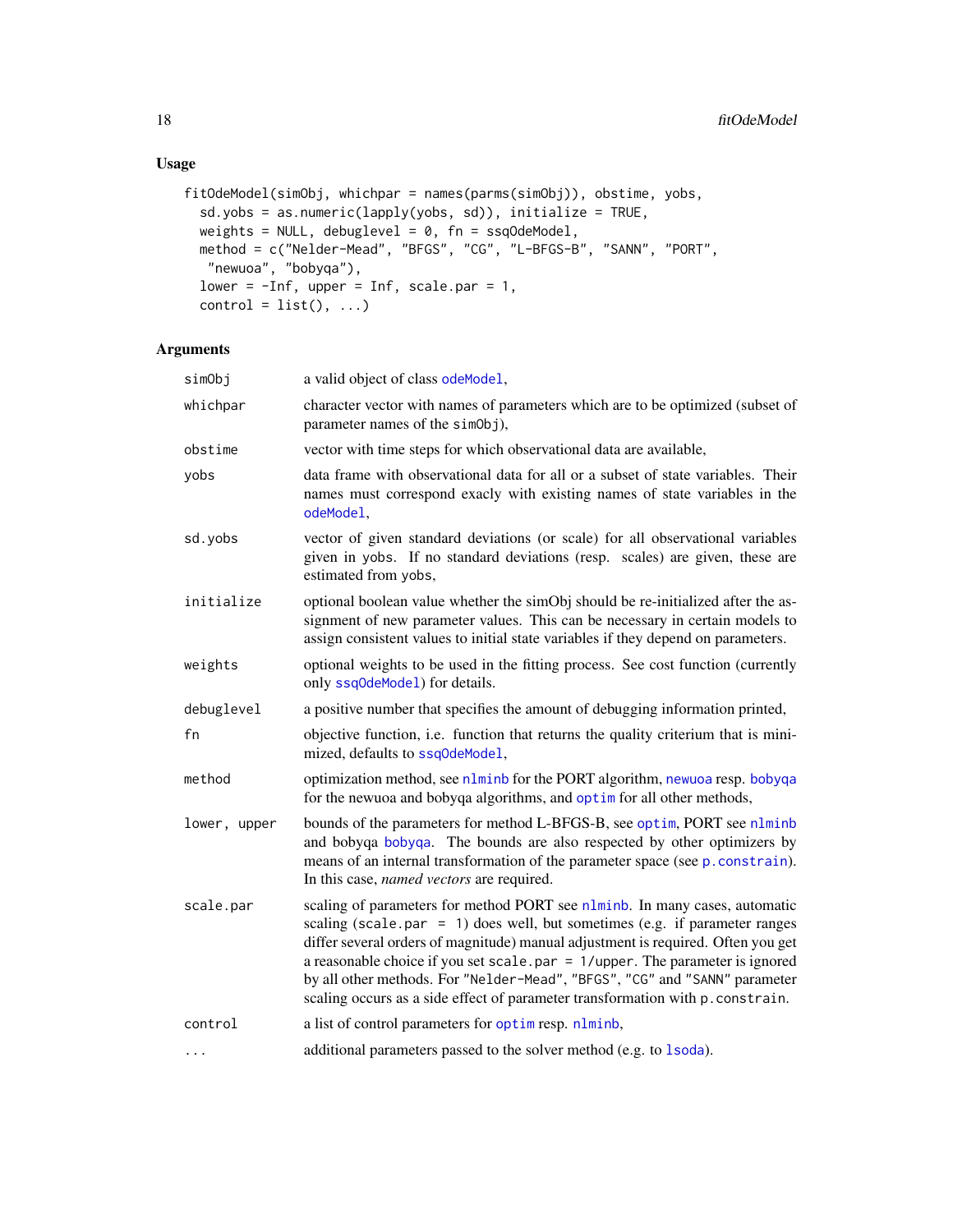#### <span id="page-18-0"></span>fitOdeModel 19

# Details

This function works currently only with odeModel objects where parms is a vector, not a list.

Note also that the control parameters of the PORT algorithm are different from the control parameters of the other optimizers.

#### Value

A list with the optimized parameters and other information, see [optim](#page-0-0) resp. [nlminb](#page-0-0) for details.

#### References

Gay, D. M. (1990) Usage Summary for Selected Optimization Routines. Computing Science Technical Report No. 153. AT&T Bell Laboratories, Murray Hill, NJ.

Powell, M. J. D. (2009). The BOBYQA algorithm for bound constrained optimization without derivatives. Report No. DAMTP 2009/NA06, Centre for Mathematical Sciences, University of Cambridge, UK. [http://www.damtp.cam.ac.uk/user/na/NA\\_papers/NA2009\\_06.pdf](http://www.damtp.cam.ac.uk/user/na/NA_papers/NA2009_06.pdf)

#### See Also

[ssqOdeModel](#page-49-1), [optim](#page-0-0), [nlminb](#page-0-0), [bobyqa](#page-0-0)

Note also that package FME function [modFit](#page-0-0) has even more flexible means to fit model parameters. Examples are given in the package vignettes.

### Examples

```
## ======== load example model =========
data(chemostat)
#source("chemostat.R")
## derive scenarios
cs1 <- cs2 <- chemostat
## generate some noisy data
parms(cs1)[c("vm", "km")] <- c(2, 10)
times(cs1) <- c(from=0, to=20, by=2)
yobs <- out(sim(cs1))
obstime <- yobs$time
yobs$time <- NULL
yobs$S <- yobs$S + rnorm(yobs$S, sd= 0.1 * sd(yobs$S))*2
yobs$X <- yobs$X + rnorm(yobs$X, sd= 0.1 * sd(yobs$X))
## ======== optimize it! =========
## time steps for simulation, either small for rk4 fixed step
# times(cs2)["by"] <- 0.1
# solver(cs2) <- "rk4"
```
## or, faster: use lsoda and and return only required steps that are in the data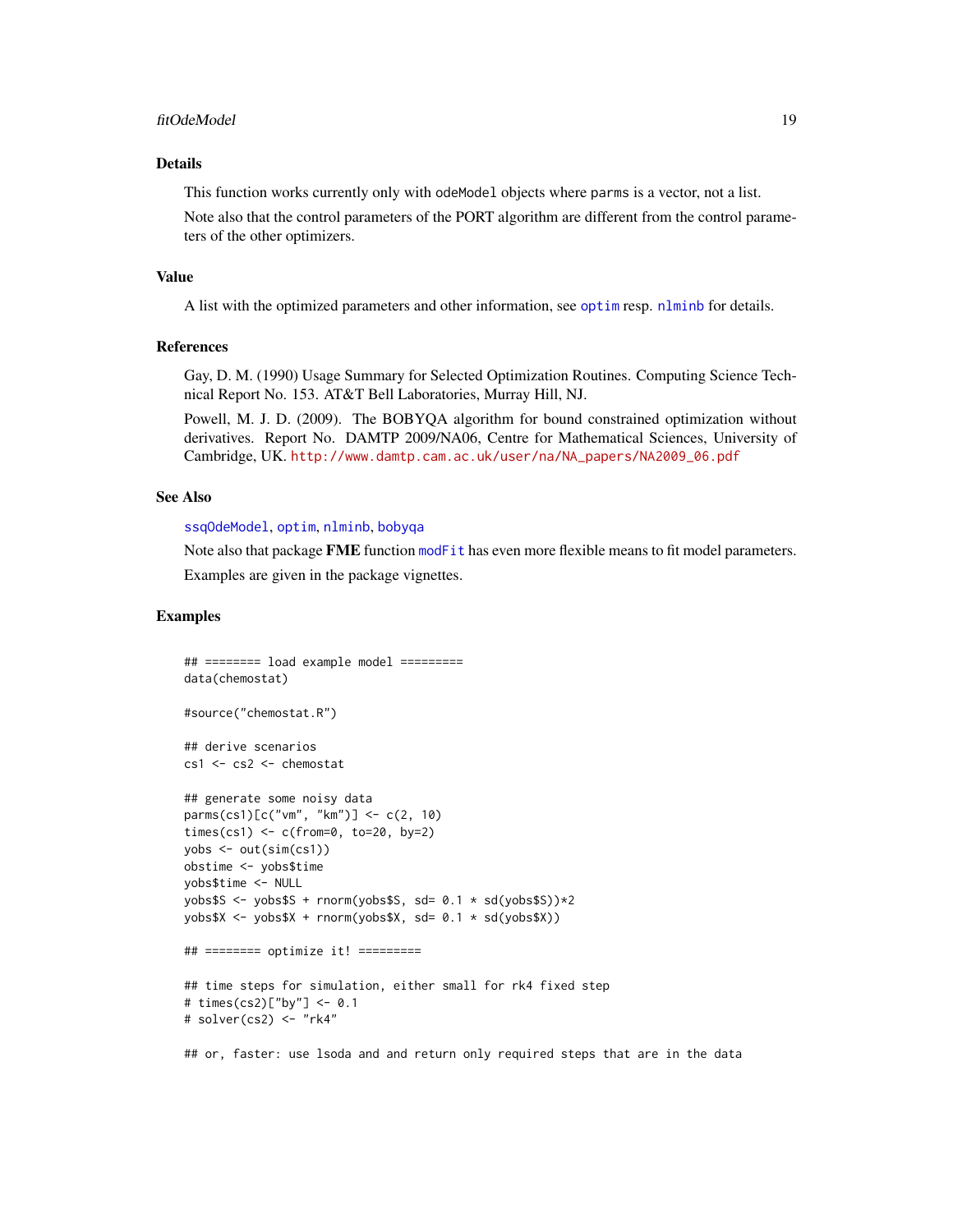```
times(cs2) <- obstime
solver(cs2) <- "lsoda"
## Nelder-Mead (default)
whichpar <- c("vm", "km")
res <- fitOdeModel(cs2, whichpar=whichpar, obstime, yobs,
  debuglevel=0,
  control=list(trace=TRUE))
coef(res)
## assign fitted parameters to the model, i.e. as start values for next step
parms(cs2)[whichpar] <- coef(res)
## alternatively, L-BFGS-B (allows lower and upper bounds for parameters)
res <- fitOdeModel(cs2, whichpar=c("vm", "km"), obstime, yobs,
  debuglevel=0, fn = ssqOdeModel,
  method = "L-BFGS-B", lower = 0,control=list(trace=TRUE),
  atol=1e-4, rtol=1e-4)
coef(res)
## alternative 2, transform parameters to constrain unconstrained method
## Note: lower and upper are *named* vectors
res <- fitOdeModel(cs2, whichpar=c("vm", "km"), obstime, yobs,
  debuglevel=0, fn = ssqOdeModel,
  method = "BFGS", lower = c(vm=0, km=0), upper=c(vm=4, km=20),
  control=list(trace=TRUE),
  atol=1e-4, rtol=1e-4)
coef(res)
## alternative 3a, use PORT algorithm
parms(cs2)[whichpar] <- c(vm=1, km=2)
lower <- c(vm=0, km=0)
upper <- c(vm=4, km=20)
res <- fitOdeModel(cs2, whichpar=c("vm", "km"), obstime, yobs,
  debuglevel=0, fn = ssqOdeModel,
  method = "PORT", lower = lower, upper = upper,
  control=list(trace=TRUE),
  atol=1e-4, rtol=1e-4)
coef(res)
## alternative 3b, PORT algorithm with manual parameter scaling
res <- fitOdeModel(cs2, whichpar=c("vm", "km"), obstime, yobs,
  debuglevel=0, fn = ssqOdeModel,
  method = "PORT", lower = lower, upper = upper, scale.par = 1/upper,
```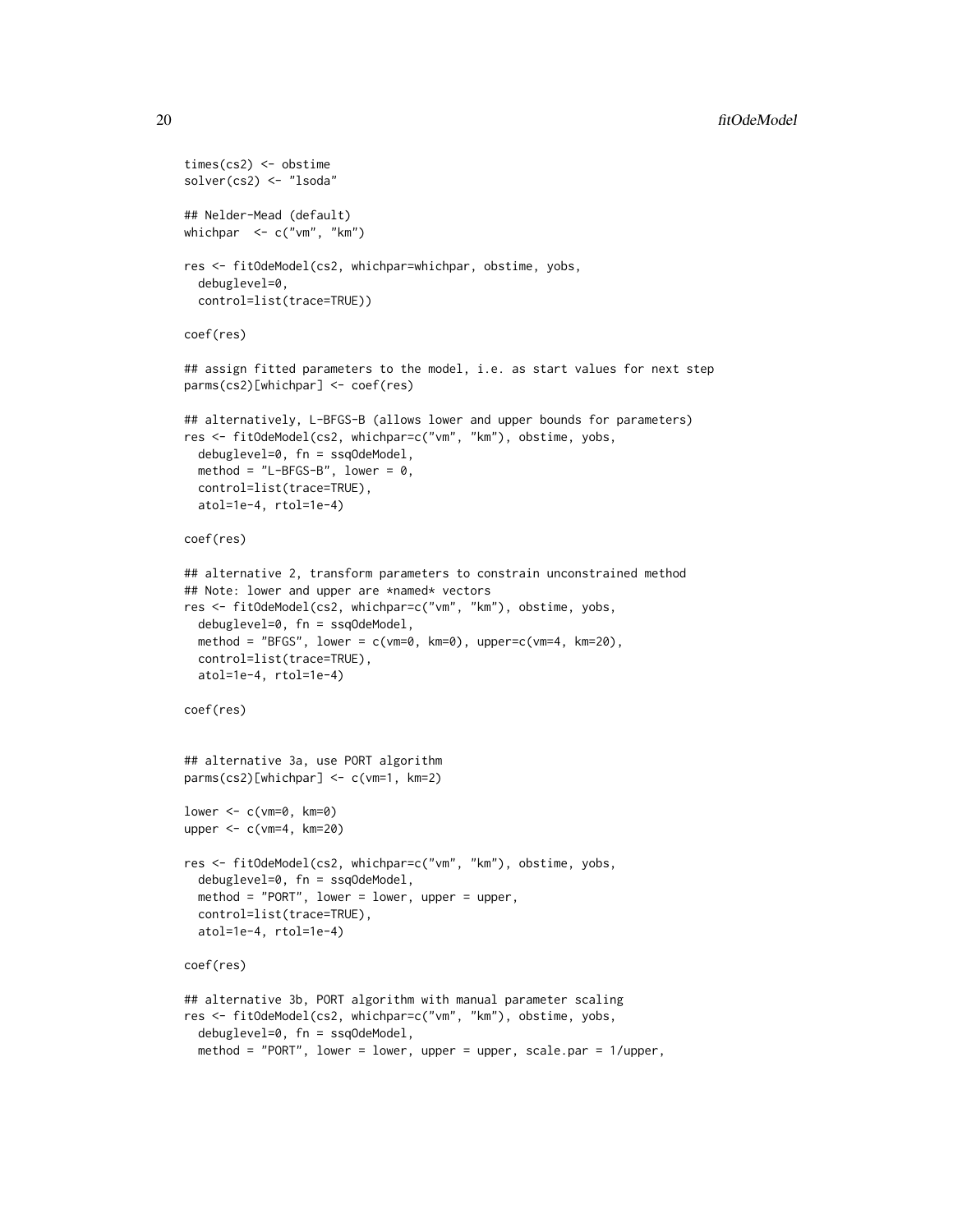#### <span id="page-20-0"></span>fixParms 21

```
control=list(trace=TRUE),
  atol=1e-4, rtol=1e-4)
coef(res)
## set model parameters to fitted values and simulate again
parms(cs2)[whichpar] <- coef(res)
times(cs2) <- c(from=0, to=20, by=1)
ysim <- out(sim(cs2))
## plot results
par(mfrow=c(2,1))
plot(obstime, yobs$X, ylim = range(yobs$X, ysim$X))
lines(ysim$time, ysim$X, col="red")
plot(obstime, yobs$S, ylim= range(yobs$S, ysim$S))
lines(ysim$time, ysim$S, col="red")
```
<span id="page-20-1"></span>fixParms *Fix 'parms', 'init' or 'times' Slot of 'simecol' Objects*

## Description

The functions invoke an editor dialog for parameters, initial values or time steps of simObj objects and then assign the new (edited) version of  $x$  in the user's workspace. A Tcl/Tk version or spreadsheet editor is displayed if possible, depending on the structure of the respective slot.

#### Usage

fixParms(x) fixTimes(x) fixInit(x)

# **Arguments**

x A valid instance of the simObj class.

# See Also

[sEdit](#page-46-1), [simObj](#page-1-2), [parms](#page-41-1), [times](#page-41-2), [init](#page-41-2), [fix](#page-0-0)

```
## Not run:
require("tcltk")<br>data(lv)
                 # load basic Lotka-Volterra model
fixParms(lv)
plot(sim(lv))
```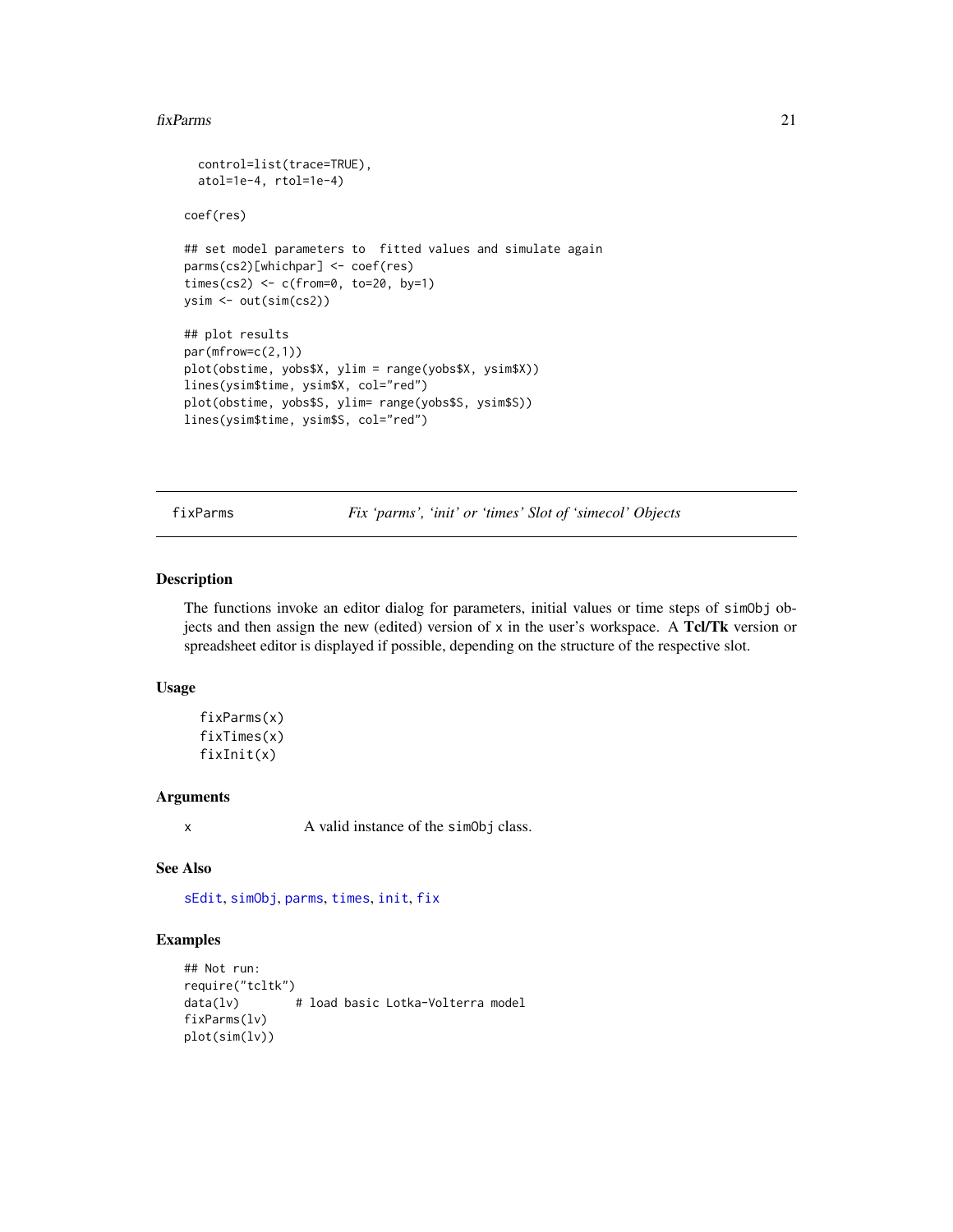#### 22 fromtoby

```
data(conway) # Conway's game of life
init(convay) \leftarrow matrix(0, 10, 10)fixInit(conway) # enter some "1"
sim(conway, animate = TRUE, delay = 100)
## End(Not run)
```
fromtoby *Create Regular Sequence from 'from-to-by' Vector*

# Description

This function creates a sequence from named vectors with the names from, to and by.

# Usage

```
fromtoby(times)
```
# Arguments

times A named vector with the names from, to and by.

# Details

Named vectors with from, to and by can be used in simecol to specify time steps.

#### Value

The appropriate vector with a sequence, generated by seq.

# See Also

[seq](#page-0-0)

```
times \leq c(from=1, to=5, by=0.1)
fromtoby(times)
```
<span id="page-21-0"></span>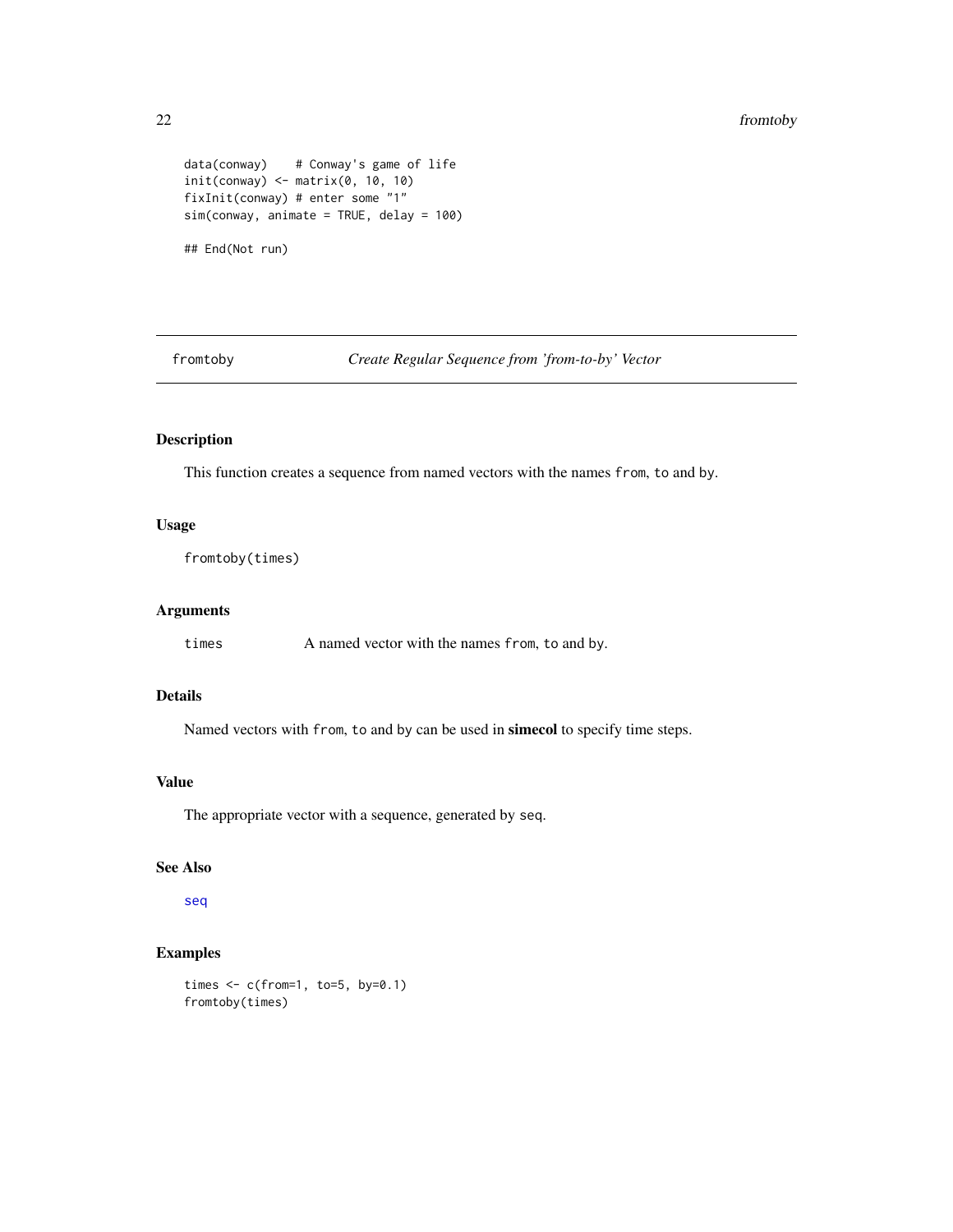<span id="page-22-0"></span>initialize-methods *Methods for Function 'initialize' in Package 'simecol'*

#### **Description**

This function is used to initialize objects derived from the simObj superclass, it is by default automatically called during object creation and by sim.

#### Usage

```
## S4 method for signature 'simObj'
initialize(.Object, ...)
```
#### Arguments

| .Object                 | simobj instance which is to be re-initialized.                                                                                       |
|-------------------------|--------------------------------------------------------------------------------------------------------------------------------------|
| $\cdot$ $\cdot$ $\cdot$ | provided for compatibility with the default method of initialize, or slots of<br>the object which is to be created (in case of new). |

#### Methods

.Object = "ANY" Generic function: see [new](#page-0-0).

**.Object = "simObj"** The initialize function is normally called implicitly by new to create new objects. It may also be called explicitly to return a cloned and re-initialized object.

The simecol version of initialize provides an additonal mechanism to call a user specified function provided in the initfun slot of a simObj instance that can perform computations during the object creation process. The init func must have obj as its only argument and must return the modified version of this obj, see examples below. As a side effect end to ensure consistency, initialize clears outputs stored in slot out from former simulations.

#### See Also

[simObj](#page-1-2), [new](#page-0-0)

```
## Note: new calls initialize and initialize calls initfunc(obj)
lv_efr <- new("odeModel",
 main = function (time, init, parms, ...) {
   x <- init
   p <- parms
   S <- approxTime1(inputs, time, rule=2)["s.in"]
   dx1 <- S * p["k1"] * x[1] - p["k2"] * x[1] * x[2]dx2 <- - p["k3"] * x[2] + p["k2"] * x[1] * x[2]
   list(c(dx1, dx2))},
 parms = c(k1=0.2, k2=0.2, k3=0.2),
 times = c(from=0, to=100, by=0.5),
```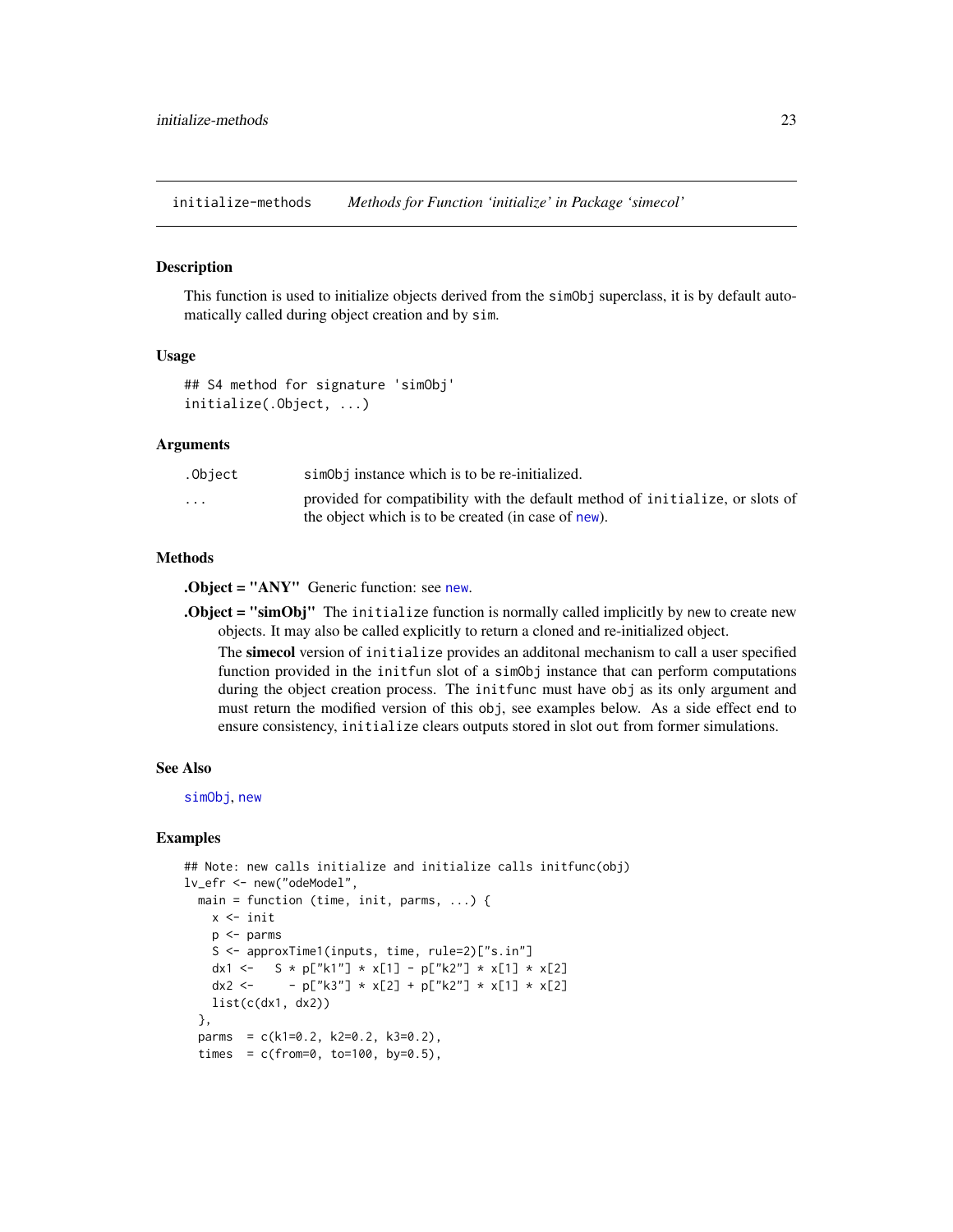```
init = c(\text{prey=0.5, predator=1}),solver = "lsoda",
 initfunc = function(obj) {
   tt <- fromtoby(times(obj))
    inputs(obj) <- as.matrix(data.frame(
           time = tt,
           s.in = pmax(rnorm(t), mean=1, sd=0.5), 0)))
   obj
 }
)
plot(sim(lv_efr)) \qquad \qquad \qquad # initialize called automatically
plot(sim(lv_efr)) + automatic initialization, different figure
lv_efr<- initialize(lv_efr) # re-initialize manually
plot(sim(lv_efr, initialize = FALSE)) # simulation with that configuration
```
iteration *Discrete Simulation*

# Description

Solver function to simulate discrete ecological (or other) dynamic models. It is normally called indirectly from sim.

#### Usage

```
iteration(y, times=FALSE, func=FALSE, parms=FALSE, animate = FALSE, ...)
```
#### Arguments

| у     | the initial values for the system. If y has a name attribute, the names will be<br>used to label the output matrix.                                                                                                                                                                                                                                                                                                                                                                 |
|-------|-------------------------------------------------------------------------------------------------------------------------------------------------------------------------------------------------------------------------------------------------------------------------------------------------------------------------------------------------------------------------------------------------------------------------------------------------------------------------------------|
| times | times at which explicit estimates for y are desired. The first value in times must<br>be the initial time.                                                                                                                                                                                                                                                                                                                                                                          |
| func  | a user-supplied function that computes the values of the <i>next time step</i> (not the<br>derivatives !!!) in the system (the <i>model defininition</i> ) at time t. The user-supplied<br>function func must be called as: yprime = func(t, y, parms). t is the<br>current time point in the integration, y is the current estimate of the variables in<br>the ode system, and parms is a vector of parameters (which may have a names<br>attribute, desirable in a large system). |
|       | The return value of func should be a list, whose first element is a vector con-<br>taining the derivatives of y with respect to time, and whose second element is<br>a vector (possibly with a names attribute) of global values that are required at<br>each point in times.                                                                                                                                                                                                       |

<span id="page-23-0"></span>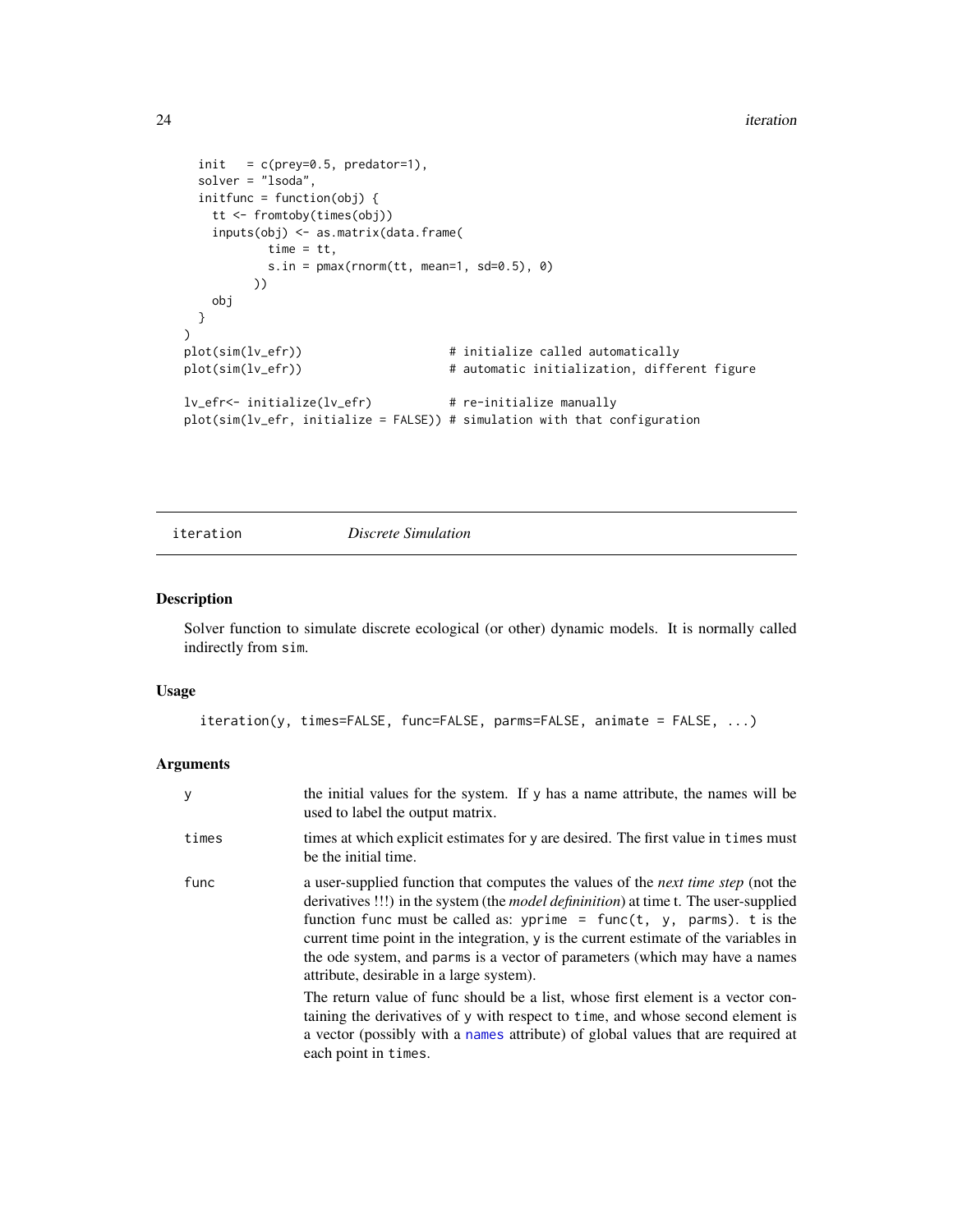#### <span id="page-24-0"></span>iteration 25

| vector or list holding the parameters used in func that should be modifiable<br>without rewriting the function. |
|-----------------------------------------------------------------------------------------------------------------|
| Animation during the simulation (if available for the specified class.                                          |
| optional arguments passed to the plot function if animate=TRUE.                                                 |
|                                                                                                                 |

# Details

The solver method iteration is used to simulate discrete event models. Normally, this function is run indirectly from [sim](#page-48-1).

In contrast to differential equation solvers, the main function of the model must not return the first derivative but instead and explicitly the new state at the specified times.

The actual value of time is available in the main function as time and the current increment as parms["DELTAT"] or parms\$DELTAT. It is element of a vector if parms is a vector and it is a list if parms is a list.

If iteration is used for difference equations (see example dlogist below), it is mandatory to multiply the incremental part with DELTAT to ensure that variable time steps are correctly respected and that the first row of the simulation outputs contains the states at  $t_0$ .

The default iteration method of class simObj supports the observer mechanism. This means that a function stored in slot observer is called during each iteration step with the return value of main as its first argument. You can use this to control the amount of data stored during each iteration step (e.g. whole population or only mean values for individual based models), to do run-time animation or to write log files.

As an alternative for models of class odeModel, the iteration method of package deSolve may be used as a user-defined solver function. This is slightly faster and the output supports the extended plotting functions, but then no observers are possible and no implicit DELTAT variable.

# Value

A list of the model outputs (states . . . ) for each timestep.

# See Also

[sim](#page-48-1), [observer](#page-35-1), [parms](#page-41-1), [lsoda](#page-0-0), [rk4](#page-0-0), [euler](#page-0-0), [iteration](#page-23-1).

```
data(conway)
## plot after simulation:
plot(sim(conway), delay=100)
## plot during simulation
sim(conway, animate=TRUE, delay=100)
## discrete version of logistic growth equation
## Note: function main returns the *new value*, not the derivative
dlogist <- new("odeModel",
 main = function (time, init, parms, ...) {
```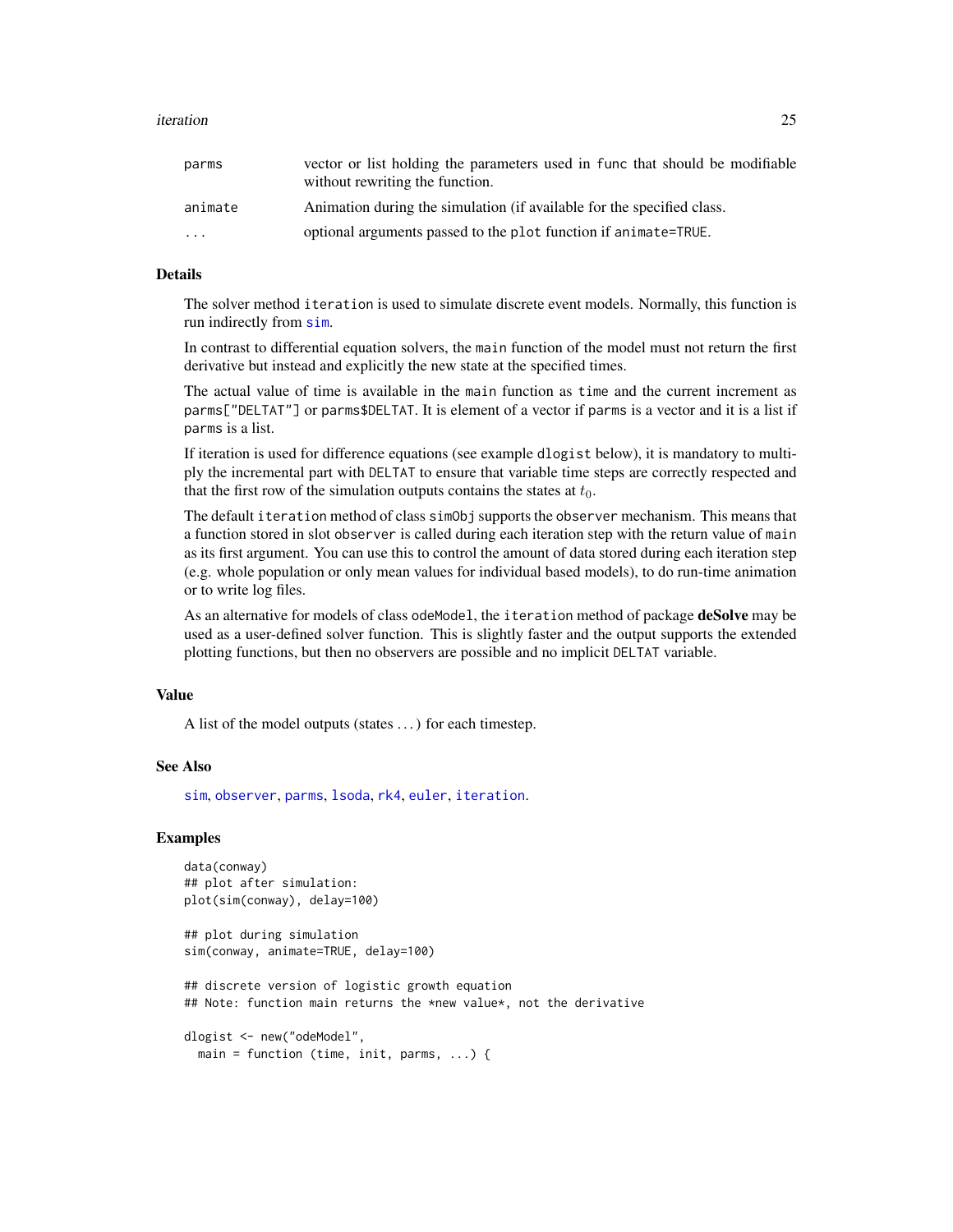#### 26 iteration and the contract of the contract of the contract of the contract of the contract of the contract of the contract of the contract of the contract of the contract of the contract of the contract of the contract

```
x <- init
    with(as.list(parms), {
     x \le -x + r \times x \times (1 - x / K) \times \text{DELTAT}# ^^^ add to old value ^^^^^^ special parameter with time step
     list(c(x))})
  },
  parms = c(r=0.1, K=10),
  times = seq(0, 100, 1),
  init = c(population=0.1),solver = "iteration" #!!!
\lambdaplot(sim(dlogist))
## alternative with function that returns the derivative
## discrete steps are realized with the euler method
dlogist <- new("odeModel",
  main = function (time, init, parms, ...) {
    x <- init
    with(as.list(parms), {
     x \leq -r * x * (1 - x / K)list(c(x))})
  },
  parms = c(r=0.1, K=10),
  times = seq(0, 100, 1),
  init = c(population=0.1),solver = "euler"
\lambdaplot(sim(dlogist))
## second alternative: use of the "iteration" solver from
## package deSolve, that supports extended plotting functions
dlogist <- new("odeModel",
  main = function (time, init, parms, ...) {
    x \leftarrow \text{init}[1]with(as.list(parms), {
     x \le -x + r \times x \times (1 - x / K)# ^^^ add to old value
     list(c(x))
    })
  },
  parms = c(r=0.1, K=10),
  times = seq(0, 100, 1),
  init = c(population=0.1),solver = function(y, times, func, parms, ...)ode(y, times, func, parms, ..., method="iteration")
)
```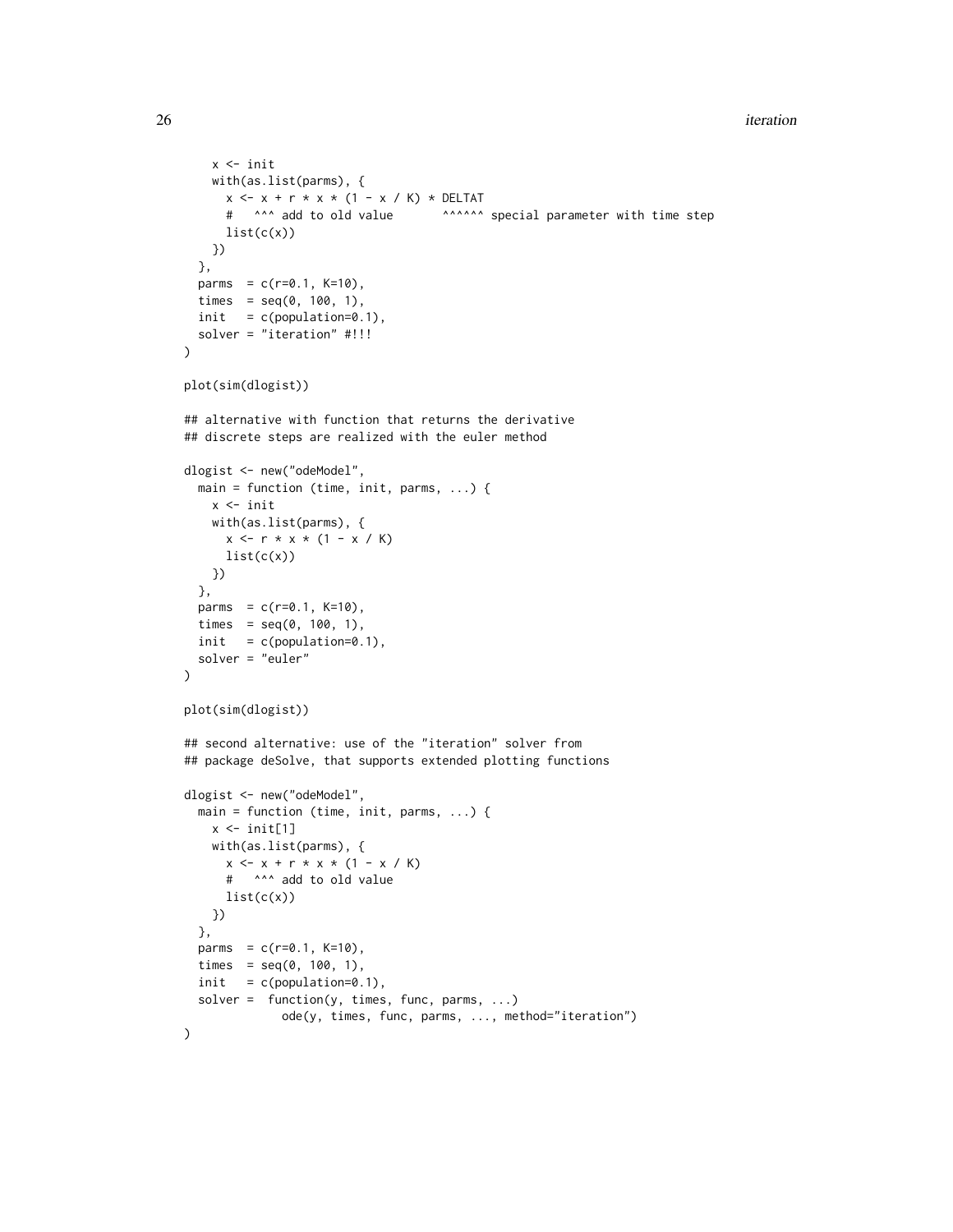# <span id="page-26-0"></span>listOrNULL-class 27

plot(sim(dlogist))

listOrNULL-class *Helpful Union Classes*

# Description

Classes representing either list or NULL (i.e. empty), function or NULL, function or character vector, numeric vector or list, or list or data.frame.

#### Objects from the Class

These classes are virtual: No objects may be created from it.

#### Methods

No methods exist for these classes.

#### See Also

[simObj](#page-1-2)

<span id="page-26-1"></span>lv *Lotka-Volterra Predator-Prey Model*

# Description

simecol example: basic Lotka-Volterra predator prey-model.

#### Usage

data(lv)

#### Format

An S4 object according to the [odeModel](#page-37-1) specification. The object contains the following slots:

main Lotka-Volterra equations for predator and prey.

parms Vector with the named parameters of the model:

- k1 growth rate of the prey population,
- k2 encounter rate of predator and prey,
- k3 death rate of the predator population.
- times Simulation time and integration interval.

init Vector with start values for predator and prey.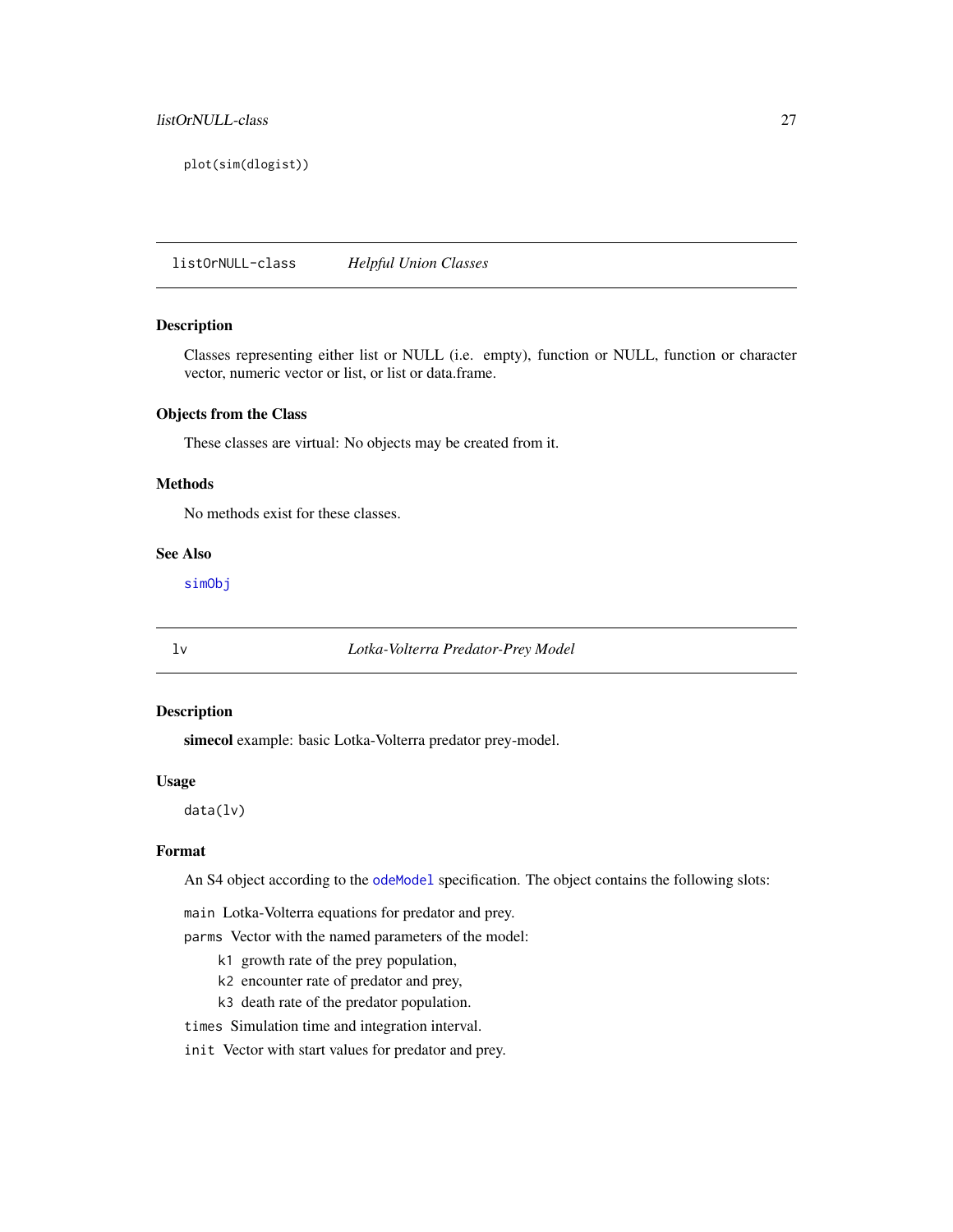# <span id="page-27-0"></span>Details

To see all details, please have a look into the implementation.

#### References

Lotka, A. J. 1925. *Elements of physical biology.* Williams and Wilkins, Baltimore.

Volterra, V. (1926). Variazionie fluttuazioni del numero d'individui in specie animali conviventi. *Mem. Acad.Lincei*, 2, 31-113.

#### See Also

[simecol-package](#page-1-1), [sim](#page-48-1), [parms](#page-41-1), [init](#page-41-2), [times](#page-41-2).

```
##============================================
## Basic Usage:
## explore the example
##============================================
data(lv)
print(lv)
plot(sim(lv))
parms(lv) <- c(k1=0.5, k2=0.5, k3=0.5)
plot(sim(lv))
##============================================
## Implementation:
## The code of the Lotka-Volterra-model
##============================================
lv <- new("odeModel",
  main = function (time, init, parms) {
   x <- init
   p <- parms
   dx1 <- p["k1"] * x[1] - p["k2"] * x[1] * x[2]dx2 <- - p["k3"] * x[2] + p["k2"] * x[1] * x[2]
   list(c(dx1, dx2))
  },
  parms = c(k1=0.2, k2=0.2, k3=0.2),
  times = c(from=0, to=100, by=0.5),
  init = c(prey=0.5, predator=1),solver = "rk4"
)
```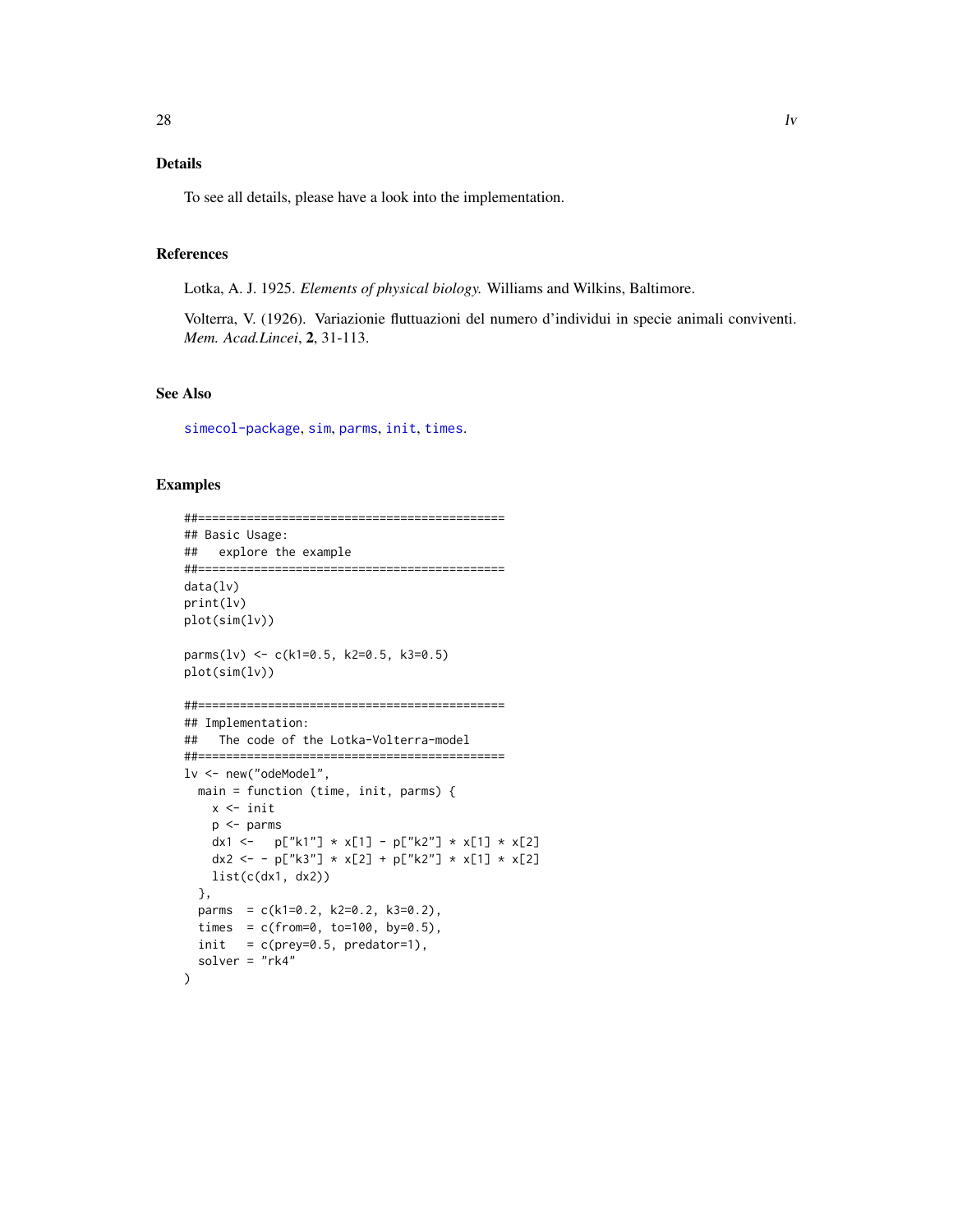#### <span id="page-28-1"></span><span id="page-28-0"></span>Description

simecol example: predator prey-model with three equations: predator, prey and resource (e.g. nutriens, grassland).

#### Usage

data(lv3)

#### Format

A valid S4 object according to the [odeModel](#page-37-1) specification. The object contains the following slots:

main Lotka-Volterra equations for predator prey and resource.

parms Vector with named parameters of the model:

- c growth rate of the prey population,
- d encounter rate of predator and prey,
- e yield factor (allows conversion with respect to d),
- f death rate of the predator population,
- g recycling parameter.

inputs Time series specifying external delivery of resource.

times Simulation time and integration interval.

init Vector with start values for s, p and k.

- s Resource (e.g. grassland or phosphorus).
- p Producer (prey).
- k Consumer (predator).

solver Character string specifying the integration method.

# See Also

[simecol-package](#page-1-1), [sim](#page-48-1), [parms](#page-41-1), [init](#page-41-2), [times](#page-41-2).

```
##============================================
## Basic Usage:
## explore the example
##============================================
data(lv3)
plot(sim(lv3))
times(lv3)["by"] \leq 5 # set maximum external time step to a large value
plot(sim(lv3)) # wrong! automatic time step overlooks internal inputs
```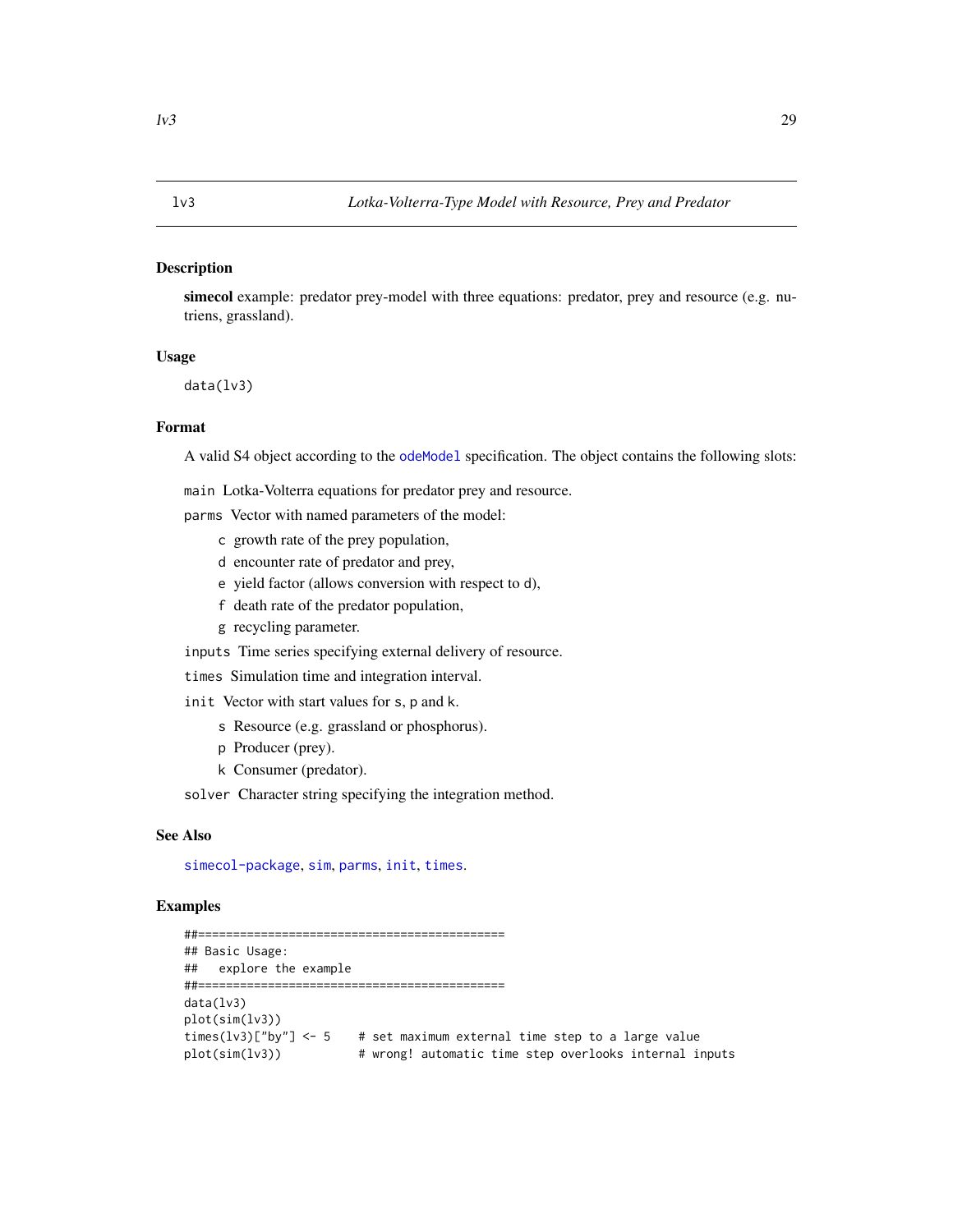$plot(sim(lv3, hmax = 1))$  # integration with correct maximum internal time step

```
##============================================
## Implementation:
## The code of the model
##============================================
lv3 <- new("odeModel",
  main = function(time, init, parms, inputs) {
    s.in <- approxTime1(inputs, time, rule = 2)["s.in"]
   with(as.list(c(init, parms)),{
      ds \leq s.in - b*s*p + g*k
     dp <- c*s*p - d*k*p
     dk <- e*p*k - f*k
     list(c(ds, dp, dk), s.in = s.in)})
  },
  parms = c(b = 0.1, c = 0.1, d = 0.1, e = 0.1, f = 0.1, g = 0),
  times = c(from = 0, to = 200, by = 1),inputs = as.matrix(
   data.frame(
      time = c(0, 99, 100, 101, 200),
      s.in = c(0.1, 0.1, 0.5, 0.1, 0.1)
   )
  ),
  init = c(s = 1, p = 1, k = 1), # substrate, producer, consumer
  solver = "lsoda"
)
```

| mixNamedVec |  | Mix Two Named Vectors, Resolving Name Conflicts |
|-------------|--|-------------------------------------------------|
|-------------|--|-------------------------------------------------|

#### Description

The function mixes two named vectors. The resulting vectors contains all elements with unique name and only one of the two versions of the elements which have the same name in both vectors.

#### Usage

```
mixNamedVec(x, y, resolve.config: ) = c("x", "y"), warn = TRUE)
```
# Arguments

| x                 | first named vector,                                                                                                                                                      |
|-------------------|--------------------------------------------------------------------------------------------------------------------------------------------------------------------------|
| v                 | second named vector,                                                                                                                                                     |
| resolve.conflicts |                                                                                                                                                                          |
|                   | name of the vector from which all elements are taken,                                                                                                                    |
| warn              | an indicator if a warning should be given if elements are not unique. This ar-<br>gument should usually set to FALSE, but the default is TRUE to be on the safe<br>side. |

<span id="page-29-0"></span>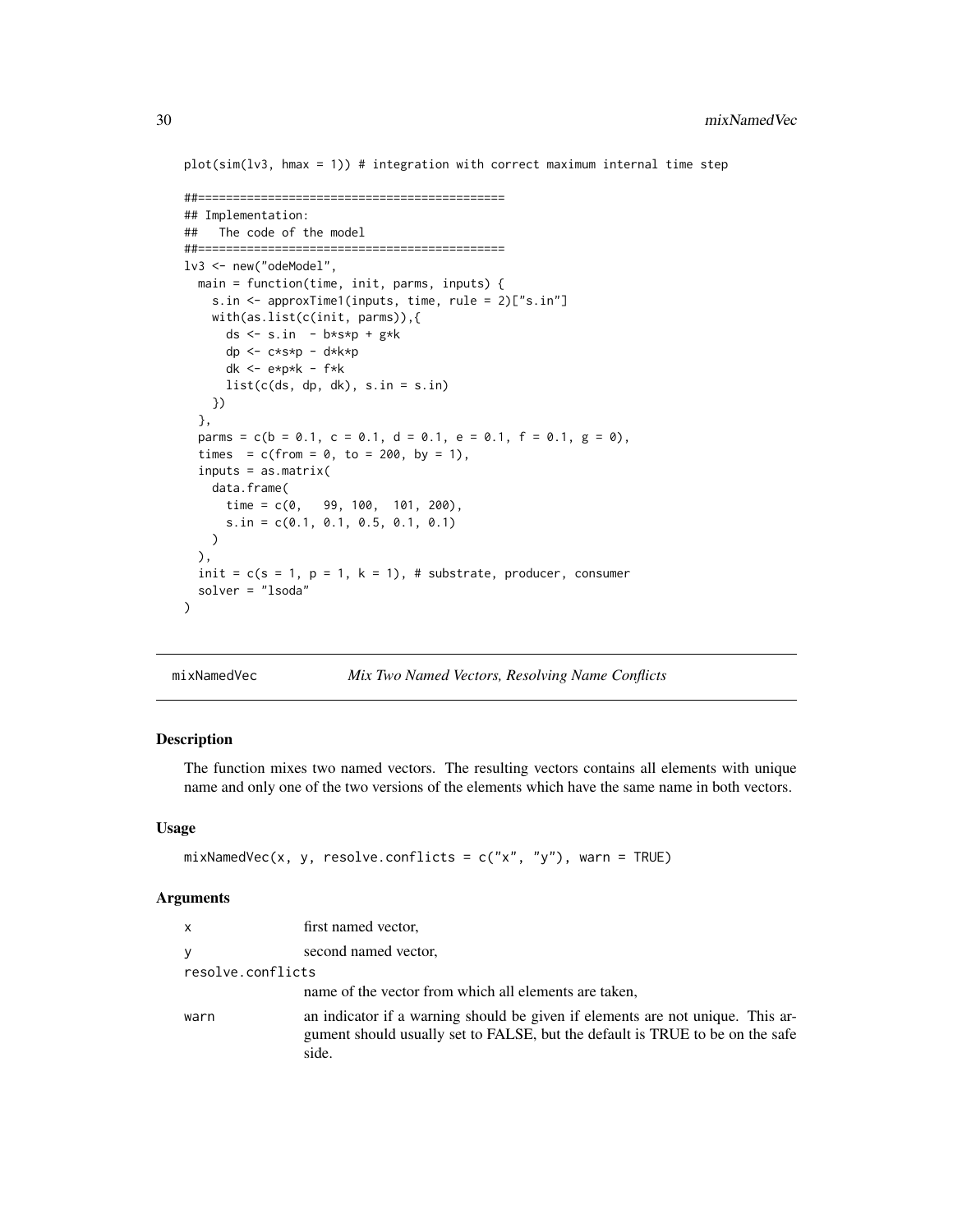#### <span id="page-30-0"></span>modelFit-class 31

#### Value

a vector with all elements from one vector and only these elements of the second, that have a unique name not contained in the other vector.

# Author(s)

Thomas Petzoldt

#### See Also

[which](#page-0-0)

#### Examples

```
x \leq -c(a=1, b=2, c=3)y <- c(a=1, b=3, d=3)
mixNamedVec(x, y)
mixNamedVec(x, y, resolve.conflicts="x")
mixNamedVec(x, y, resolve.conflicts="x", warn=FALSE)
mixNamedVec(x, y, resolve.conflicts="y", warn=FALSE)
## without names, returns vector named in "resolve conflicts"
x \leftarrow as vector(x)y <- as.vector(y)
mixNamedVec(x, y)
mixNamedVec(x, y, resolve.conflicts="y")
## names partly
x \leq -c(4, a=1, b=2, c=3, 4, 9)y <- c(a=1, 6, b=3, d=3, 8)
mixNamedVec(x, y)
mixNamedVec(x, y, resolve.conflicts="y")
```
modelFit-class *Class of Fitted Model Parameters*

#### Description

Class that contains parameters and other information returned by [fitOdeModel](#page-16-1).

#### Methods

[coef](#page-0-0), [deviance](#page-0-0), [print](#page-0-0)

#### See Also

[fitOdeModel](#page-16-1)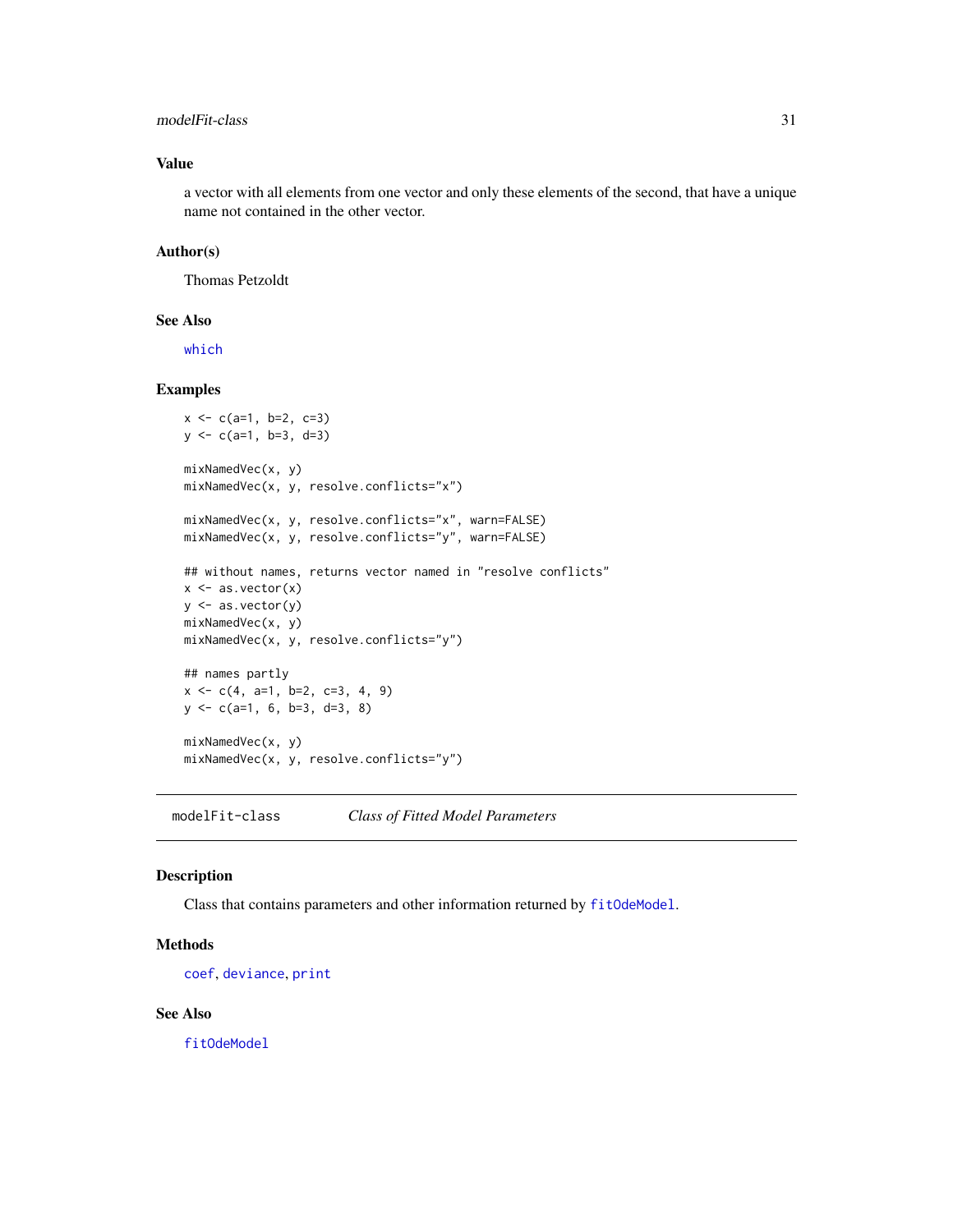<span id="page-31-0"></span>

#### Description

Functions to access the results of parameter fits.

# Usage

```
## S4 method for signature 'modelFit'
coef(object, ...)
## S4 method for signature 'modelFit'
deviance(object, ...)
## S4 method for signature 'modelFit'
summary(object, ...)
## S4 method for signature 'modelFit'
x$name
## S4 method for signature 'modelFit'
x[i, j, ..., drop=TRUE]
## S4 method for signature 'modelFit'
```
# x[[i, j, ...]]

# Arguments

| object, x | 'modelFit' object from which to extract element(s).                                                                                                |
|-----------|----------------------------------------------------------------------------------------------------------------------------------------------------|
| i, j      | indices specifying elements to extract. Indices are numeric or character vectors<br>or empty (missing) or NULL.                                    |
| name      | a literal character string or a name (possibly backtick quoted). For extraction,<br>this is normally partially matched to the names of the object. |
| drop      | For matrices and arrays. If TRUE the result is coerced to the lowest possible<br>dimension.                                                        |
| $\cdots$  | other arguments pased to the methods                                                                                                               |

# See Also

[fitOdeModel](#page-16-1), [Extract](#page-0-0)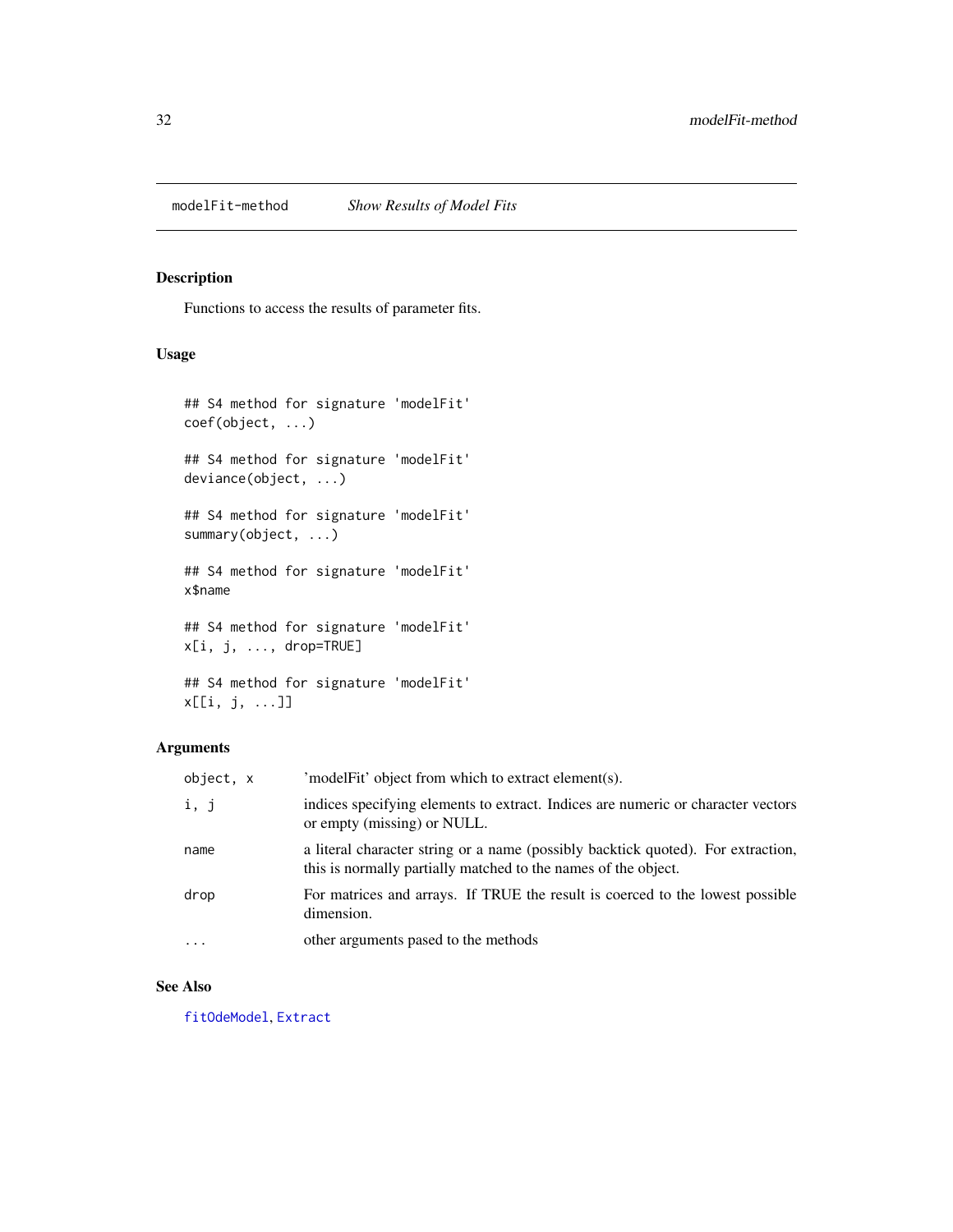<span id="page-32-1"></span><span id="page-32-0"></span>

# Description

This is the base function for the simulation of deterministic and stochastic cellular automata on rectangular grids.

# Usage

```
neighbors(x, state = NULL, wdist = NULL, tol = 1e-4, bounds = 0)neighbors(x, state = NULL, wdist = NULL, tol = 1e-4, bounds = 0)
```
# Arguments

| X      | Matrix. The cellular grid, in which each cell can have a specific state value, e.g.<br>zero (dead cell) or one (living cell) or the age of an individual.                                                   |
|--------|-------------------------------------------------------------------------------------------------------------------------------------------------------------------------------------------------------------|
| state  | A value, whose existence is checked within the neighbourhood of each cell.                                                                                                                                  |
| wdist  | The neighbourhood weight matrix. It has to be a square matrix with an odd<br>number of rows and columns).                                                                                                   |
| tol    | Tolerance value for the comparision of state with the state of each cell. If tol<br>is a large value, then more than one state can be checked simultaneously.                                               |
| bounds | A vector with either one or four values specifying the type of boundaries, where<br>0 means open boundaries and 1 torus-like boundaries. The values are specified<br>in the order bottom, left, top, right. |

#### Details

The performance of the function depends on the size of the matrices and the type of the boundaries, where open boundaries are faster than torus like boundaries. Function [eightneighbours](#page-15-1) is even faster.

#### Value

A matrix with the same structure as x with the weighted sum of the neigbours with values between state - tol and state + tol.

# See Also

[seedfill](#page-47-1), [eightneighbours](#page-15-1), [conway](#page-11-1)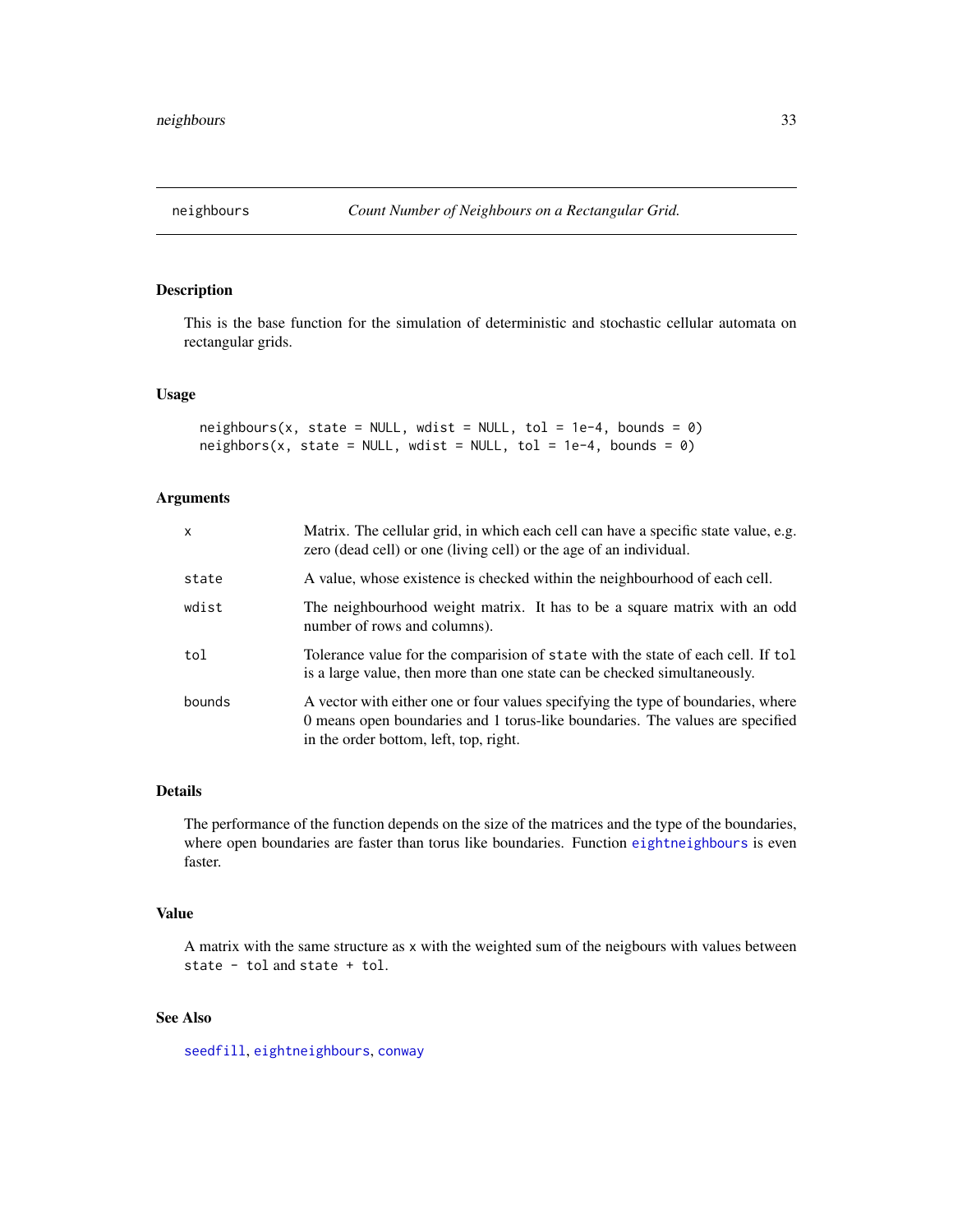```
## ==================================================================
## Demonstration of the neighborhood function alone
## ==================================================================
## weight matrix for neighbourhood determination
wdist <- matrix(c(0.5,0.5,0.5,0.5,0.5,
                  0.5,1.0,1.0,1.0,0.5,
                  0.5,1.0,1.0,1.0,0.5,
                  0.5,1.0,1.0,1.0,0.5,
                  0.5,0.5,0.5,0.5,0.5), nrow=5)
## state matrix
n \le -20; m \le -20x \le - matrix(rep(0, m * n), nrow = n)
## set state of some cells to 1
x[10, 10] <- 1
x[1, 5] <- 1
x[n, 15] <- 1
x[5, 2] <-1
x[15, m] <- 1
#x[n, 1] <- 1 # corner
opar \leq par(mfrow = c(2, 2))
## start population
image(x)
## open boundaries
image(maxrix(neighbours(x, wdist = wdist, bounds = 0), nrow = n))## torus (donut like)
image(matrix(neighbors(x, wdist = wdist, bounds = 1), nrow = n))## cylinder (left and right boundaries connected)
image(matrix(neighbours(x, wdist = wdist, bounds = c(0, 1, 0, 1)), nrow = n))par(opar) # reset graphics area
## ==================================================================
## The following example demonstrates a "plain implementation" of a
## stochastic cellular automaton i.e. without the simecol structure.
##
## A simecol implementation of this can be found in
## the example directory of this package (file: stoch_ca.R).
## ==================================================================
mycolors <- function(n) {
  col <- c("wheat", "darkgreen")
  if (n>2) col \leq c(col, heat.colors(n - 2))
  col
}
pj <- 0.99 # survival probability of juveniles
pa <- 0.99 # survival probability of adults
ps <- 0.1 # survival probability of senescent
ci <- 1.0 # "seeding constant"
```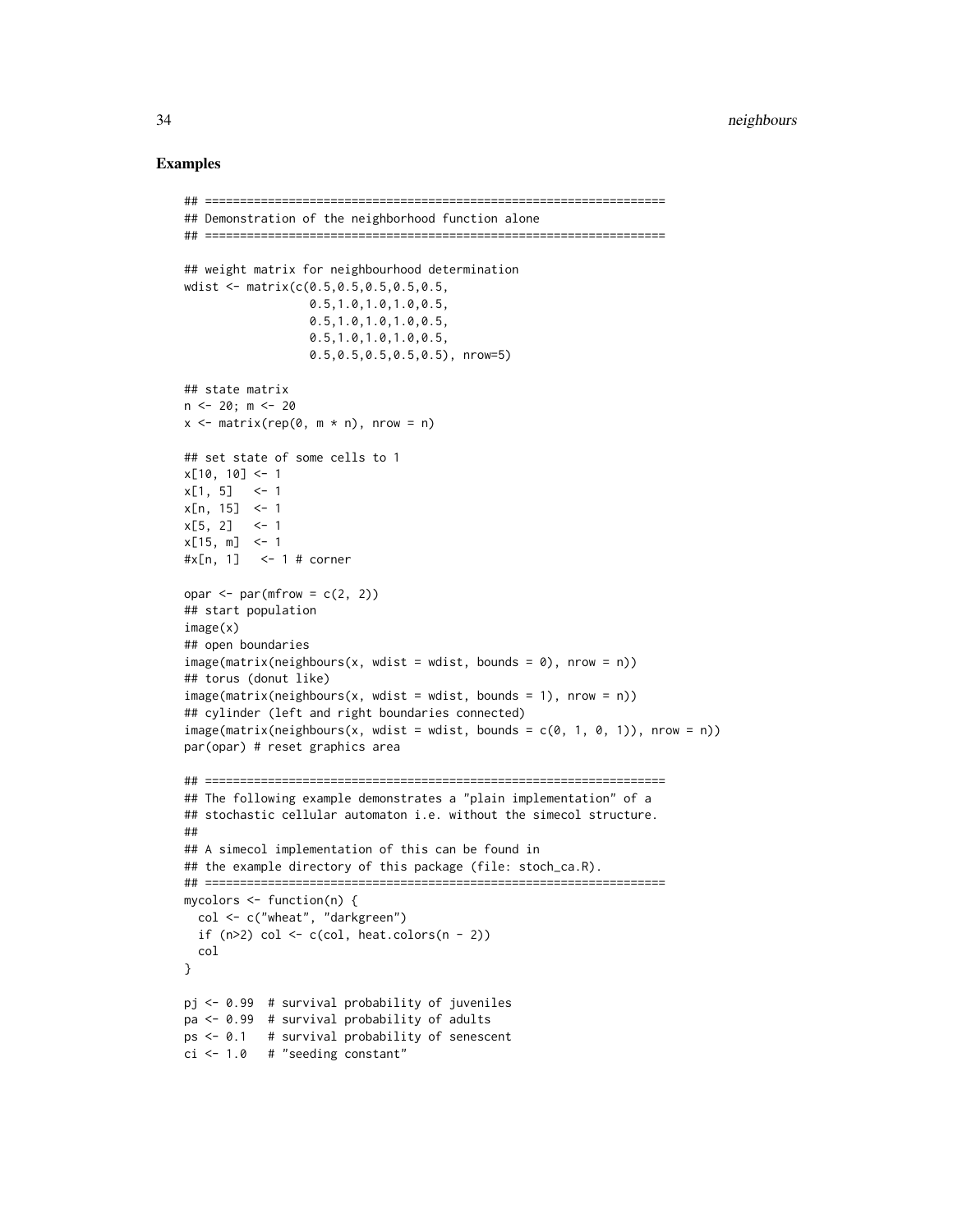```
adult <- 5 # age of adolescence
old <- 10 # age of senescence
## Define a start population
n < - 80m < - 80x \leq -\text{rep}(\emptyset, m*n)## stochastic seed
## x[round(runif(20,1,m*n))] <- adult
dim(x) <- c(n, m)
## rectangangular seed in the middle
x[38:42, 38:42] <- 5
## plot the start population
image(x, col = mycolors(2))## -----------------------------------------------------------------------------
## Simulation loop (hint: increase loop count)
## -----------------------------------------------------------------------------
for (i in 1:10){
  ## rule 1: reproduction
  ## 1.1 which cells are adult? (only adults can generate)
  ad \le ifelse(x >= adult & x \le old, x, 0)
  ## 1.2 how much (weighted) adult neighbours has each cell?
  nb <- neighbours(ad, wdist = wdist)
  ## 1.3 a proportion of the seeds develops juveniles
  ## simplified version, you can also use probabilities
  genprob \leq nb \star runif(nb) \star ci
  xgen \leftarrow ifelse(x == 0 & genprob >= 1, 1, 0)## rule 2: growth and survival of juveniles
  xsurvj <- ifelse(x >= 1 & x < adult & runif(x) <= pj, x+1, 0)
  ## rule 2: growth and survival of adults
  xsurva <- ifelse(x >= adult & x < old & runif(x) <= pa, x+1, 0)
  ## rule 2: growth and survival of senescent
  xsurvs \le ifelse(x \ge old & runif(x) \le ps, x+1, 0)
  ## make resulting grid of complete population
  x <- xgen + xsurvj + xsurva + xsurvs
  ## plot resulting grid
  image(x, col = mycolors(max(x) + 1), add = TRUE)if (max(x) == 0) stop("extinction", call. = FALSE)}
## modifications: pa<-pj<-0.9
## additional statistics of population structure
```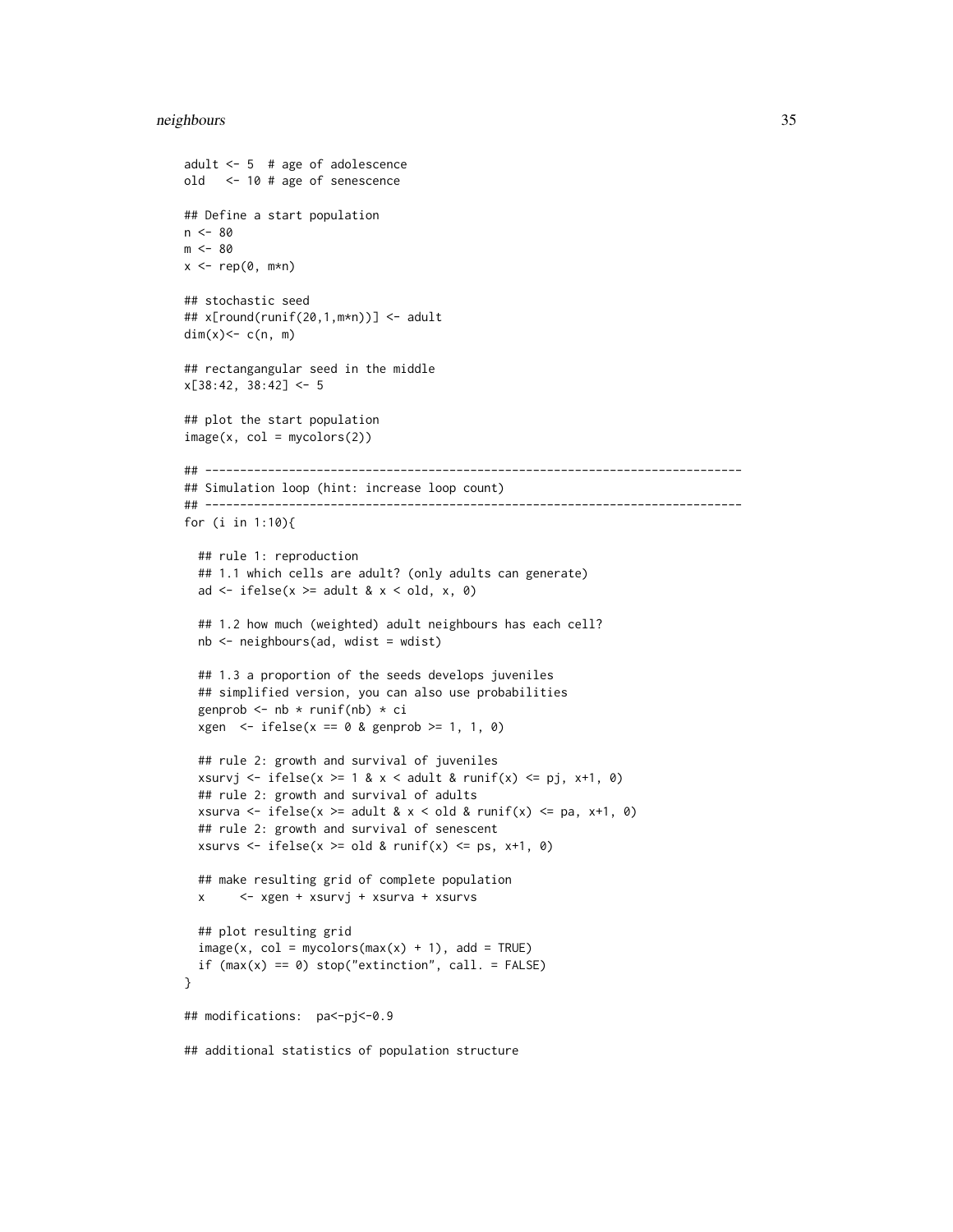```
## with table, hist, mean, sd, ...
```
<span id="page-35-1"></span>

#### Description

Get or set a user-defined observer to enable user-specified storage of simulation results, visualisation or logging.

#### Usage

observer(obj, ...) observer(obj) <- value

#### Arguments

| obi                     | A valid simoloj instance.                       |
|-------------------------|-------------------------------------------------|
| value                   | A function specifying an observer, see Details. |
| $\cdot$ $\cdot$ $\cdot$ | Reserved for method consistency.                |

# Details

The observer can be used with solver [iteration](#page-23-1) or a user-defined solver function. It does not work with differential equations solvers.

The observer is a function with the following arguments:

```
function(state)
or:
```
function(state, time, i, out, y)

Where state is the actual state of the system, time and i are the simulation time and the indexof the time step respectively, out is the output of the actual simulation collected so far. The original object used in the simulation is passed via y and can be used to get access on parameter values or model equations.

If available, the observer function is called for every time step in the iteration. It can be used for calculations "on the fly" to reduce memory of saved data, for user-specified animation or for logging purposes.

If the value returned by observer is a vector, than resulting out will be a data.frame, otherwise it will be a list of all states.

### Value

The observer function either modifies obj or it returns the assigned observer function or NULL (the default).

<span id="page-35-0"></span>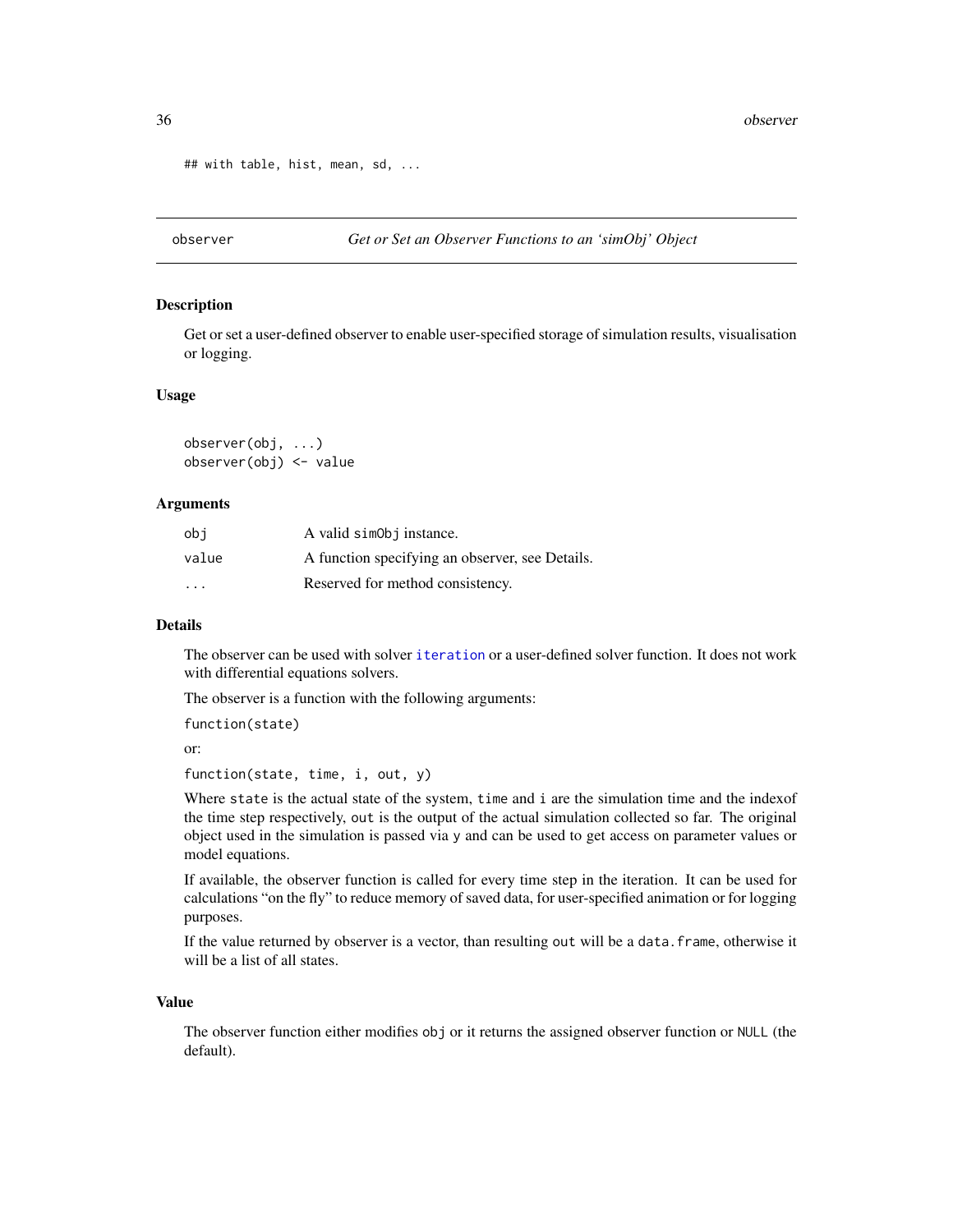#### <span id="page-36-0"></span>observer 37

#### See Also

[iteration](#page-23-1) for the iteration solver,

[parms](#page-41-1) for accessor and replacement functions of other slots,

[simecol-package](#page-1-1) for an overview of the package.

```
## load model "diffusion"
data(diffusion)
solver(diffusion) # solver is iteration, supports observer
### == Example 1 ===============================================================
## assign an observer for visualisation
observer(diffusion) <- function(state) {
 ## numerical output to the screen
 cat("mean x=", mean(state$x),
      ", mean y=", mean(state$y),
      ", sd x=", sd(state$x),
     ", sd y=", sd(state$y), "\n")
 ## animation
 par(mfrow = c(2, 2))plot(state$x, state$y, xlab = "x", ylab = "y", pch = 16,
   col = "red", xlim = c(0, 100))hist(state$y)
 hist(state$x)
 ## default case:
 ## return the state --> iteration stores full state in "out"
 state
}
sim(diffusion)
### == Example 2 ===============================================================
## an extended observer with full argument list
observer(diffusion) <- function(state, time, i, out, y) {
 ## numerical output to the screen
 cat("index =", i,", time =", time,
     ", sd x =", sd(state$x),
     ", sd y =", sd(state$y), "\n")
 ## animation
 par(mfrow = c(2, 2))plot(state$x, state$y, xlab = "x", ylab = "y", pch = 16,
   col = "red", xlim = c(0, 100))hist(state$y)
 hist(state$x)
```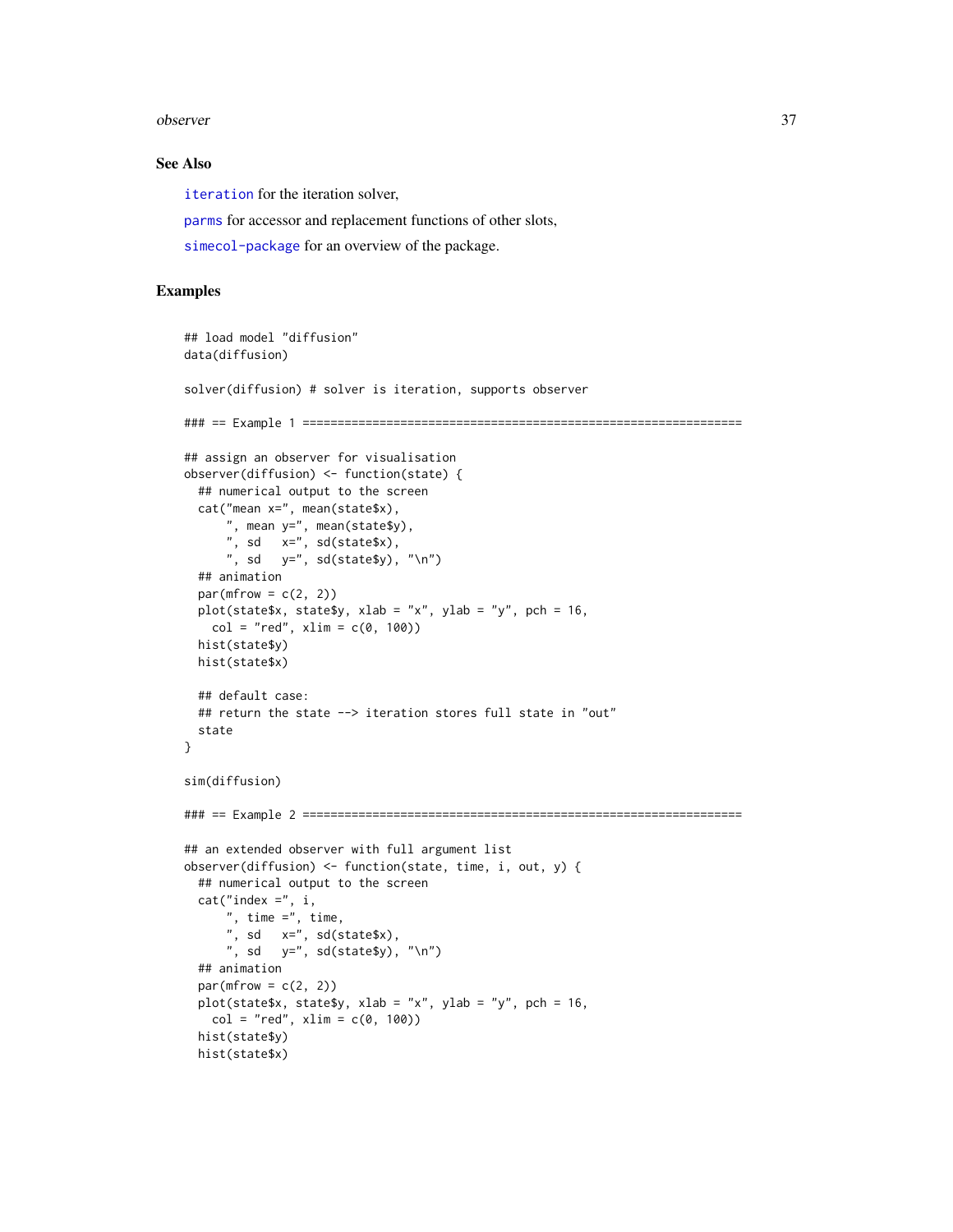#### <span id="page-37-0"></span>38 odeModel

```
if (is.matrix(out)) # important because out may be NULL for the first call
    mathlot(out[, 1], out[, -1]) # dynamic graph of sd in both directions
 ## return a vector with summary information
 c(times = time, sdx=sd(state$x), sdy=sd(state$y))
}
diffusion <- sim(diffusion)
### == Restore default =============
observer(diffusion) <- NULL # delete observer
diffusion <- sim(diffusion)
```
<span id="page-37-1"></span>odeModel *Generating-functions (Constructors) to Create Objects of Classes 'odeModel', 'rwalkModel' and 'gridModel'.*

#### <span id="page-37-2"></span>Description

These functions can be used to create simObj instances without using new explicitly.

#### Usage

```
odeModel(obj = NULL, main = NULL,
       equations = NULL, times = c(from = 0, to = 10, by = 1),
       init = numeric(0), parms = numeric(0),
        inputs = NULL, solver = "rk4", initfunc = NULL)
gridModel(obj = NULL, main = NULL,
       equations = NULL, times = c(from=0, to=10, by=1),
        init = matrix(0), parms = list(),
       inputs = NULL, solver = "iteration", initfunc = NULL)
rwalkModel(obj = NULL, main = NULL,equations = NULL, times = c(from = 0, to = 10, by = 1),
        init = NULL, parms = list(),
        inputs = NULL, solver = "iteration", initfunc = NULL)
indbasedModel(obj = NULL, main = NULL,
       equations = NULL, times = c(from = 0, to = 10, by = 1),
       init = NULL, parms = list(),
        inputs = NULL, solver = "iteration", initfunc = NULL)
```
#### Arguments

obj Unnamed arguments are regarded as objects of the corresponding class. If obj is omitted, the new object is created from scratch.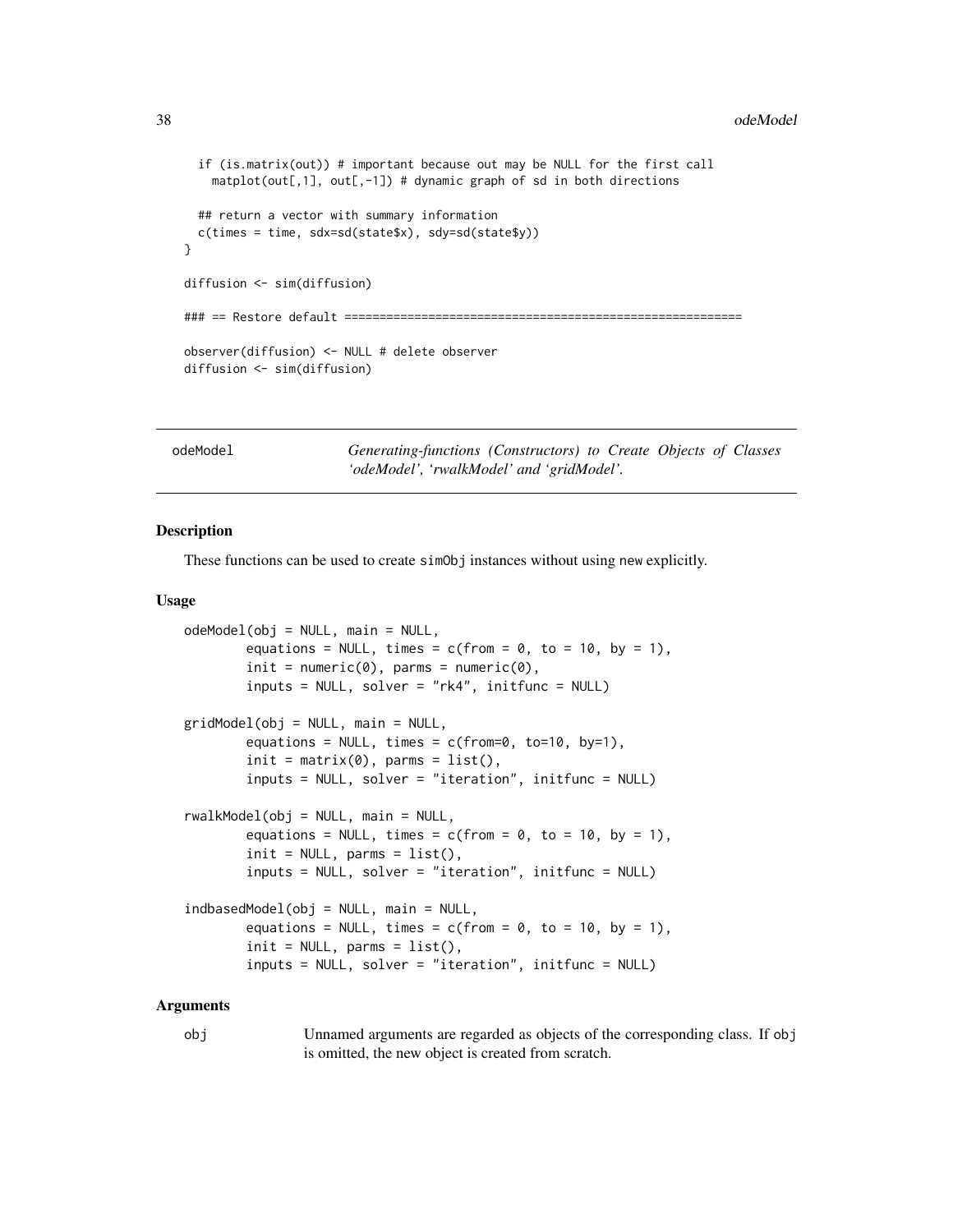#### <span id="page-38-0"></span>odeModel 39

| main      | The main equations of the model.                                                                                                                                          |
|-----------|---------------------------------------------------------------------------------------------------------------------------------------------------------------------------|
| equations | The sub-models (sub-equations and of the model).                                                                                                                          |
| times     | A vector of time steps or a vector with three named values from, to, by spec-<br>if ying the simulation time steps. The 'from-to-by' form can be edited with<br>fixParms. |
| init      | Initial values (start values) of the state variable given as named vector.                                                                                                |
| parms     | A vector or list (depending on the respective class) of constant parameters.                                                                                              |
| inputs    | Optional time-dependend input variables (matrix or data frame).                                                                                                           |
| solver    | The solver used to integrate the model.                                                                                                                                   |
| initfunc  | The function is called by the initialize mechanism and allows direct access<br>and manipulation of all slots of the object in creation                                    |

#### Details

These functions provide an alternative way to create simObj instances in addition to the standard S4 new mechanism. The functions are provided mainly for compatibility with older versions of simecol.

See [simecol-package](#page-1-1) and the examples for details about the slots.

# Value

The function returns an S4 object of type odeModel, rwalkModel, gridModel

#### See Also

[new](#page-0-0), [simecol-package](#page-1-1)

# Examples

## (1) Define and run your own simecol model with new ==================

```
lv <- new("odeModel",
 main = function (time, init, parms) {
   with(as.list(c(init, parms)), {
     dn1 <- k1 * N1 - k2 * N1 * N2
     dn2 <- - k3 * N2 + k2 * N1 * N2
     list(c(dn1, dn2))})
 },
 parms = c(k1 = 0.2, k2 = 0.2, k3 = 0.2),
 times = c(from = 0, to = 100, by = 0.5),
 init = c(N1 = 0.5, N2 = 1),
 solver = "lsoda"
)
## ... or use the generating function ----------------------------------
lv <- odeModel(
```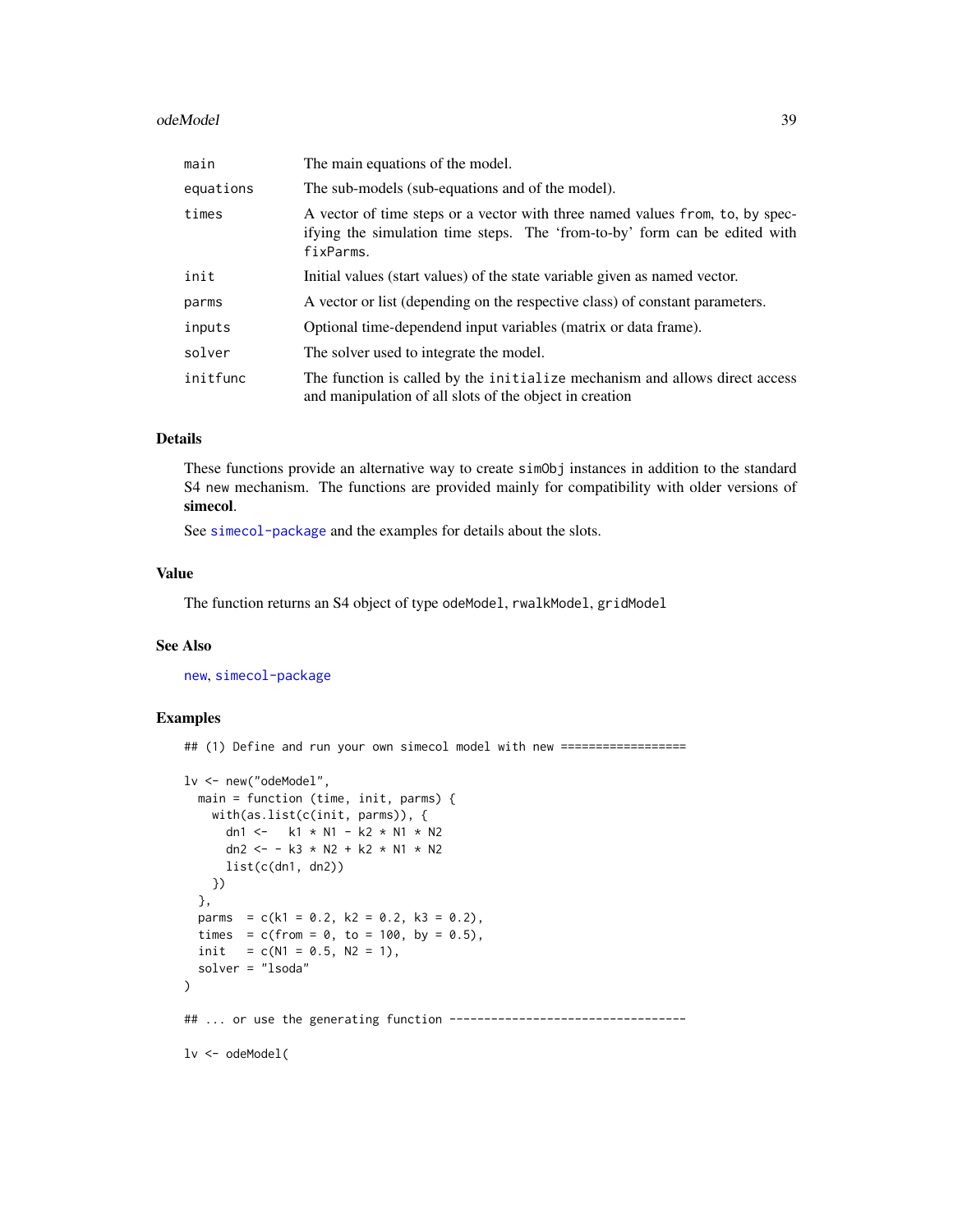```
main = function (time, init, parms) {
   with(as.list(c(init, parms)), {
      dn1 <- k1 * N1 - k2 * N1 * N2
      dn2 <- - k3 * N2 + k2 * N1 * N2
      list(c(dn1, dn2))
   })
  },
  parms = c(k1 = 0.2, k2 = 0.2, k3 = 0.2),
  times = c(from = 0, to = 100, by = 0.5),
  init = c(N1 = 0.5, N2 = 1),
  solver = "lsoda"
\mathcal{L}lv \leftarrow sim(lv)plot(lv)
## (2) Conway's Game of Life ==========================================
set.seed(23) # to make it reproducible
conway <- new("gridModel",
  main = function(time, x, parms) {
   nb <- eightneighbours(x)
    surviv \langle x \rangle 0 & (nb %in% parms$srv))
   gener \leq (x == 0 & (nb %in% parms$gen))
   x \leftarrow (surviv + gener) > 0
   return(x)
  },
  parms = list(srv = c(2, 3), gen = 3),
  times = 1:17,
  init = matrix(round(runif(1000)), ncol=40),solver = "iteration"
)
sim(conway, animate=TRUE)
```
<span id="page-39-1"></span>p.constrain *Transform Data Between Unconstrained and Box-constrained Scale*

#### Description

These functions can be used to transform a vector of data or parameters between unconstrained [-Inf, Inf] and box-constrained representation (interval [lower, upper]).

#### Usage

```
p.\text{constraint}(p, \text{ lower} = -\text{Inf}, \text{ upper} = \text{Inf}, f = 1)p.unconstrain(p, lower = -Inf, upper = Inf, f = 1)
```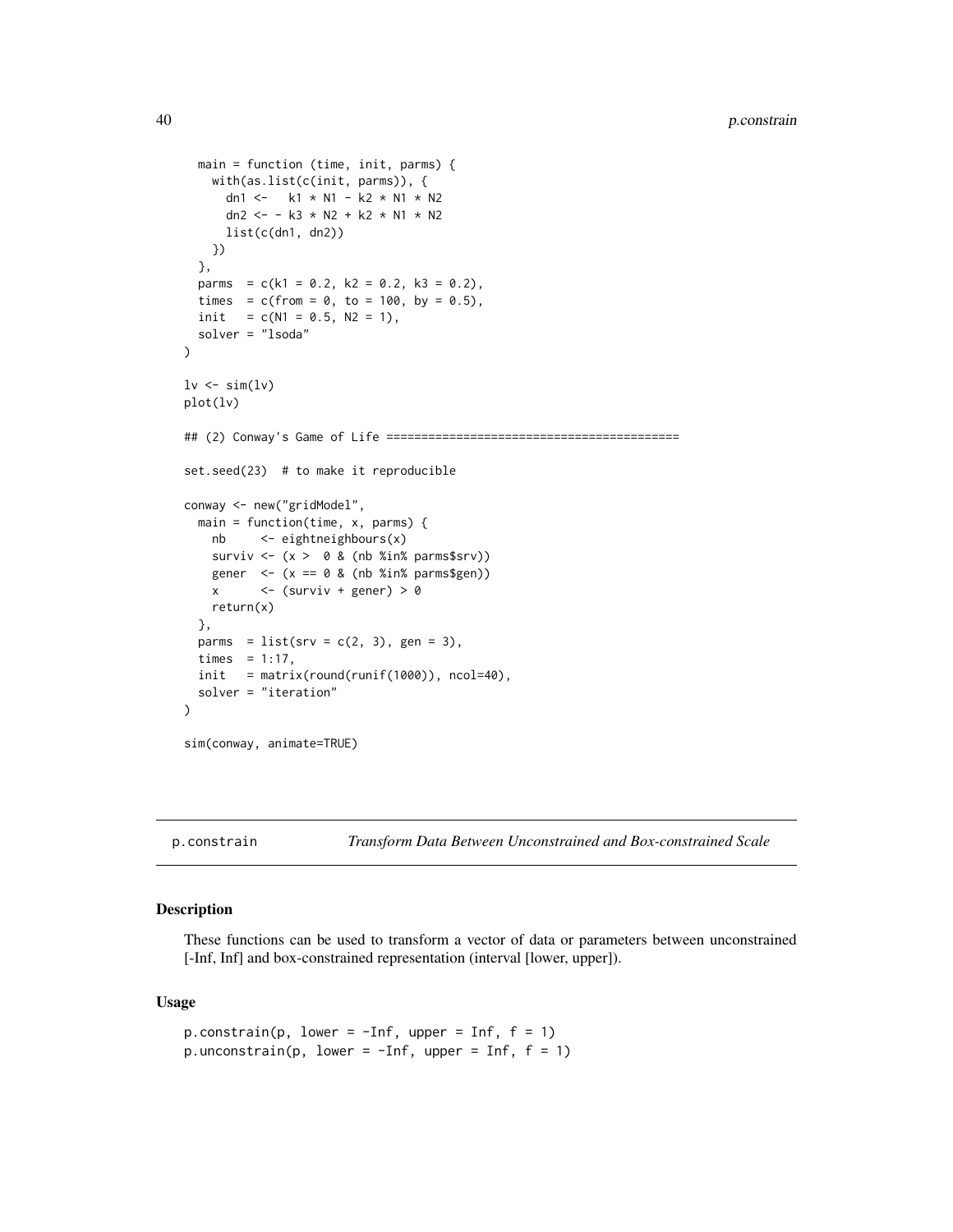#### <span id="page-40-0"></span>p.constrain 41

#### Arguments

| p            | vector of data (e.g. model parameters),                        |
|--------------|----------------------------------------------------------------|
| lower, upper | vectors with lower resp. upper bounds used for transformation, |
|              | optional scaling factor.                                       |

# Details

These functions are employed by [fitOdeModel](#page-16-1) [ssqOdeModel](#page-49-1) in order to be able to use the unconstrained optimizers of [optim](#page-0-0) for constrained optimization.

The transformation functions are

$$
p' = \tan(\pi/2 \cdot (2p - upper - lower)/(upper - lower)) \cdot 1/f
$$

and its inverse

$$
p = (upper + lower)/2 + (upper - lower) \cdot \arctan(f \cdot p')/\pi
$$

# Value

.

vector with transformed (resp. back-transformed) values.

#### References

This trick seems to be quite common, but in most cases it is preferred to apply optimizers that can handle constraints internally.

Reichert, T. (1998) AQUASIM 2.0 User Manual. Computer Program for the Identification and Simulation of Aquatic Systems. Swiss Federal Institute for Environmental Science and Technology (EAWAG), CH - 8600 Duebendorf Switzerland, [http://www.aquasim.eawag.ch/e\\_aquasim\\_](http://www.aquasim.eawag.ch/e_aquasim_manual.html) [manual.html](http://www.aquasim.eawag.ch/e_aquasim_manual.html)

# See Also

[fitOdeModel](#page-16-1), [ssqOdeModel](#page-49-1)

```
xx <- seq(-100, 100, 2)
plot(xx, yy<-p.constrain(xx, -20, 45), type="1"points(p.unconstrain(yy, -20, 45), yy, col="red")
```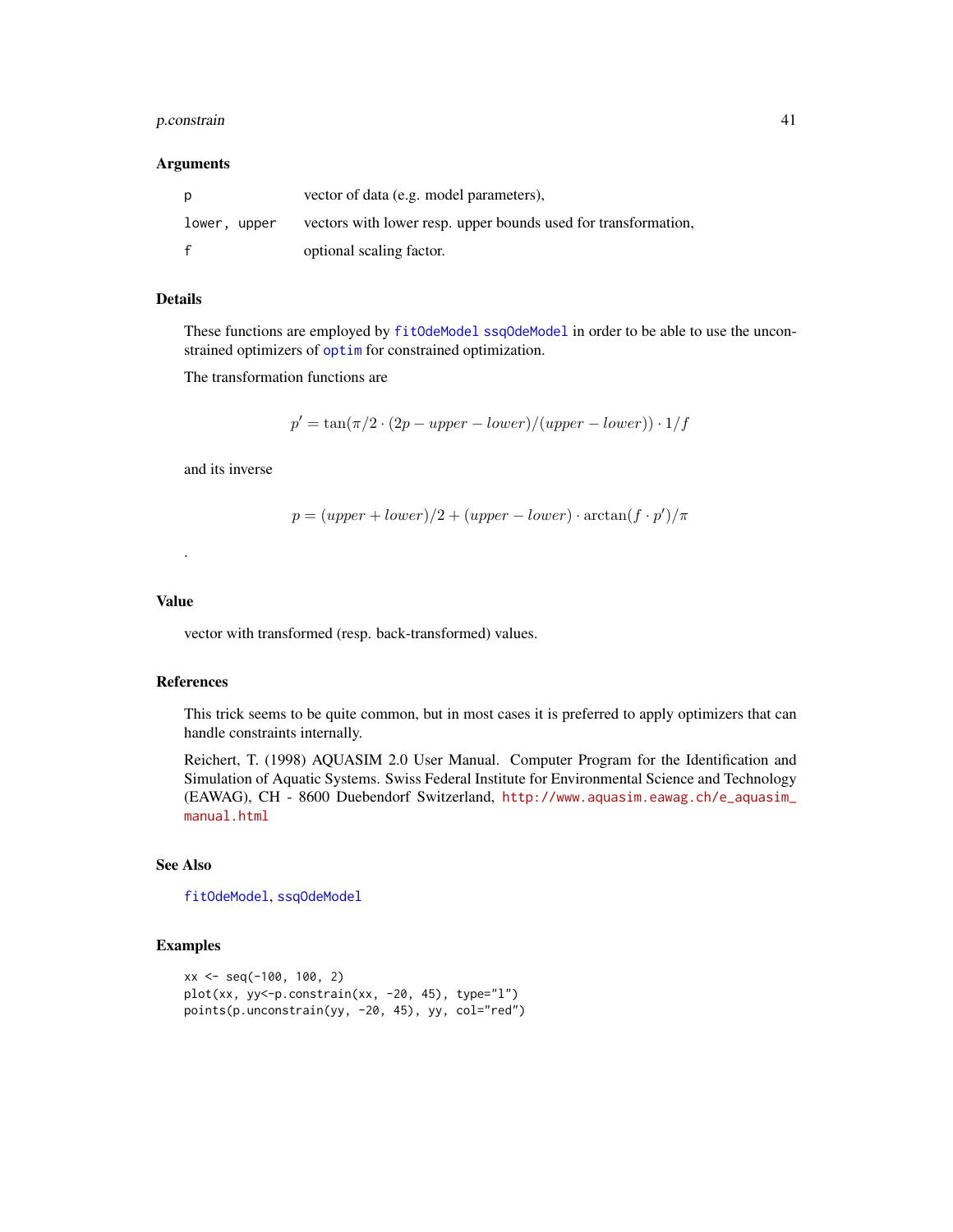# <span id="page-41-2"></span><span id="page-41-1"></span><span id="page-41-0"></span>Description

Get or set simulation model parameters, main or sub-equations, initial values, time steps or solvers and extract simulation results.

#### Usage

```
parms(obj, ...)
parms(obj) <- value
main(obj, ...)main(obj) <- value
equations(obj, ...)
equations(obj) <- value
init(obj, ...)
init(obj) <- value
inputs(obj, ...)
inputs(obj) <- value
times(obj, ...)
times(obj) <- value
solver(obj, ...)
solver(obj) <- value
#observer(obj, ...)
#observer(obj) <- value
initfunc(obj, ...)
initfunc(obj) <- value
out(obj, ...)
out(obj) <- value
```
#### Arguments

| obi   | A valid simoloj instance.                                                                                                                                                                                                                                |
|-------|----------------------------------------------------------------------------------------------------------------------------------------------------------------------------------------------------------------------------------------------------------|
| value | Named list, vector, function or other data structure (depending on the slot and<br>model class) with the same structure as the value returned by parms. Either all<br>or a subset of values (e.g. single elements of vectors or lists) can be changed at |
|       | once.                                                                                                                                                                                                                                                    |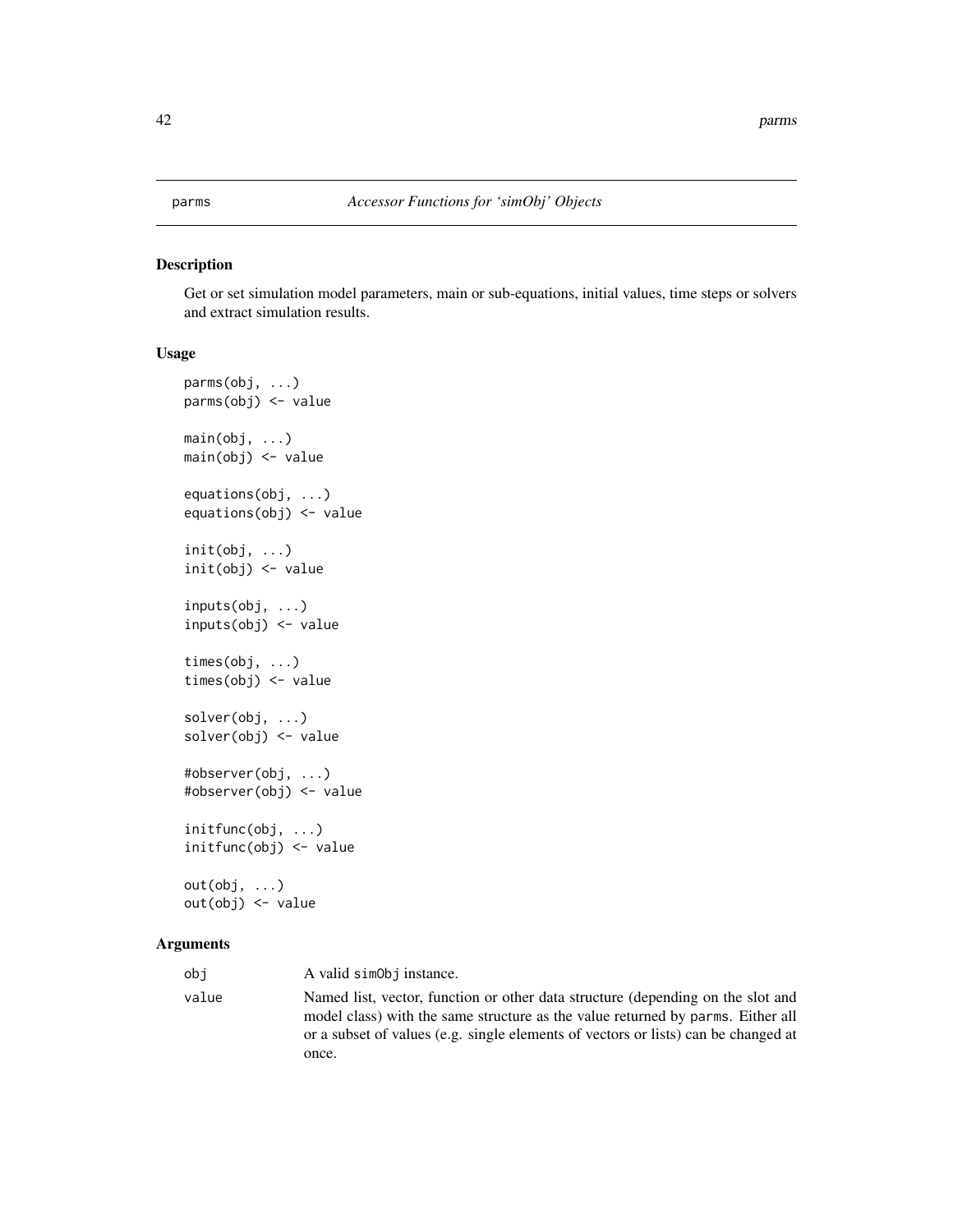#### <span id="page-42-0"></span>parms and the contract of the contract of the contract of the contract of the contract of the contract of the contract of the contract of the contract of the contract of the contract of the contract of the contract of the

#### Details

These are the accessing functions for parms, times etc.

Please take care of the semantics of your model when changing slots. All, element names, data structure and values have to correspond to you model object definition. For example in init the applied names must exactly correspond to the names and number (!) of state variables. The restrictions of parms or equations are less strict (additional values for "future use" are allowed).

The function times allows either to assign or to modify a special vector with three elements named from, to and by or to overwrite times with an un-named sequence (e.g.  $seq(1, 100, 0.1)$ .

To ensure object consistency function out cannot assign arbitrary values. It can only extract or delete the contents (by assigning NULL) of the out-slot.

#### Value

A list, named vector, matrix or function (for main slot) or list of functions (equation slot) or other appropriate data structure depending on the class of the model object.

#### See Also

General explanation of the slots can be found in [simecol-package](#page-1-1).

Usage of the observer slot is found in the special help file [observer](#page-35-1).

```
data(lv)
parms(lv)
parms(lv) \langle -c(k1 = 0.2, k2 = 0.5, k3 = 0.3)parms(1v)["k2"] < -0.5data(conway)
parms(conway)
parms(conway)$srv \leq c(2, 2)
parms(conway)
## add a new named parameter value
params(1v)["dummy"] < -1## remove dummy parameter
params(1v) \leftarrow parms(1v)[names(parms(1v))] = "dummy"## simulation and extraction of outputs
lv \leftarrow sim(lv)o \leftarrow out(1v)## remove outputs from object
out(1v) <- NULL
## store object persistently to the disk
save(1v, file = "lv.Rdata") # in binary form
```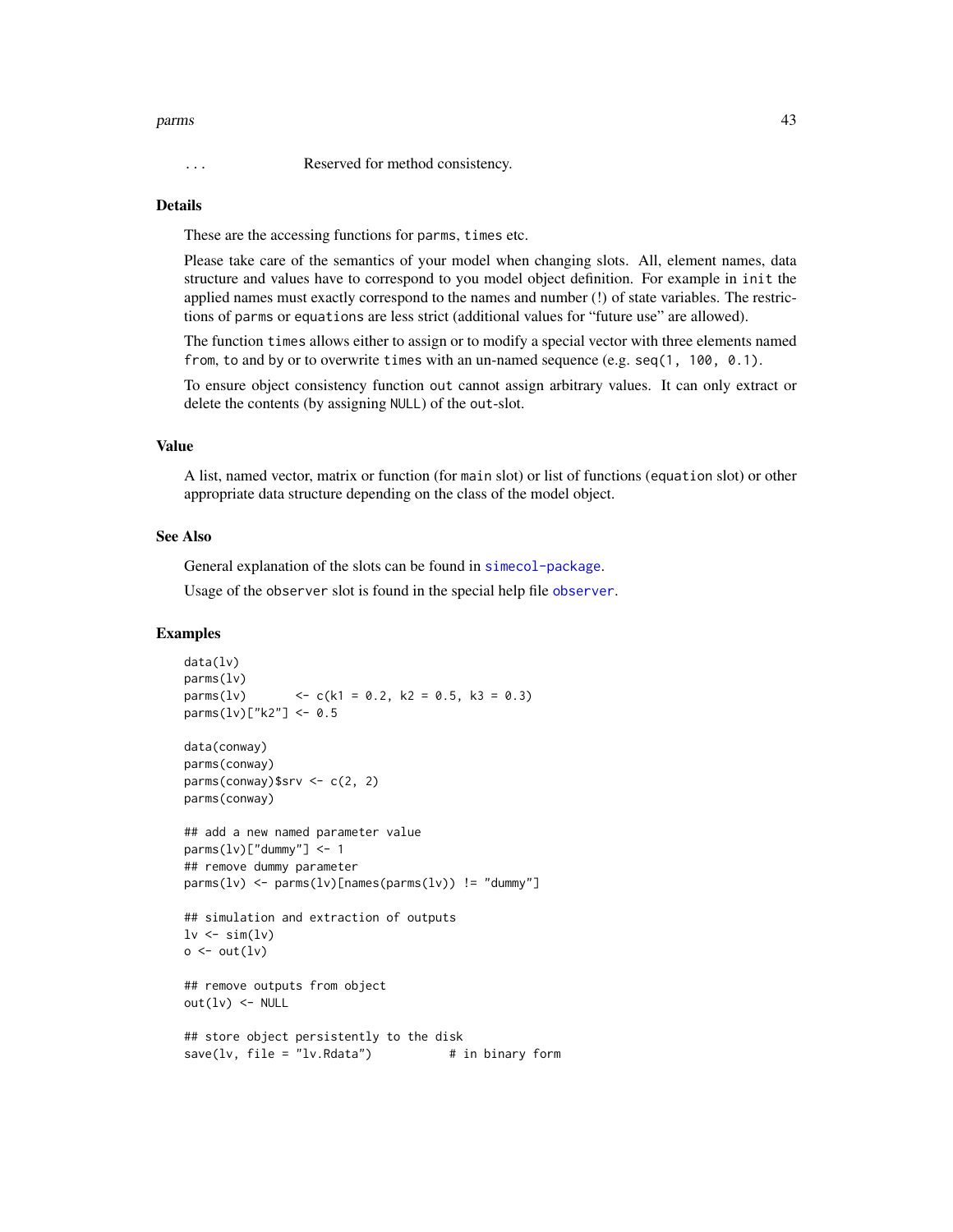<span id="page-43-0"></span>44 pcuseries

```
dput(as.list(lv), file = "lv-list.R") # in text form
```
pcuseries *Generate Plackett Bivariate Random Numbers*

# Description

Generate bivariate uniform random numbers according to the Plackett distribution.

#### Usage

```
pcu(x, alpha = rho2alpha(rho), rho)pcuseries(n, alpha = rho2alpha(rho), rho, min = 0, max = 1)
alpha2rho(alpha)
rho2alpha(rho)
```
#### Arguments

| n           | number of observations.                                     |
|-------------|-------------------------------------------------------------|
| X           | vector of uniformly [0, 1] distributed real numbers.        |
| alpha       | association coefficient of the Plackett distribution.       |
| rho         | Pearson correlation coefficient.                            |
| min,<br>max | lower and upper limits of the distribution. Must be finite. |

# Details

The functions can be used to generate bivariate distributions with uniform marginals. Function pcu generates a vector of uniform random values of  $length(x)$  which are correlated to the corresponding vector x, pcuseries generates an auto-correlated series, and alphatorho resp. rho2alpha convert between the usual correlation coefficient and the association measure of the Plackett distribution.

# References

Johnson, M., Wang, C., & Ramberg, J. (1984). Generation of multivariate distributions for statistical applications. *American Journal of Mathematical and Management Sciences*, 4, 225-248.

Nelsen, R. B. (2006). *An Introduction to Copulas*. Springer, New York.

### See Also

[runif](#page-0-0)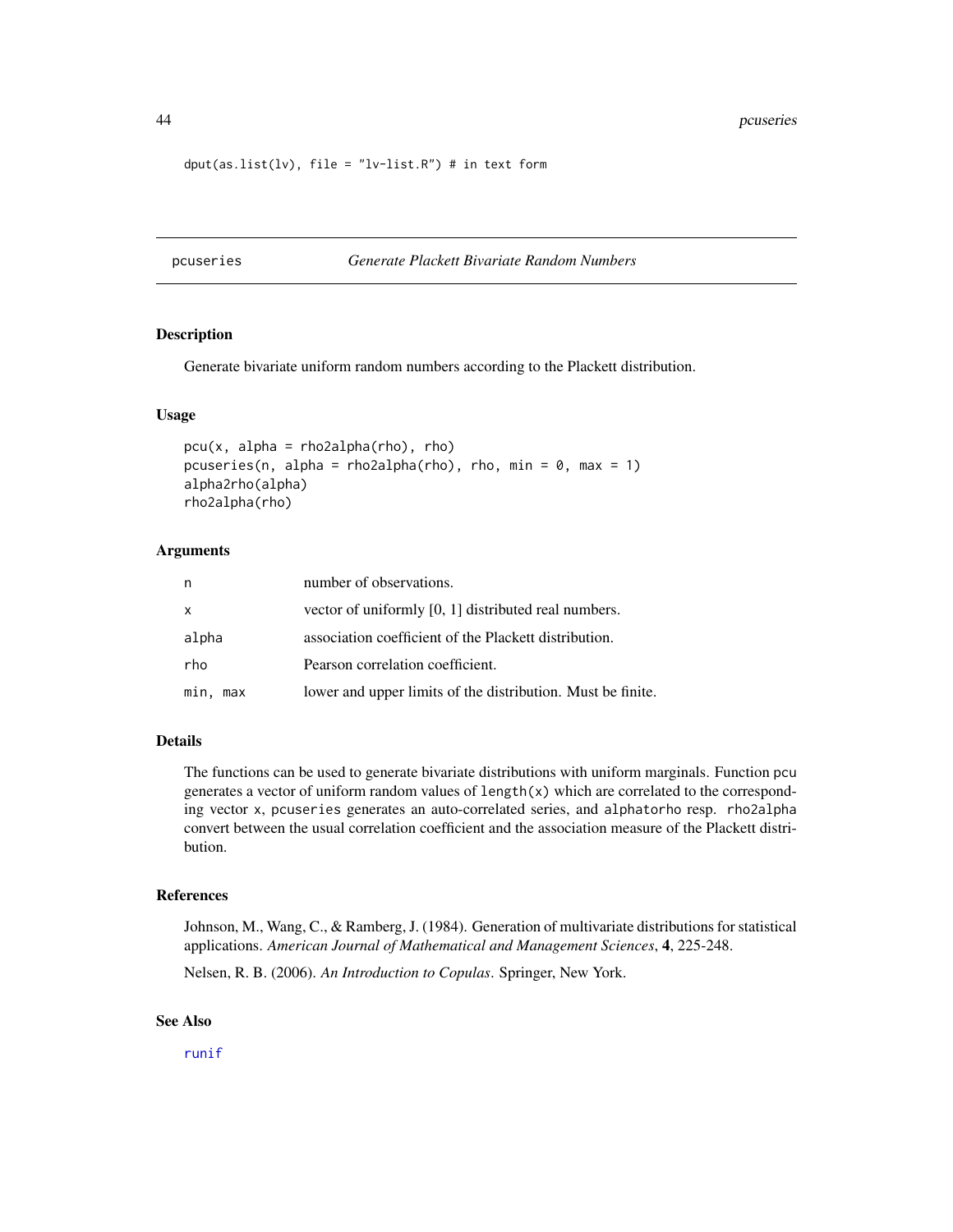#### <span id="page-44-0"></span>peaks 45

# Examples

```
x <- runif(100)
y \le -\text{pcu}(x, \text{rho} = 0.8)plot(x, y)
cor(x, y)
x \leftarrow pcuseries(1000, rho=0.8)
plot(x, type="l")
acf(x)
pacf(x)
```
#### peaks *Find Peaks Within xy-Data*

# Description

The function returns maxima (values which have only smaller neighbours) and minima (values which have only larger neighbours).

# Usage

peaks(x, y=NULL, mode="maxmin")

# Arguments

| x. v | the coordinates of given points.                                                                                         |
|------|--------------------------------------------------------------------------------------------------------------------------|
| mode | specifies if both maxima and minima (mode="maxmin") or only maxima (mode="max")<br>or minima (mode="min") are requested. |

# Value

A list with x and y coordinates of all peaks.

# See Also

[approx](#page-0-0), [upca](#page-51-1)

```
x <- sin(seq(0, 10, 0.1))
plot(x)
points(peaks(x), col="red", pch=15)
```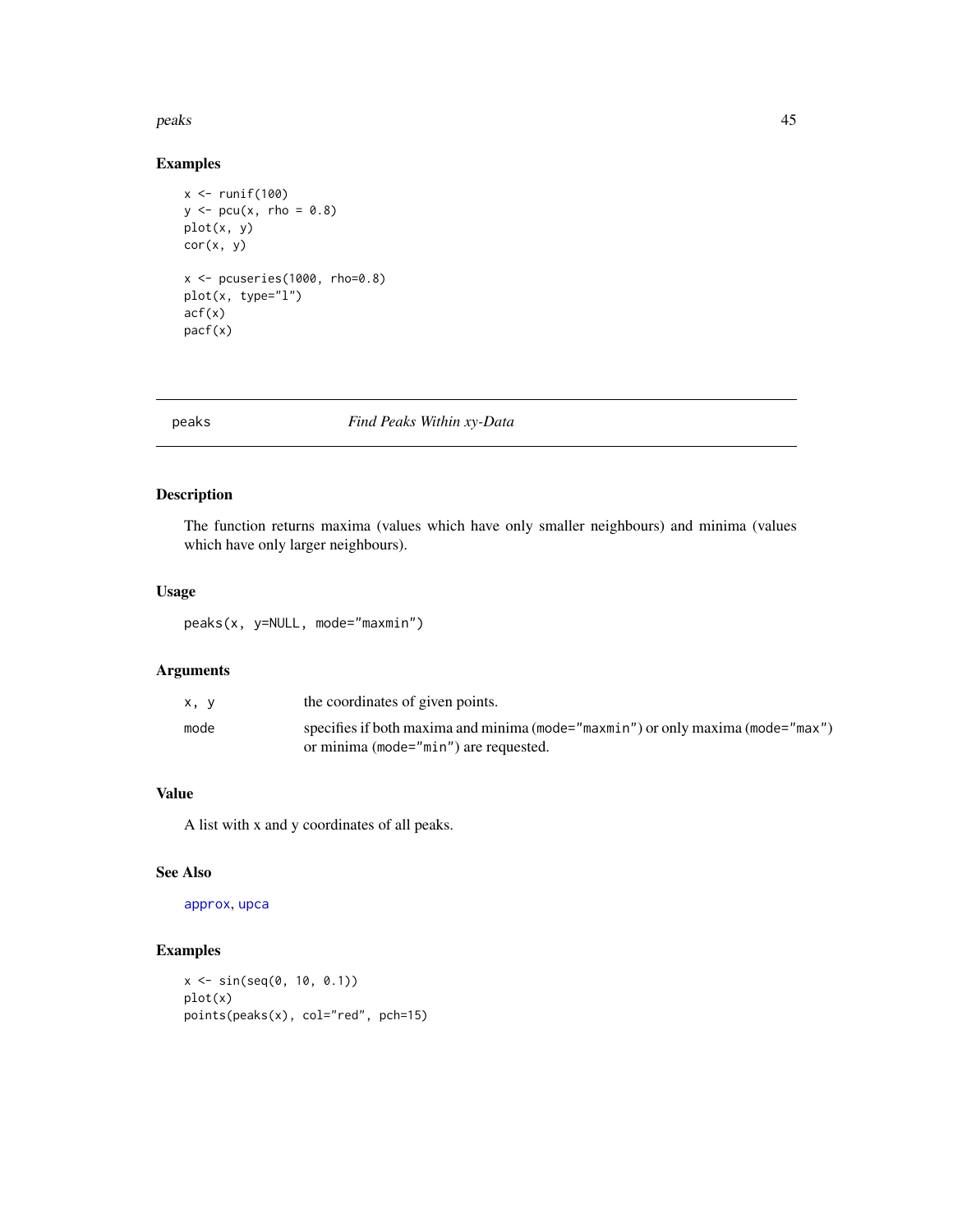<span id="page-45-0"></span>

#### Description

Methods for function plot in package simecol.

# Usage

```
## S4 method for signature 'simObj,missing'
plot(x, y, \ldots)## S4 method for signature 'odeModel,missing'
plot(x, y, \ldots)## S4 method for signature 'odeModel, odeModel'
plot(x, y, ...)## S4 method for signature 'gridModel,missing'
plot(x, y, index=1:length(x@out), delay=0, ...)
  ## S4 method for signature 'rwalkModel,missing'
plot(x, y, index=1:length(x@out), delay=0, ...)
```
### Arguments

| X     | an object of class simobj.                                                                  |
|-------|---------------------------------------------------------------------------------------------|
| y     | either a second odeModel object or ignored,                                                 |
| index | index of time steps to be plotted,                                                          |
| delay | delay (in ms) between consecutive images (for gridModels) or xy-plots (for<br>rwalkModels). |
|       | optional plotting parameters.                                                               |

#### Methods

 $x = "ANY", y = "ANY"$  Generic function: see [plot](#page-0-0).

- $x =$  "simObj",... template function, does nothing and only issues a warning.
- $x =$  "odeModel", ... plots time series of the state variables where one or more odeModel objects can be supplied. Optional plotting parameters are possible, too. See [plot.deSolve](#page-0-0) for details.
- $x = "gridModel", \ldots$  displays a series of images for the simulated grid.
- $x = "rwalkModel", \ldots$  displays a series of x-y plots of the simulated individuals.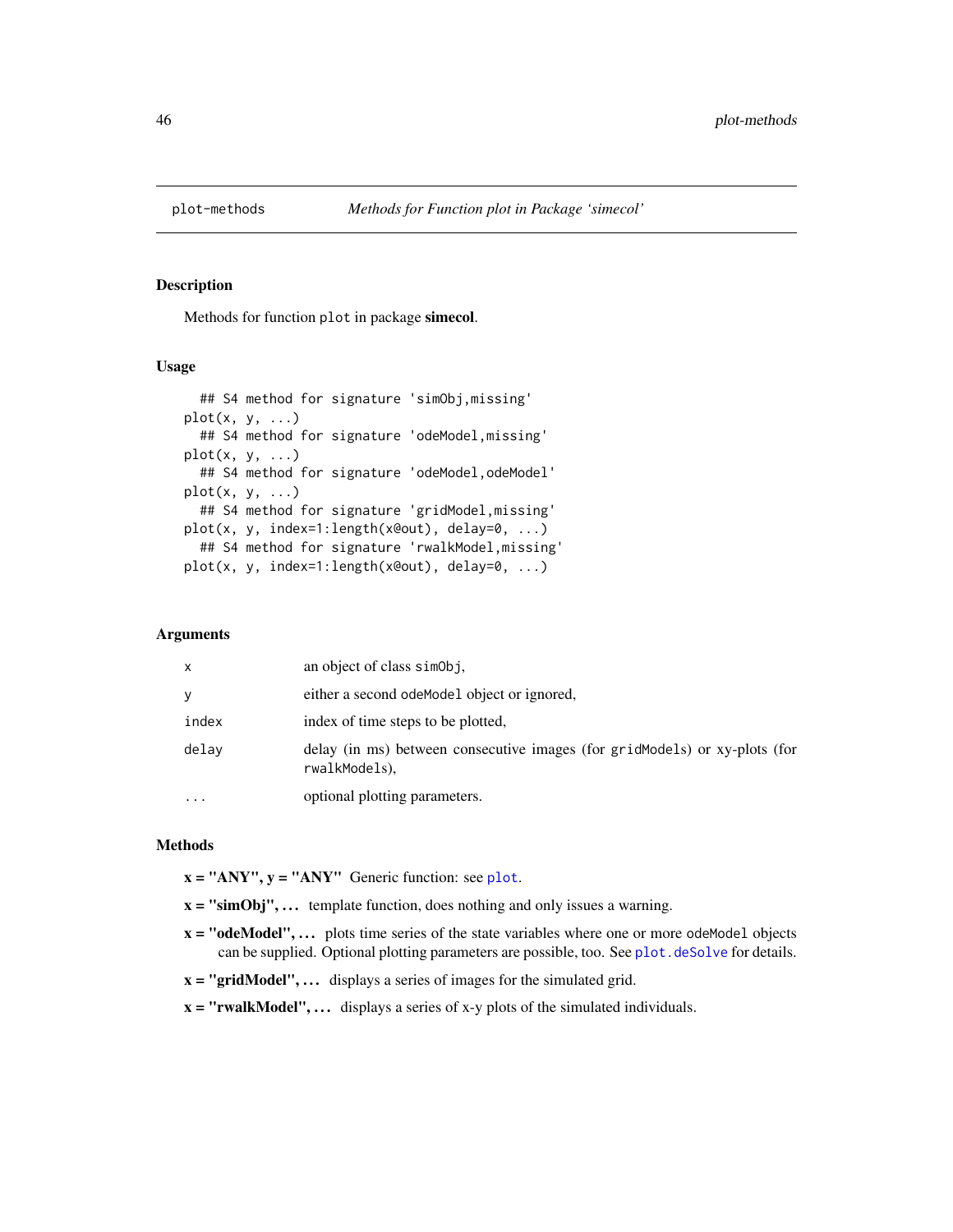<span id="page-46-0"></span>

# Description

Methods for function print in Package simecol.

# Usage

```
## S4 method for signature 'simObj'
print(x, all = FALSE, ...)
```
# Arguments

|                         | an object of class simologic or one of its subclasses.                                                                               |
|-------------------------|--------------------------------------------------------------------------------------------------------------------------------------|
| all                     | specifies whether all slots are printed. Default is that only not-empty slots are<br>printed and the contents of out are suppressed. |
| $\cdot$ $\cdot$ $\cdot$ | optional parameters passed to print.                                                                                                 |

# Methods

 $x = "ANY"$  generic function: see [print](#page-0-0).

 $x =$  "simObj" prints the contents (slots) of the simObj object.

<span id="page-46-1"></span>

| sEdit<br>Simple editing |  |
|-------------------------|--|
|-------------------------|--|

# Description

Simple Editing of Vectors, Lists of Vectors and Other Objects.

# Usage

sEdit(x, title = "Please enter values:")

# Arguments

| X     | A named object that you want to edit. |
|-------|---------------------------------------|
| title | A title for the dialog box.           |

### Details

If called with a vector or list of vectors and if Tcl/Tk is installed, a dialog box is shown in which data can be entered. If the x is not of type vector or list of vectors, a default editing method is called.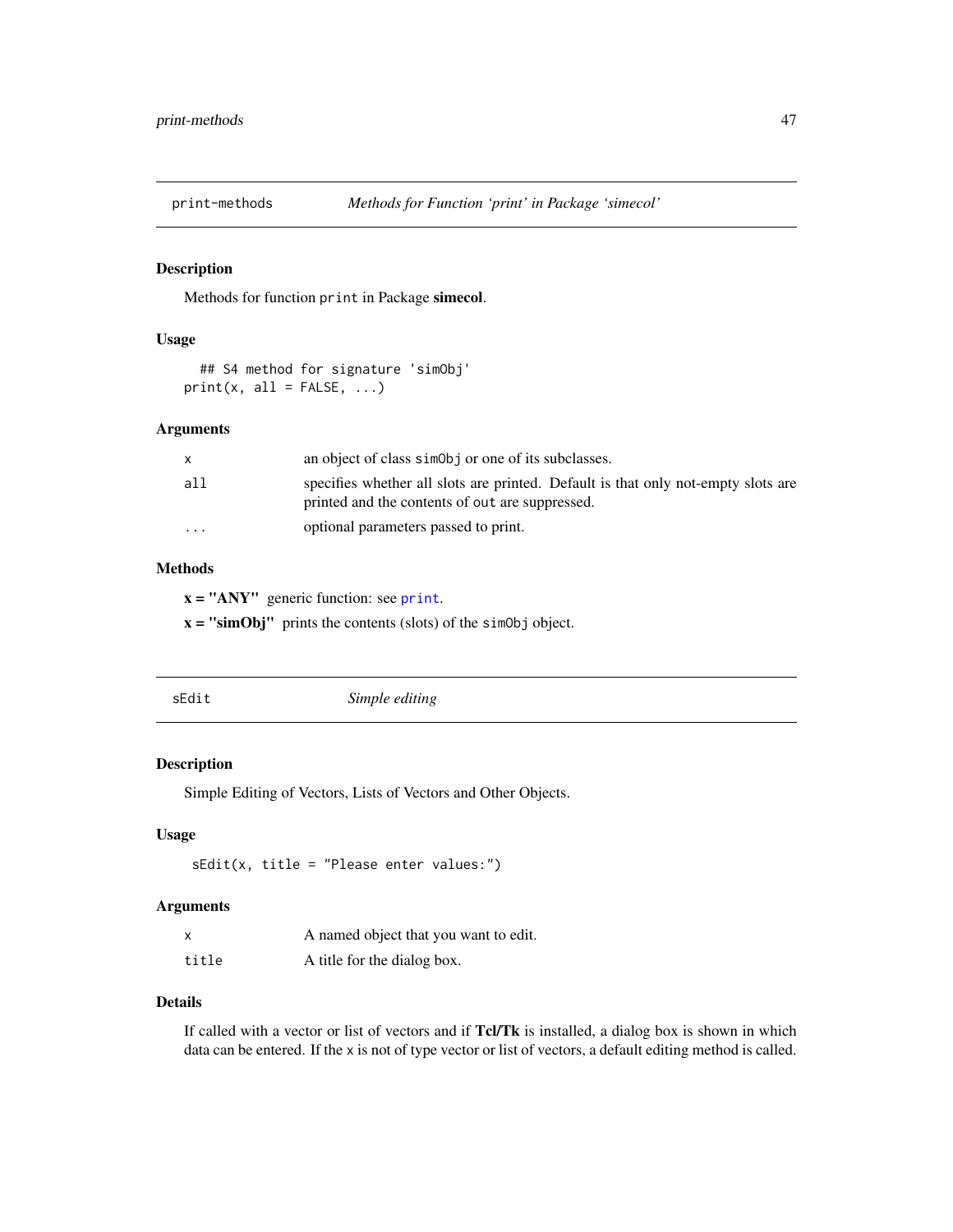<span id="page-47-0"></span>48 seedfill

# Value

An object with the same type like x.

#### See Also

[edit](#page-0-0) [fixParms](#page-20-1)

# Examples

```
## Not run:
require("tcltk")
## named vector
vec \langle -c(a = 1, b = 20, c = 0.03) \ranglenew <- sEdit(vec)
## unnamed vector
sEdit(numeric(10))
## list of vectors
lst \le list(vec = vec, test = 1:10)
sEdit(lst)
## list with numeric and character vectors mixed
lst \leftarrow list(vec = vec, test = c("a", "b", "c"))
sEdit(lst)
```
## End(Not run)

<span id="page-47-1"></span>

# Description

Fills a bounded area within a numeric matrix with a given number (color).

# Usage

seedfill(z,  $x=1$ ,  $y=1$ , fcol=0, bcol=1, tol=1e-6)

# Arguments

| z    | a matrix containing an image (double precision values are possible). |
|------|----------------------------------------------------------------------|
| x, y | start coordinates of the filled area.                                |
| fcol | numeric value of the fill color.                                     |
| bcol | numeric value of the border value.                                   |
| tol  | numeric value of border color tolerance.                             |

# Details

The function implements a basic color fill algorithm for use in image manipulation or cellular automata.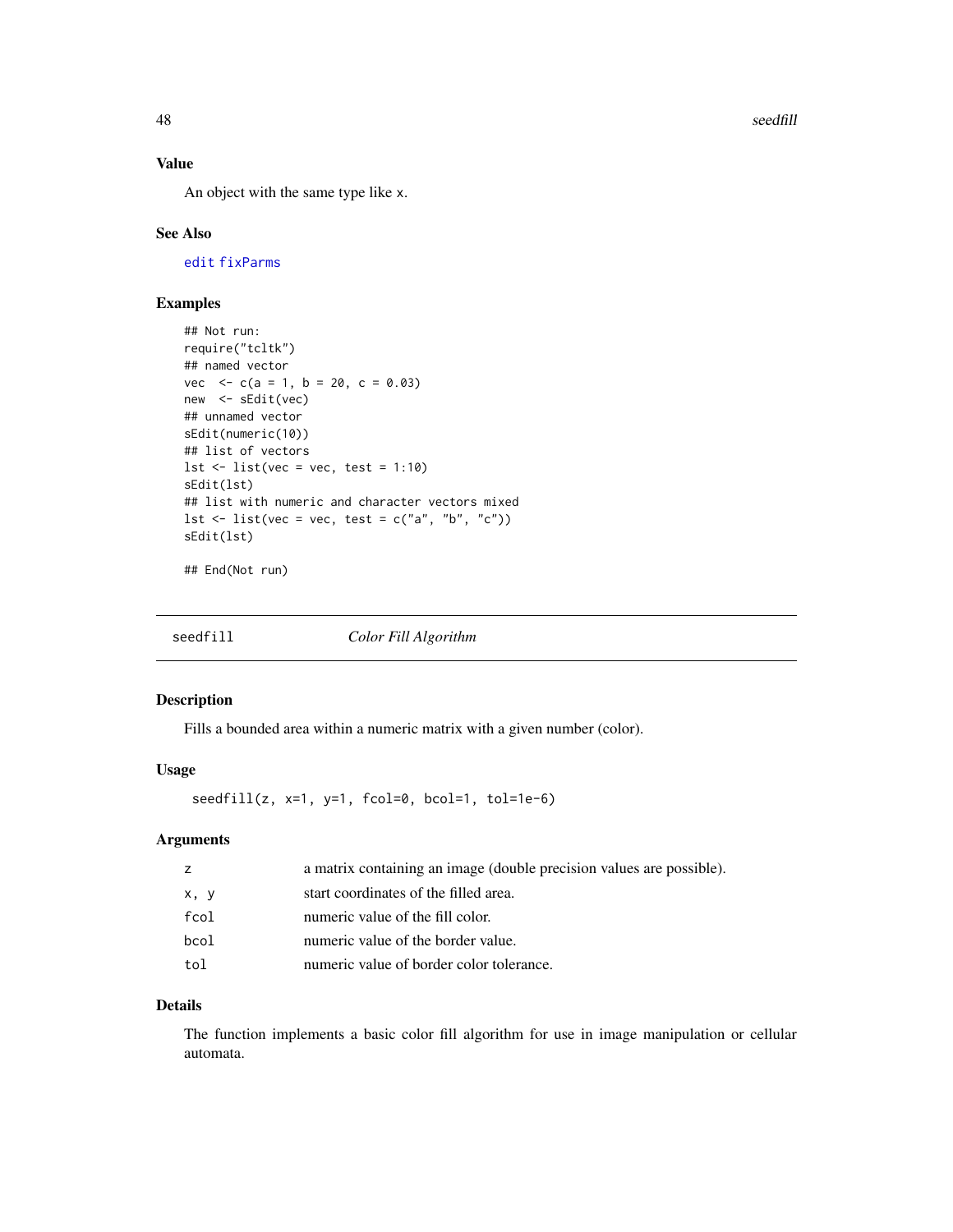#### <span id="page-48-0"></span>sim-methods 49

# Value

A matrix with the same structure as z.

#### See Also

[neighbours](#page-32-1)

# Examples

```
# define a matrix
z<-matrix(0, nrow=20, ncol=20)
# draw some lines
z[10,]<-z[,10] <- 1
z[5,] <-z[,5] <- 3
# plot matrix and filled variants
par(mfrow=c(2, 2))
image(z)
image(seedfill(z))
image(seedfill(z ,x=15, y=15, fcol=1, bcol=3))
image(seedfill(z, x=7, y=7, fcol=3, bcol=1))
```

```
sim-methods Simulation of 'simObj' model objects
```
#### <span id="page-48-1"></span>Description

This function provides the core functionality of the 'simecol' package. Several methods depending on the class of the model are available.

# Usage

```
sim(obj, initialize=TRUE, ...)
# sim(obj, animation=FALSE, delay=0, ...)
```
# Arguments

| obi        | an object of class simoloj or one of its subclasses.                                                                                                                                                                                                                                                                  |
|------------|-----------------------------------------------------------------------------------------------------------------------------------------------------------------------------------------------------------------------------------------------------------------------------------------------------------------------|
| initialize | re-initialize the object if the object contains a user-defined initializing func-<br>tion (initfunc). Setting initialize to FALSE can be useful to avoid time-<br>consuming computations during initialization or to reproduce simulations of<br>models which assign random values during the initialization process. |
| animation  | logical value to switch animation on (for classes grid Model and rwalk Model.                                                                                                                                                                                                                                         |
| delay      | delay (in ms and in addition to the time needed for the simulation) between<br>consecutive images (for gridModels) or xy-plots (for rwalkModels).                                                                                                                                                                     |
| $\ddots$   | optional parameters passed to the solver function (e.g. hmax for 1 soda).                                                                                                                                                                                                                                             |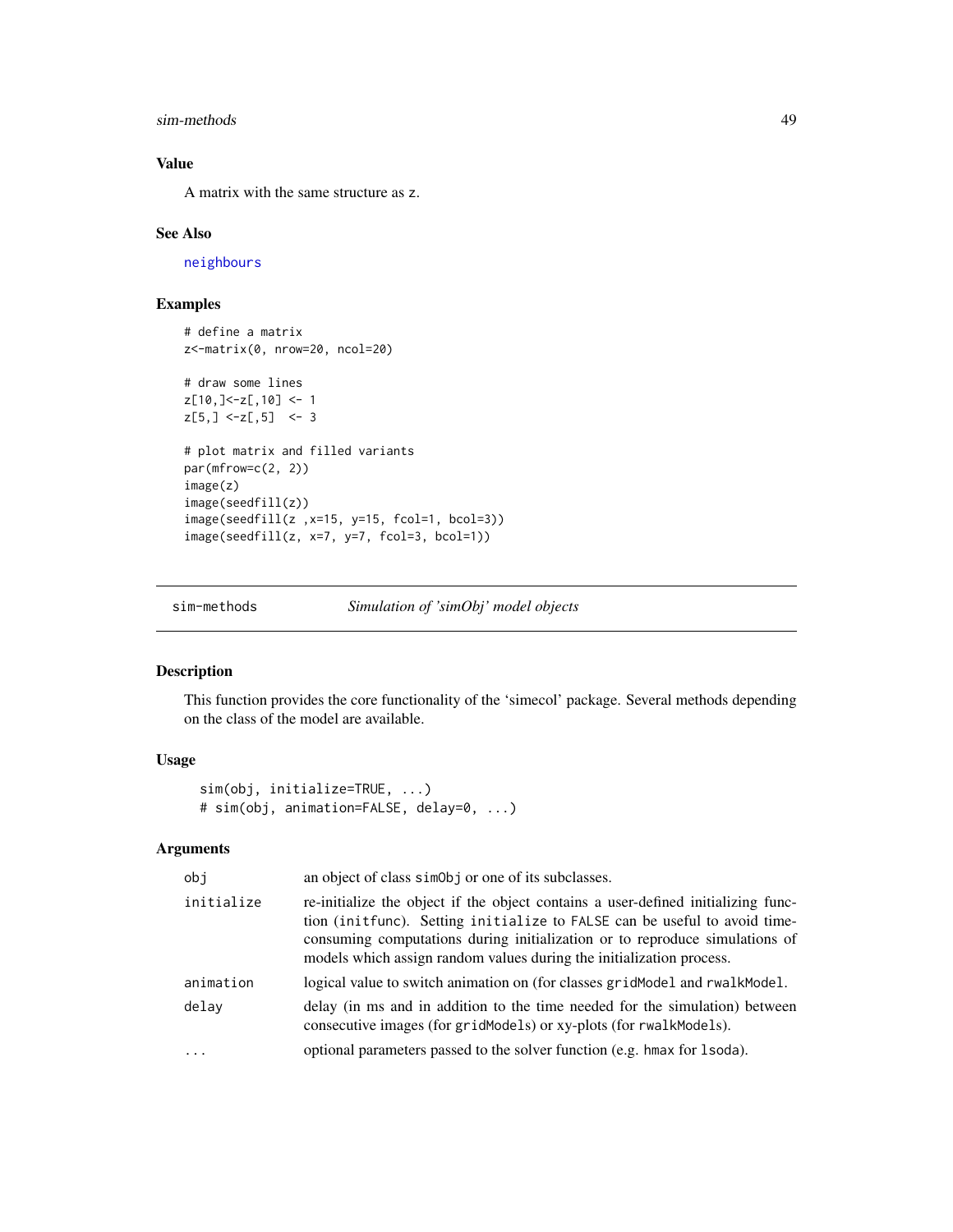# <span id="page-49-0"></span>Details

sim re-initializes the model object (if initialize==TRUE and calls the appropriate solver, specified in the solver-slot. Objects of class rwalkModel and indbasedModel are simulated by the default simObj method. If you derive own sublasses from simObj it may be neccessary to write an appropriate sim method and/or solver function.

#### Value

The function returns the complete simObj instance with the simulation results in the out slot.

## Methods

obj = "simObj" simulates the respective model object with optional animation.

obj = "odeModel" simulates the respective model object.

obj = "indbasedModel" simulates the respective model object with optional animation.

obj = "gridModel" simulates the respective model object with optional animation.

#### Examples

```
data(lv)
plot(sim(lv))
lv2 < -lvparms(lv2)["k1"] <- 0.5
lv2 < -sim(lv2)plot(out(lv2))
```
<span id="page-49-1"></span>

ssqOdeModel *Sum of Squares Between odeModel and Data*

#### Description

Compute the sum of squares between a given data and an odeModel object.

#### Usage

```
ssqOdeModel(p, simObj, obstime, yobs,
  sd.yobs = as.numeric(lapply(yobs, sd)),
  initialize = TRUE, lower. = -Inf, upper. = Inf, weights = NULL,
  debuglevel = 0, \ldots, pnames = NULL)
```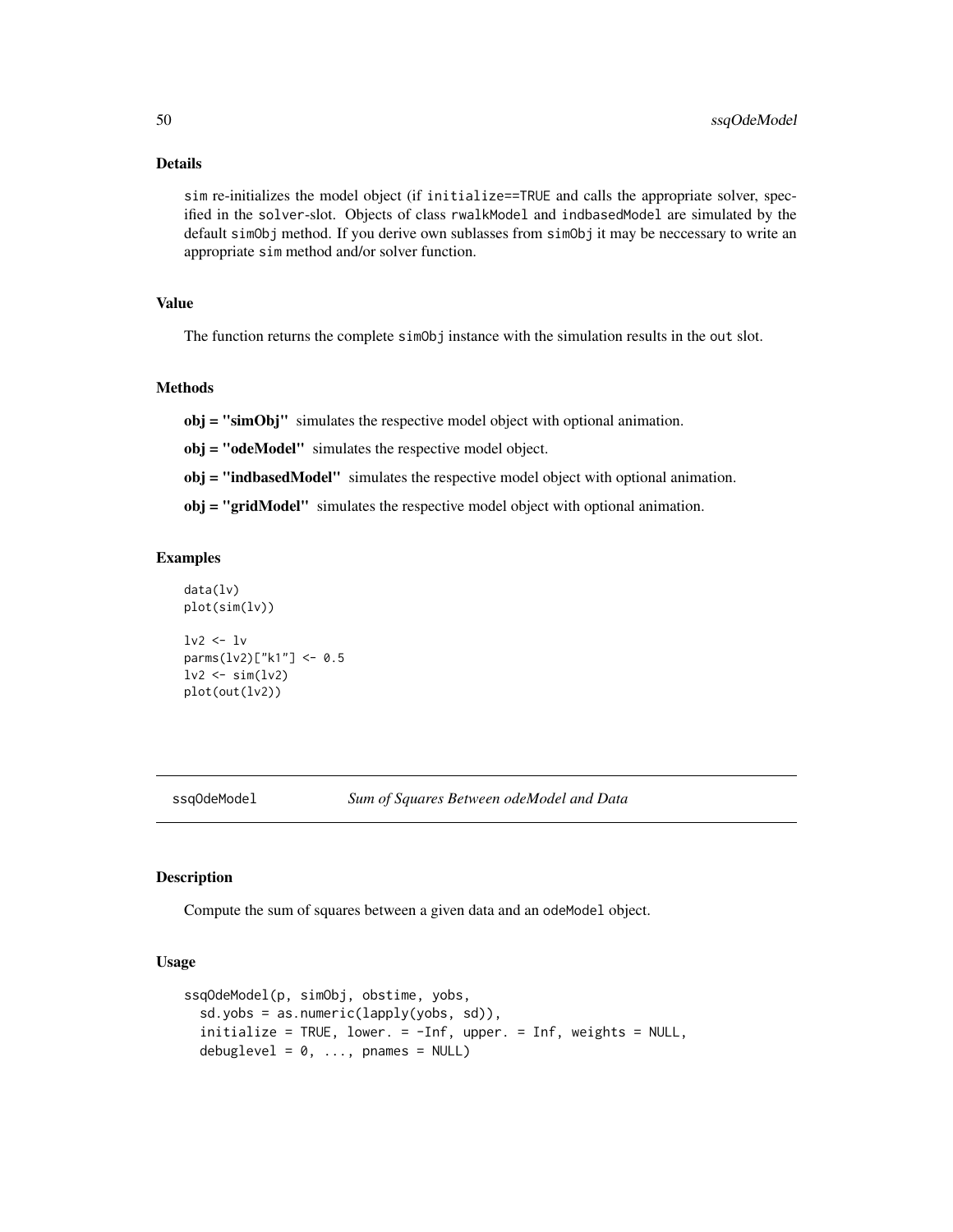# <span id="page-50-0"></span>ssqOdeModel 51

# Arguments

| p              | vector of named parameter values of the model (can be a subset),                                                                                                                                                                                                  |
|----------------|-------------------------------------------------------------------------------------------------------------------------------------------------------------------------------------------------------------------------------------------------------------------|
| simObj         | a valid object of class odeModel,                                                                                                                                                                                                                                 |
| obstime        | vector with time steps for which observational data are available,                                                                                                                                                                                                |
| yobs           | data frame with observational data for all or a subset of state variables. Their<br>names must correspond exacly with existing names of state variables in the<br>odeModel.                                                                                       |
| sd.yobs        | vector of given standard deviations for all observational variables given in yobs.<br>If no standard deviations are given, these are estimated from yobs.                                                                                                         |
| initialize     | optional boolean value whether the simoloj should be re-initialized after the<br>assignment of new parameter values. This can be necessary in certain models to<br>assign consistent values to initial state variables if they depend on parameters.              |
| lower., upper. | named vectors with lower and upper bounds used in the optimisation,                                                                                                                                                                                               |
| weights        | optional weights to be used in the fitting process. Should be NULL or a data<br>frame with the same structure as yobs. If non-NULL, weighted least squares is<br>used with weights (that is, minimizing sum(w*e^2)); otherwise ordinary least<br>squares is used. |
| debuglevel     | a positive number that specifies the amount of debugging information printed,                                                                                                                                                                                     |
| .              | additional parameters passed to the solver method (e.g. 1soda),                                                                                                                                                                                                   |
| pnames         | names of the parameters, optionally passed from fitOdeModel. This argument is<br>a workaround for R versions below 2.8.1. It may be removed in future versions<br>of simecol.                                                                                     |

# Details

This is the default function called by function [fitOdeModel](#page-16-1). The source code of this function can be used as a starting point to develop user-defined optimization criteria (cost functions).

# Value

The sum of squared differences between yobs and simulation, by default weighted by the inverse of the standard deviations of the respective variables.

# See Also

[fitOdeModel](#page-16-1), [optim](#page-0-0), [p.constrain](#page-39-1)

```
data(chemostat)
cs1 <- chemostat
## generate some noisy data
parms(cs1)[c("vm", "km")] <- c(2, 10)
times(cs1) \leq c(from = 0, to = 20, by = 2)
yobs <- out(sim(cs1))
```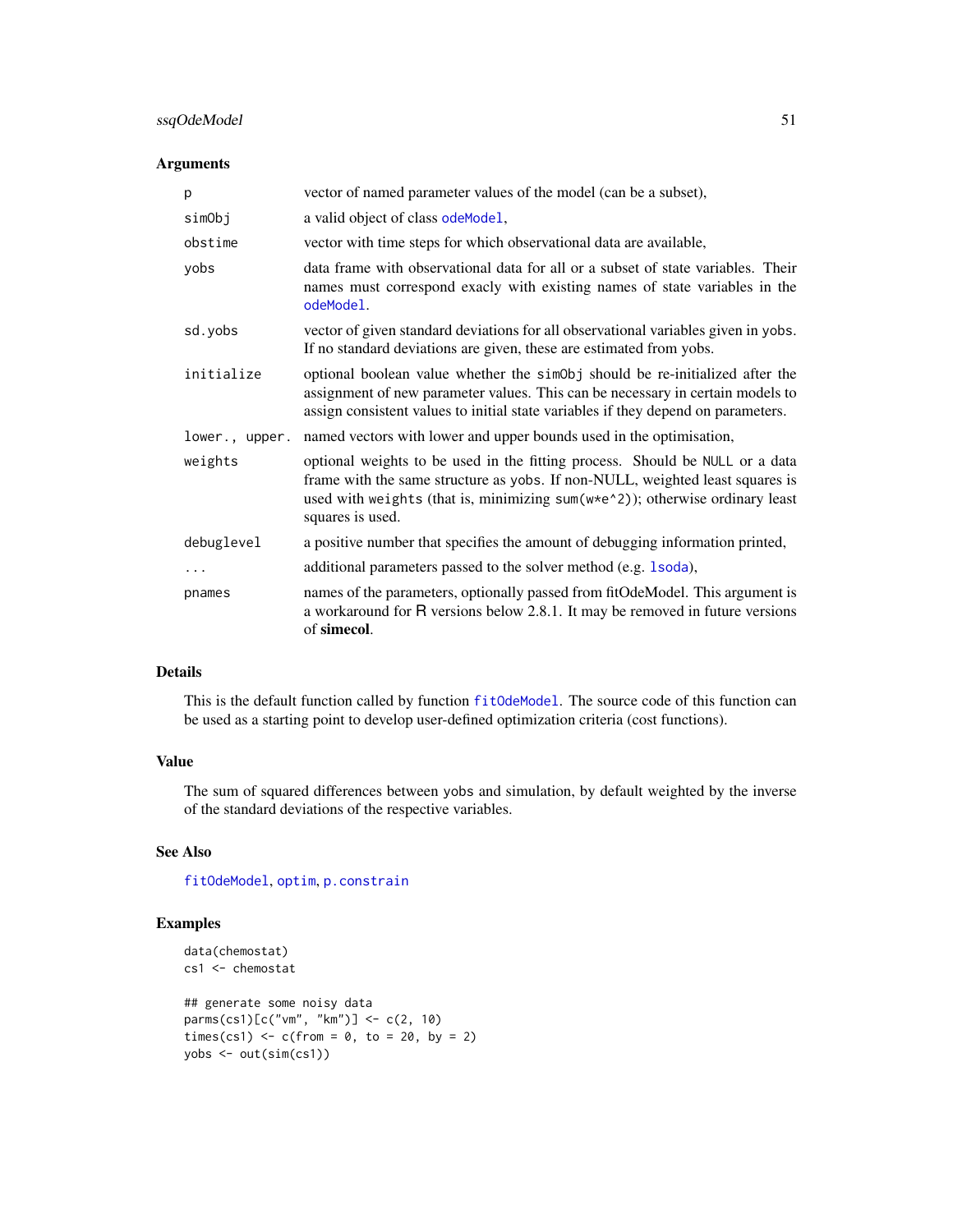```
obstime <- yobs$time
yobs$time <- NULL
yobs$S <- yobs$S + rnorm(yobs$S, sd = 0.1 * sd(yobs$S))*2yobs$X <- yobs$X + rnorm(yobs$X, sd = 0.1 \times sd(yobs$X))## SSQ between model and data
ssqOdeModel(NULL, cs1, obstime, yobs)
## SSQ between model and data, different parameter set
ssqOdeModel(p=c(vm=1, km=2), cs1, obstime, yobs)
## SSQ between model and data, downweight second observation
## (both variables)
weights <- data.frame(X=rep(1, nrow(yobs)), S = rep(1, nrow=(yobs)))
ssqOdeModel(p=c(vm=1, km=2), cs1, obstime, yobs, weights=weights)
## downweight 3rd data set (row)
weights[3,] <- 0.1
ssqOdeModel(p=c(vm=1, km=2), cs1, obstime, yobs, weights=weights)
## give one value double weight (e.g. 4th value of S)
weights$S[4] <- 2
ssqOdeModel(p=c(vm=1, km=2), cs1, obstime, yobs, weights=weights)
```
<span id="page-51-1"></span>upca *The Uniform Period Chaotic Amplitude Model*

#### Description

simecol example: resource-predator-prey model, which is able to exhibit chaotic behaviour.

#### Usage

data(upca)

#### Format

S4 object according to the [odeModel](#page-37-1) specification. The object contains the following slots:

main The differential equations for predator prey and resource with:

- u resource (e.g. grassland or phosphorus),
- v producer (prey),
- w consumer (predator).

equations Two alternative (and switchable) equations for the functional response.

parms Vector with the named parameters of the model, see references for details.

times Simulation time and integration interval.

init Vector with start values for u, v and w.

solver Character string with the integration method.

<span id="page-51-0"></span>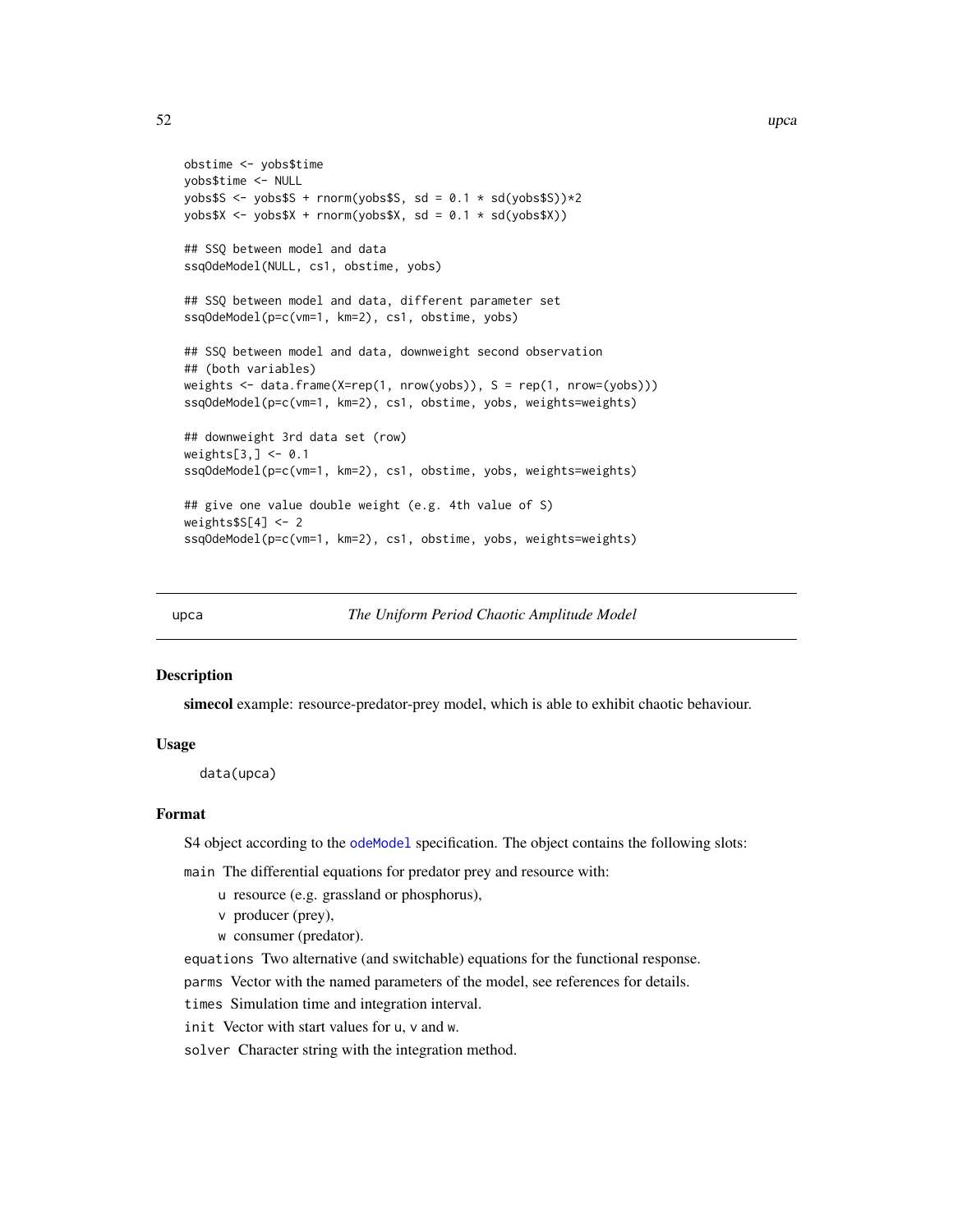<span id="page-52-0"></span> $\mu$ pca 53

### Details

To see all details, please have a look into the implementation below and the original publications.

#### References

Blasius, B., Huppert, A., and Stone, L. (1999) Complex dynamics and phase synchronization in spatially extended ecological systems. *Nature*, 399 354–359.

Blasius, B. and Stone, L. (2000) Chaos and phase synchronization in ecological systems. *International Journal of Bifurcation and Chaos*, 10 2361–2380.

#### See Also

[sim](#page-48-1), [parms](#page-41-1), [init](#page-41-2), [times](#page-41-2).

```
##============================================
## Basic Usage:
## explore the example
##============================================
data(upca)
plot(sim(upca))
# omit stabilizing parameter wstar
parms(upca)["wstar"] <- 0
plot(sim(upca))
# change functional response from
# Holling II (default) to Lotka-Volterra
equations(upca)$f <- function(x, y, k) x * yplot(sim(upca))
##============================================
## Implementation:
## The code of the UPCA model
##============================================
upca <- new("odeModel",
  main = function(time, init, parms) {
   u \leq -\text{init}[1]v \leftarrow init[2]w \leftarrow init[3]with(as.list(parms), {<br>du <- a * u- alpha1 * f(u, v, k1)
      dv \le -b * v + alpha1 * f(u, v, k1) +
                            - alpha2 * f(v, w, k2)
      dw \le -c \times (w - wstar) + alpha2 \times f(v, w, k2)list(c(du, dv, dw))
   })
  },
  equations = list(f1 = function(x, y, k){x*y}, # Lotka-Volterra
```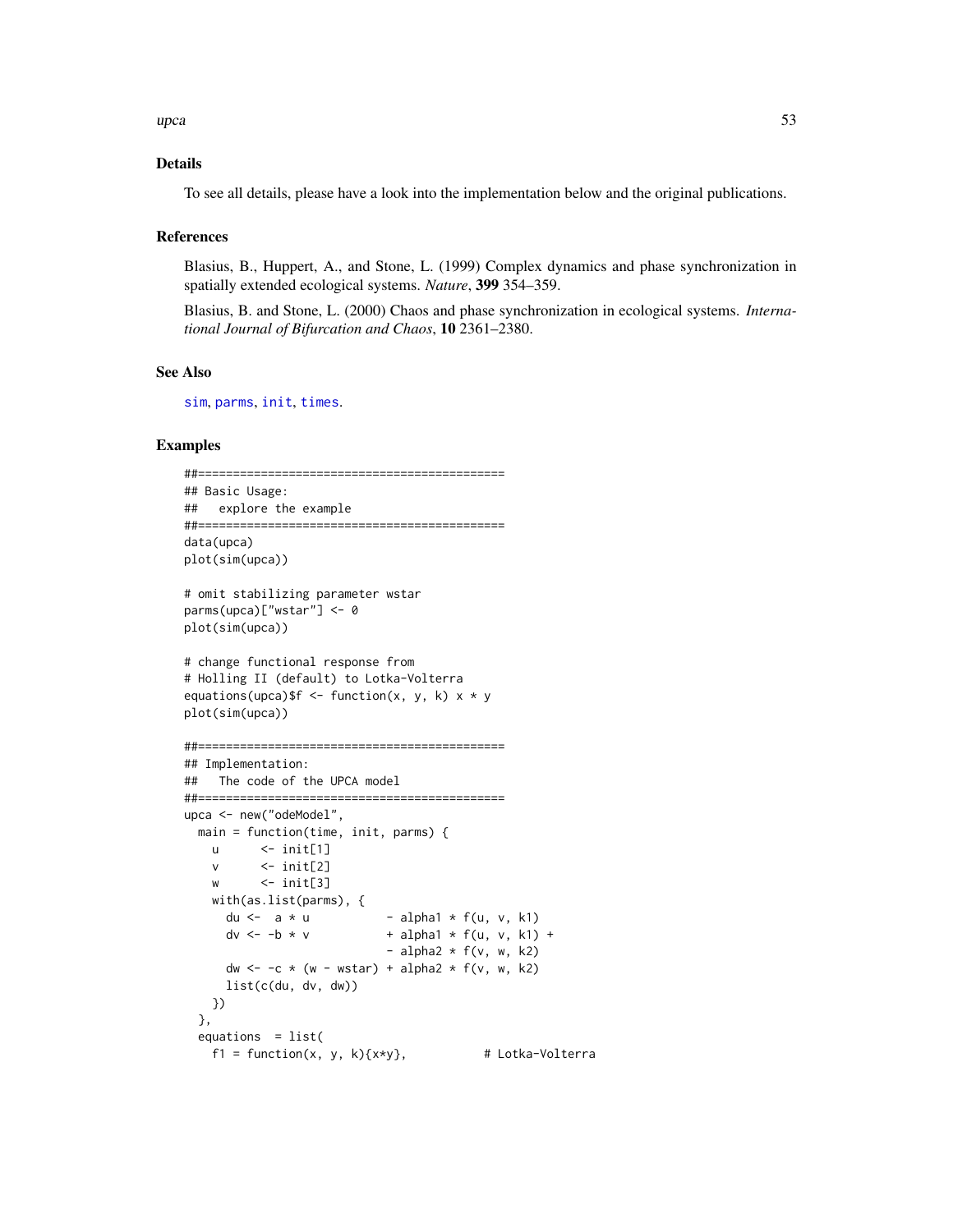```
f2 = function(x, y, k){x*y / (1+k*x)} # Holling II
 ),
 times = c(from=0, to=100, by=0.1),
 parms = c(a=1, b=1, c=10, alpha1=0.2, alpha2=1,k1=0.05, k2=0, wstar=0.006),
 init = c(u=10, v=5, w=0.1),solver = "lsoda"
)
```

```
equations(upca)$f <- equations(upca)$f2
```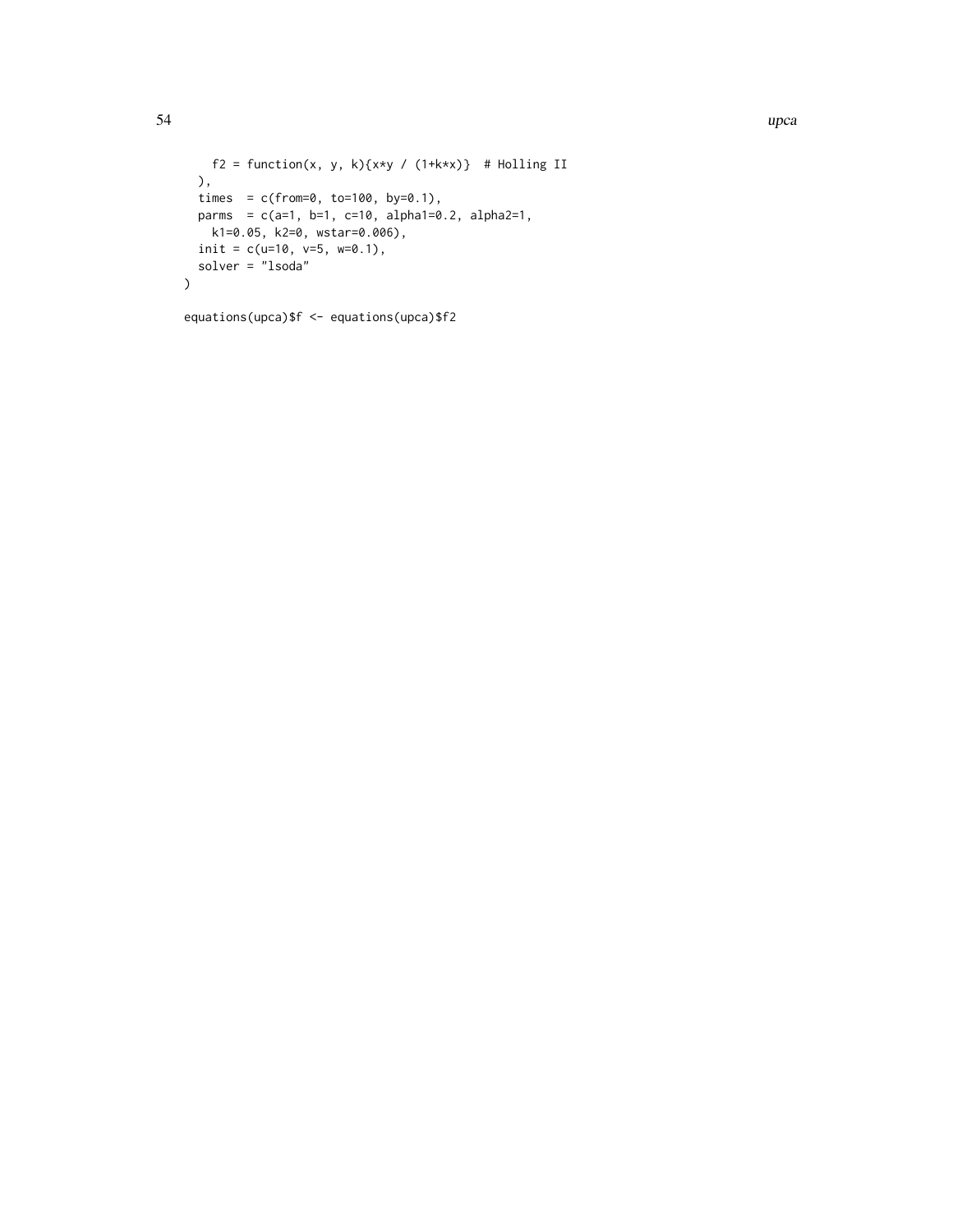# <span id="page-54-0"></span>Index

∗Topic arith approxTime , [7](#page-6-0) ∗Topic array eightneighbours , [16](#page-15-0) neighbours , [33](#page-32-0) seedfill , [48](#page-47-0) ∗Topic classes listOrNULL-class , [27](#page-26-0) modelFit-class , [31](#page-30-0) ∗Topic datasets CA , [9](#page-8-0) chemostat , [11](#page-10-0) conway , [12](#page-11-0) diffusion , [14](#page-13-0) lv , [27](#page-26-0) lv3 , [29](#page-28-0) upca , [52](#page-51-0) ∗Topic distribution pcuseries , [44](#page-43-0) ∗Topic environment addtoenv , [6](#page-5-0) ∗Topic hplot plot-methods , [46](#page-45-0) ∗Topic manip fromtoby , [22](#page-21-0) ∗Topic methods initialize-methods , [23](#page-22-0) plot-methods , [46](#page-45-0) print-methods , [47](#page-46-0) sim-methods , [49](#page-48-0) ∗Topic misc as.simObj, [8](#page-7-0) fitOdeModel , [17](#page-16-0) iteration , [24](#page-23-0) mixNamedVec, [30](#page-29-0) p.constrain, [40](#page-39-0) peaks , [45](#page-44-0) simecol-package , [2](#page-1-0) ssqOdeModel , [50](#page-49-0)

∗Topic print print-methods , [47](#page-46-0) ∗Topic programming addtoenv , [6](#page-5-0) observer , [36](#page-35-0) odeModel , [38](#page-37-0) parms , [42](#page-41-0) sim-methods , [49](#page-48-0) ∗Topic utilities fixParms , [21](#page-20-0) sEdit , [47](#page-46-0) [ *(*modelFit-method *)* , [32](#page-31-0) [,modelFit-method *(*modelFit-method *)* , [32](#page-31-0) [[ *(*modelFit-method *)* , [32](#page-31-0) [[,modelFit-method *(*modelFit-method *)* , [32](#page-31-0) \$ *(*modelFit-method *)* , [32](#page-31-0) \$,modelFit-method *(*modelFit-method *)* , [32](#page-31-0)

addtoenv , [6](#page-5-0) alpha2rho *(*pcuseries *)* , [44](#page-43-0) approx , *[45](#page-44-0)* approxfun , *[8](#page-7-0)* approxTime , *[3](#page-2-0)* , [7](#page-6-0) approxTime1 *(*approxTime *)* , [7](#page-6-0) as , *[9](#page-8-0)* as.list , *[9](#page-8-0)* as.list,simObj-method *(*as.simObj *)* , [8](#page-7-0) as.simObj, <mark>[8](#page-7-0)</mark> as.simObj,list-method *(*as.simObj *)* , [8](#page-7-0) attach , *[6](#page-5-0)*

#### bobyqa , *[18](#page-17-0) , [19](#page-18-0)*

CA , *[4](#page-3-0)* , [9](#page-8-0) chemostat , *[4](#page-3-0)* , [11](#page-10-0) coef , *[31](#page-30-0)* coef,modelFit-method *(*modelFit-method *)* , [32](#page-31-0) coerce,list,simObj-method *(*as.simObj *)* , [8](#page-7-0) coerce,simObj,list-method *(*as.simObj *)* , [8](#page-7-0)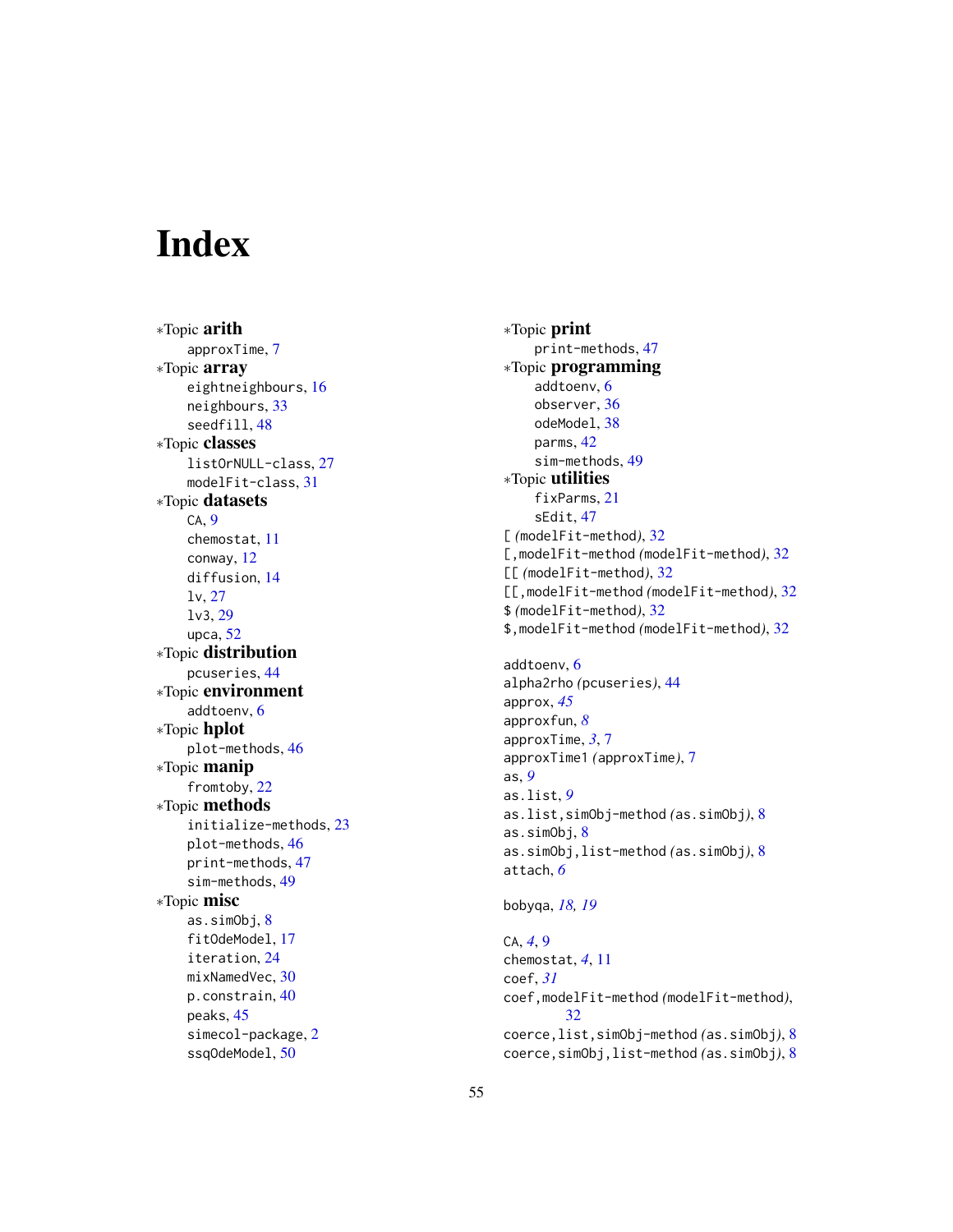```
conway, 4, 12, 17, 33
```
deviance, *[31](#page-30-0)* deviance,modelFit-method *(*modelFit-method*)*, [32](#page-31-0) diffusion, *[4](#page-3-0)*, [14](#page-13-0)

edit, *[48](#page-47-0)* eightneighbors *(*eightneighbours*)*, [16](#page-15-0) eightneighbours, [16,](#page-15-0) *[33](#page-32-0)* environment, *[6](#page-5-0)* equations *(*parms*)*, [42](#page-41-0) equations,simObj-method *(*parms*)*, [42](#page-41-0) equations-methods *(*parms*)*, [42](#page-41-0) equations<- *(*parms*)*, [42](#page-41-0) equations<-,simObj-method *(*parms*)*, [42](#page-41-0) equations<--methods *(*parms*)*, [42](#page-41-0) euler, *[25](#page-24-0)* Extract, *[32](#page-31-0)*

```
fitOdeModel, 17, 31, 32, 41, 51
fix, 21
fixInit (fixParms), 21
fixInit,simObj-method (fixParms), 21
fixInit-methods (fixParms), 21
fixParms, 21, 48
fixParms,simObj-method (fixParms), 21
fixParms-methods (fixParms), 21
fixTimes (fixParms), 21
fixTimes,simObj-method (fixParms), 21
fixTimes-methods (fixParms), 21
fromtoby, 22
functionOrcharacter-class
        (listOrNULL-class), 27
functionOrNULL-class
        (listOrNULL-class), 27
```
gridModel, *[9](#page-8-0)*, *[12](#page-11-0)* gridModel *(*odeModel*)*, [38](#page-37-0) gridModel-class *(*simecol-package*)*, [2](#page-1-0)

indbasedModel *(*odeModel*)*, [38](#page-37-0) indbasedModel-class *(*simecol-package*)*, [2](#page-1-0) init, *[10,](#page-9-0) [11](#page-10-0)*, *[13,](#page-12-0) [14](#page-13-0)*, *[21](#page-20-0)*, *[28,](#page-27-0) [29](#page-28-0)*, *[53](#page-52-0)* init *(*parms*)*, [42](#page-41-0) init,simObj-method *(*parms*)*, [42](#page-41-0) init-methods *(*parms*)*, [42](#page-41-0) init<- *(*parms*)*, [42](#page-41-0) init<-,gridModel,ANY-method *(*parms*)*, [42](#page-41-0)

init<-,gridModel,matrix-method *(*parms*)*, [42](#page-41-0) init<-,simObj,ANY-method *(*parms*)*, [42](#page-41-0) init<--methods *(*parms*)*, [42](#page-41-0) initfunc *(*parms*)*, [42](#page-41-0) initfunc,simObj-method *(*parms*)*, [42](#page-41-0) initfunc-methods *(*parms*)*, [42](#page-41-0) initfunc<- *(*parms*)*, [42](#page-41-0) initfunc<-,simObj-method *(*parms*)*, [42](#page-41-0) initfunc<--methods *(*parms*)*, [42](#page-41-0) initialize,simObj-method *(*initialize-methods*)*, [23](#page-22-0) initialize-methods, [23](#page-22-0) inputs *(*parms*)*, [42](#page-41-0) inputs,simObj-method *(*parms*)*, [42](#page-41-0) inputs-methods *(*parms*)*, [42](#page-41-0) inputs<- *(*parms*)*, [42](#page-41-0) inputs<-,simObj-method *(*parms*)*, [42](#page-41-0) inputs<--methods *(*parms*)*, [42](#page-41-0) iteration, *[3](#page-2-0)*, [24,](#page-23-0) *[25](#page-24-0)*, *[36,](#page-35-0) [37](#page-36-0)* iteration,gridModel-method *(*iteration*)*,  $24$ iteration,numeric-method *(*iteration*)*, [24](#page-23-0) iteration,odeModel-method *(*iteration*)*, [24](#page-23-0) iteration,simObj-method *(*iteration*)*, [24](#page-23-0) iteration-methods *(*iteration*)*, [24](#page-23-0) listOrdata.frame-class *(*listOrNULL-class*)*, [27](#page-26-0) listOrNULL-class, [27](#page-26-0)

lsoda, *[18](#page-17-0)*, *[25](#page-24-0)*, *[51](#page-50-0)* lv, *[3,](#page-2-0) [4](#page-3-0)*, [27](#page-26-0) lv3, *[4](#page-3-0)*, [29](#page-28-0)

main *(*parms*)*, [42](#page-41-0) main,simObj-method *(*parms*)*, [42](#page-41-0) main-methods *(*parms*)*, [42](#page-41-0) main<- *(*parms*)*, [42](#page-41-0) main<-,simObj-method *(*parms*)*, [42](#page-41-0) main<--methods *(*parms*)*, [42](#page-41-0) mixNamedVec, [30](#page-29-0) modelFit-class, [31](#page-30-0) modelFit-method, [32](#page-31-0) modFit, *[19](#page-18-0)*

names, *[24](#page-23-0)* neighbors *(*neighbours*)*, [33](#page-32-0) neighbours, *[3](#page-2-0)*, *[17](#page-16-0)*, [33,](#page-32-0) *[49](#page-48-0)*